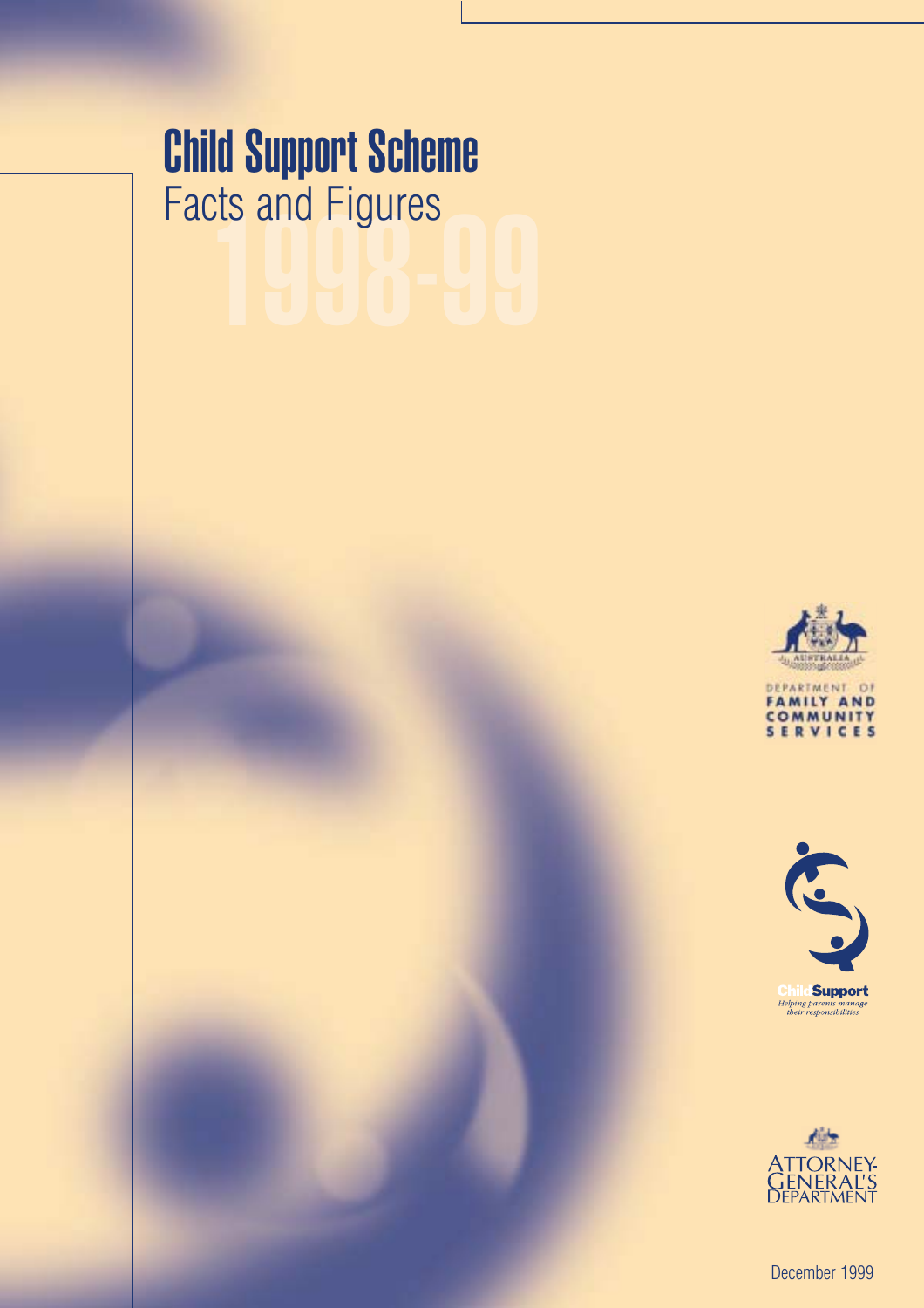# <u>48-44</u> Child Support Scheme Facts and Figures







December 1999

Child Support Scheme Facts and Figures 1998-99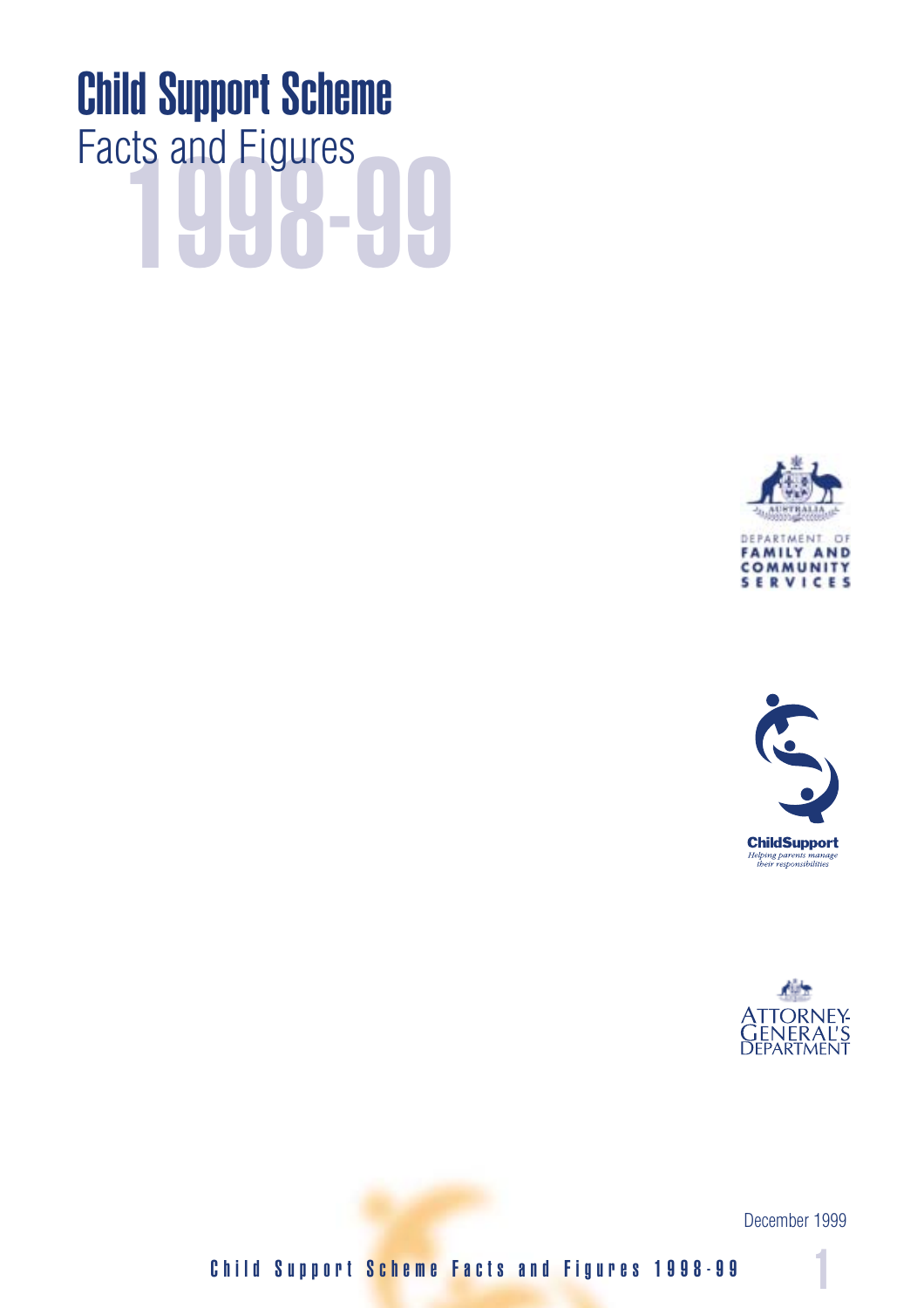Comments on this Paper

Comments on this paper are welcomed and should be addressed to:

Phil Alchin Allan Shephard Family and Children Branch Senior Research Officer Department of Family and Community Services Client Research Unit Athllon Drive Child Support Agency<br>
TUGGERANONG ACT 2900 Child Support Agency<br>
Department of Family and Department of Family

Department of Family and Community Services 40 Cameron Avenue BELCONNEN ACT 2617

E-mail: phil.alchin@facs.gov.au E-mail: allan.shephard@ato.gov.au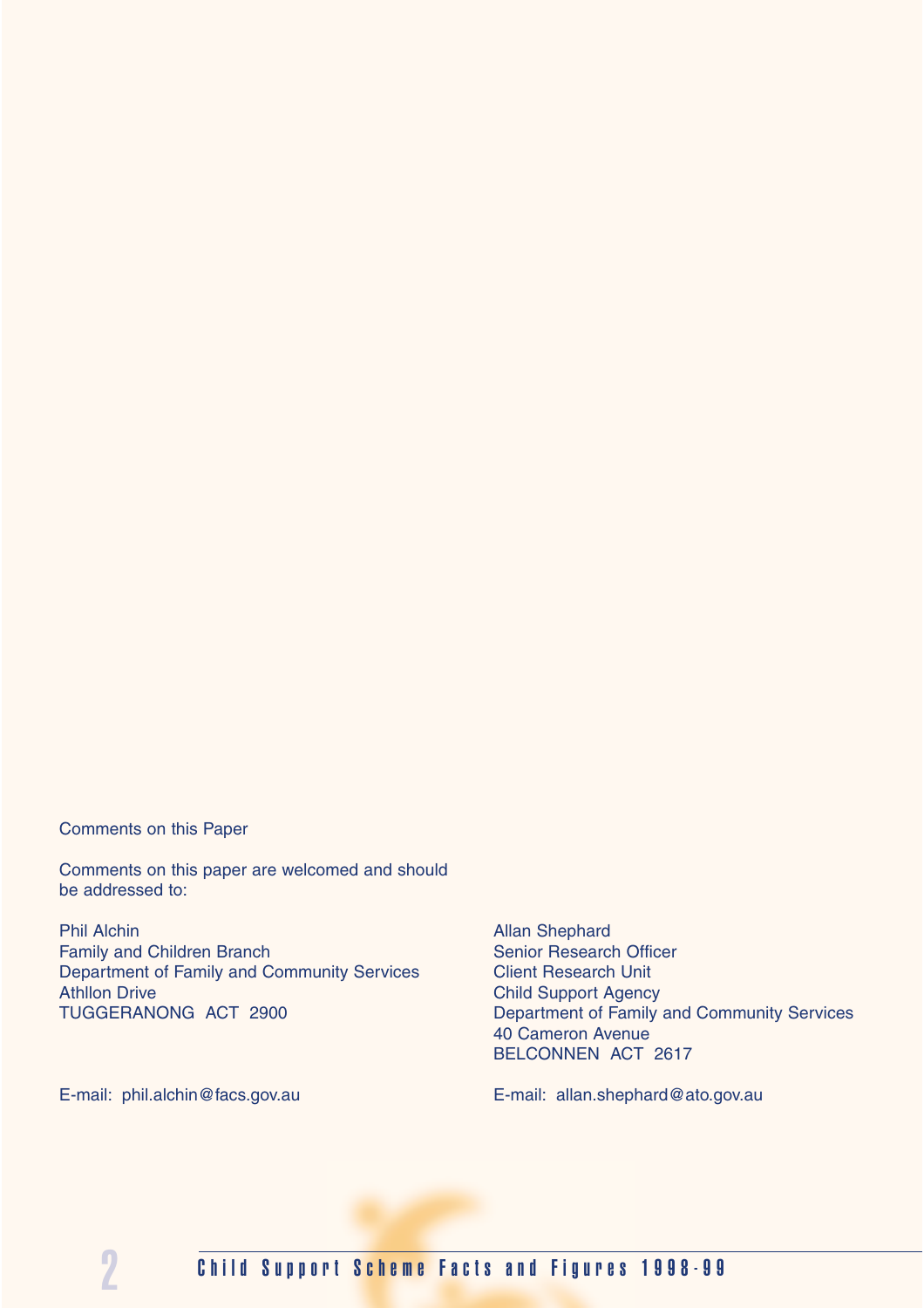# **Index**

|     | <b>Summary Sheet</b>                                                          | 6              |
|-----|-------------------------------------------------------------------------------|----------------|
|     | <b>Introduction</b>                                                           | $\overline{7}$ |
| 1.0 | A Brief Overview and History of the Australian Child<br><b>Support Scheme</b> | 7              |
| 1.1 | The Aims of the Child Support Scheme                                          | $\overline{7}$ |
| 1.2 | A Brief History of the Child Support Scheme                                   | 7              |
| 1.3 | The Child Support Formula                                                     | 8              |
|     | 1.3.1 The Formula Until 30 June 1999                                          | 8              |
|     | 1.3.2 The Formula From 1 July 1999                                            | 9              |
| 1.4 | Administrative Arrangements Between the CSA, FaCS and AGD                     | 9              |
|     | 1.4.1 The Child Support Agency                                                | 10             |
|     | 1.4.2 The Department of Family and Community Services                         | 10             |
|     | 1.4.3 The Attorney-General's Department                                       | 10             |
| 1.5 | How the Child Support Scheme Works                                            | 10             |
| 2.0 | <b>Child Support in the Department of Family</b><br>and Community Services    | 11             |
| 2.1 | <b>Child Support Customers</b>                                                | 11             |
| 2.2 | Maintenance Action Being Taken by FaCS Child Support Customers                | 11             |
| 3.0 | <b>Caseload and Caseload Projections</b>                                      | 13             |
| 3.1 | Active Caseload at June 1999                                                  | 13             |
| 3.2 | Caseload Growth by Stage by Payment Arrangement                               | 13             |
| 3.3 | <b>Assessment Type</b>                                                        | 15             |
| 3.4 | <b>Type of Care Arrangement</b>                                               | 16             |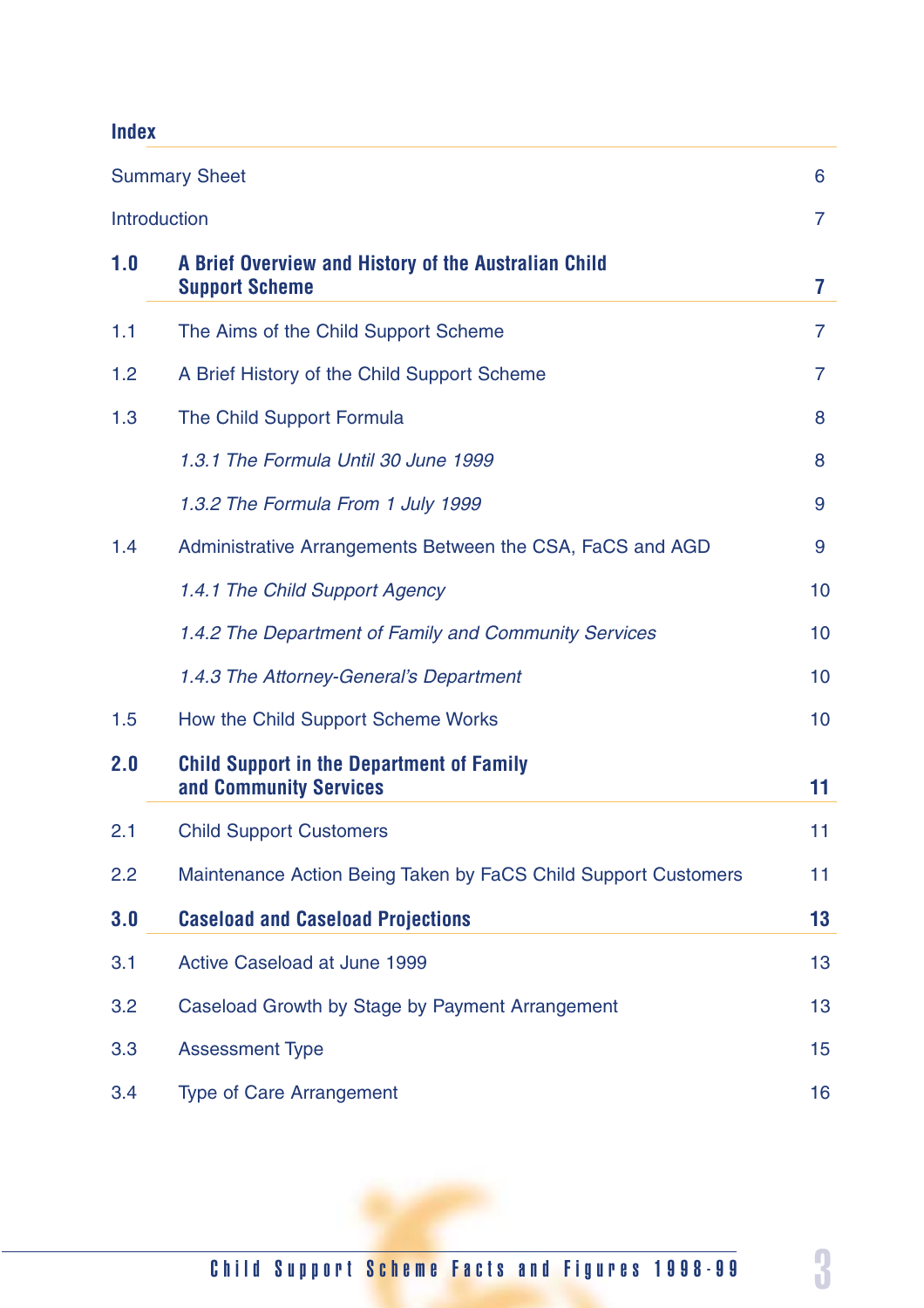| 4.0 | <b>Client Overview by Payment Arrangement and Stage</b>                                         | 16 |
|-----|-------------------------------------------------------------------------------------------------|----|
| 4.1 | <b>Number of Clients</b>                                                                        | 16 |
| 4.2 | <b>Number of Children</b>                                                                       | 17 |
|     | 4.2.1 Children covered by Child Support assessments (Stage 2)                                   | 17 |
|     | 4.2.2 Payers' Subsequent Families                                                               | 18 |
| 4.3 | <b>Number and Gender of Parents</b>                                                             | 19 |
| 4.4 | Age of Cases                                                                                    | 19 |
| 4.5 | Income of Stage 2 Payers and Payees                                                             | 20 |
| 4.6 | <b>Income Sources of Payers</b>                                                                 | 21 |
| 5.0 | <b>Program Outcomes</b>                                                                         | 24 |
| 5.1 | <b>Liabilities</b>                                                                              | 24 |
|     | 5.1.1 Nil Liabilities and Above Nil Liabilities by CSA and Private Collect                      | 24 |
|     | 5.1.2 Average Child Support Liabilities                                                         | 26 |
| 5.2 | <b>Payments</b>                                                                                 | 26 |
|     | 5.2.1 Total Credits and Liabilities                                                             | 26 |
|     | 5.2.2 Liabilities and Current Year Debt                                                         | 28 |
|     | 5.2.3 Collections and NAPs                                                                      | 28 |
|     | 5.2.4 Debt                                                                                      | 28 |
| 6.0 | <b>Legal Services Overview</b>                                                                  | 30 |
| 6.1 | <b>Background</b>                                                                               | 30 |
| 6.2 | <b>Statistics and Advice Work Types</b>                                                         | 30 |
|     | 6.2.1 Legal Aid Commission Statistics                                                           | 30 |
|     | 6.2.2 Community Legal Centre Statistics                                                         | 31 |
| 6.3 | <b>Additional Child Support Information Provided by Community</b><br>Legal Services for 1998-99 | 31 |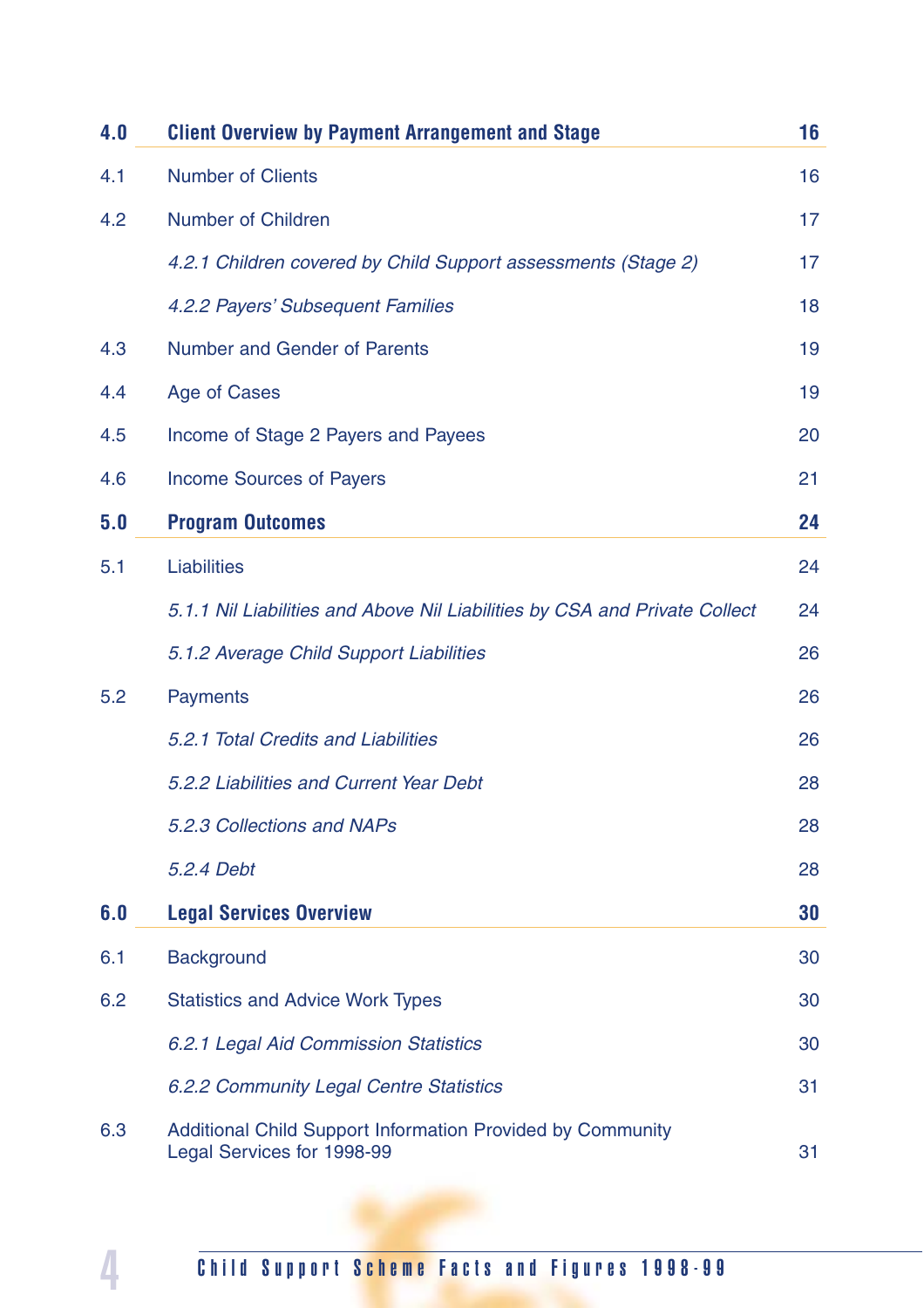| 7.0 | <b>Savings and Costs</b>                                     | 31 |
|-----|--------------------------------------------------------------|----|
| 7.1 | <b>Savings</b>                                               | 31 |
| 7.2 | <b>Scheme Costs</b>                                          | 32 |
| 7.3 | <b>Child Support Transferred</b>                             | 33 |
| 7.4 | <b>Comparisons with Overseas Agencies</b>                    | 34 |
| 7.5 | <b>CSA Staff Numbers</b>                                     | 35 |
| 7.6 | <b>CSA Telephone Performance</b>                             | 35 |
|     | <b>Appendices</b>                                            |    |
|     | <b>Appendix 1: Scheme Contact Details</b>                    | 36 |
|     | <b>Appendix 2: Amounts Used in Child Support Assessments</b> | 39 |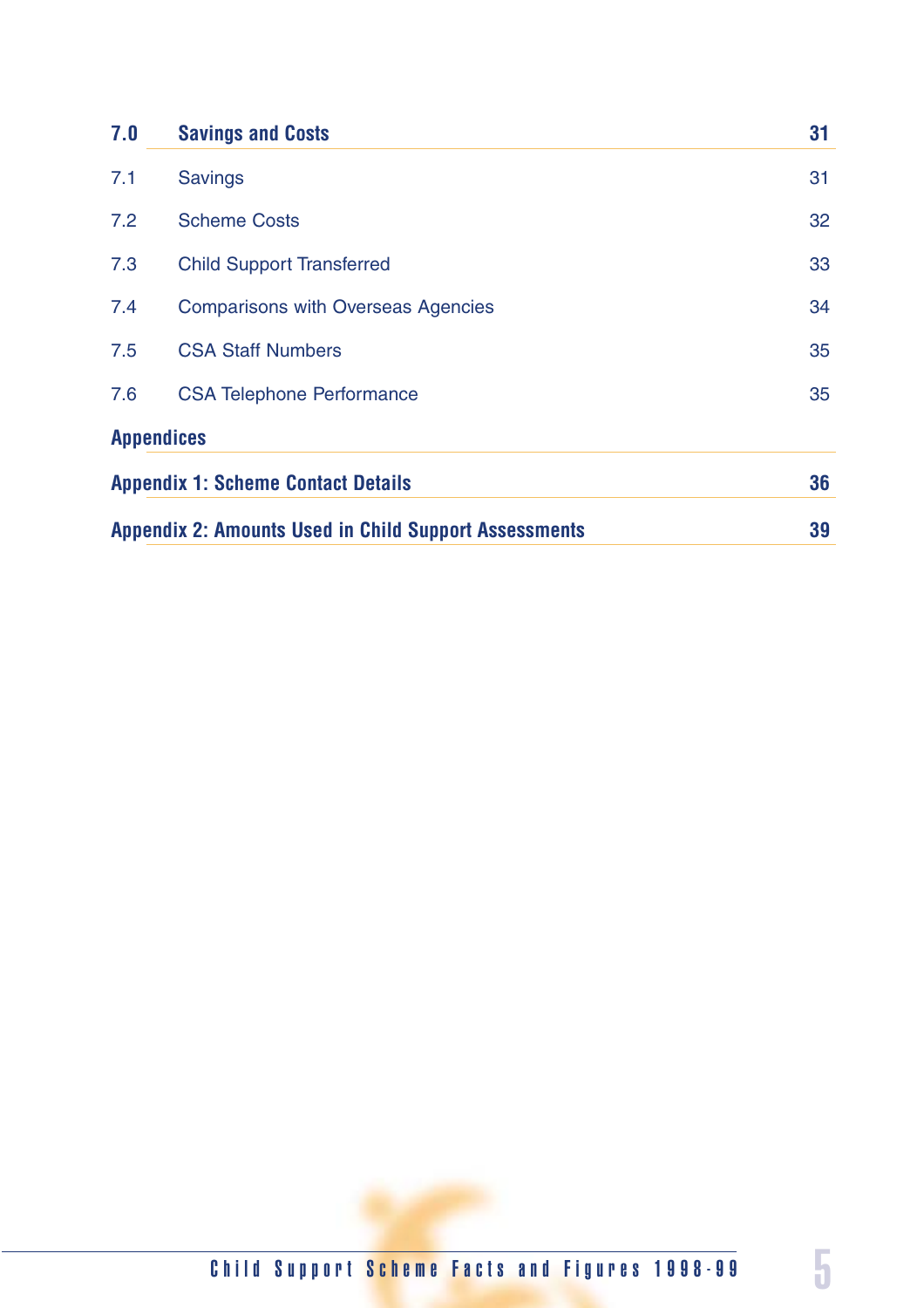|                                                 |                 | 1996-97              | 1997-98      | 1998-99              |
|-------------------------------------------------|-----------------|----------------------|--------------|----------------------|
| <b>Support for Children</b>                     |                 |                      |              |                      |
| <b>Child Support transfers:</b>                 |                 |                      |              |                      |
| <b>CSA Collect</b>                              |                 | \$458.0 m            | \$526.4 m    | \$571.3 m            |
| <b>Private Collect</b>                          |                 | \$533.5 m            | \$636.5 m    | \$727.9 m            |
| Total                                           |                 | \$991.5 m            | $$1,162.9$ m | $$1,299.2 \text{ m}$ |
| CSA collection performance since inception:     |                 | 81.00%               | 83.50%       | 85.21%               |
| <b>Total collections</b>                        |                 | $$2,209.1 \text{ m}$ | \$2,761.3 m  | \$3,357.5 m          |
| <b>Total liabilities</b>                        |                 | \$2,725.7 m          | \$3,305.6 m  | \$3,940.4 m          |
| Average weekly liabilities per case:            |                 |                      |              |                      |
| <b>Stage 1 CSA Collect</b>                      |                 | \$53.90              | \$53.62      | \$53.99              |
| <b>Stage 1 Private Collect</b>                  |                 | \$53.90              | \$52.29      | \$51.03              |
| <b>Stage 2 CSA Collect</b>                      |                 | \$84.21              | \$81.27      | \$94.93              |
| <b>Stage 2 Private Collect</b>                  |                 | \$106.12             | \$103.25     | \$107.14             |
| <b>Support for Parents</b>                      |                 |                      |              |                      |
| <b>CSA Caseload:</b>                            |                 | 448,045              | 494,534      | 535,569              |
| %CSA Collect                                    |                 | 59.29%               | 57.56%       | 55.99%               |
| % Private Collect                               |                 | 40.71%               | 42.44%       | 44.01%               |
| % Stage 1 Court Orders                          |                 | 12.20%               | 10.30%       | 8.59%                |
| % Stage 2 Formula Assessment                    |                 | 87.80%               | 89.70%       | 91.41%               |
| Children whose parents have or are now          |                 |                      |              |                      |
| taking Reasonable Maintenance Action to         |                 |                      |              |                      |
| ensure eligibility for Family Allowance         |                 | 855,923              | 920,443      | 970,439              |
| <b>CSA</b> client numbers:                      | <b>Payers</b>   | n/a                  | n/a          | 507,272              |
|                                                 | Payees<br>Total | n/a<br>n/a           | n/a<br>n/a   | 506,692<br>1,013,964 |
|                                                 |                 |                      |              |                      |
| <b>Legal Services Funding</b>                   |                 | \$3.99 m             | \$4.93 m     | \$7.64 m             |
| <b>CSS Savings &amp; Costs to Government</b>    |                 |                      |              |                      |
| <b>Total savings to Government outlays</b>      |                 | \$318.30 m           | \$378.30 m   | \$419.20 m           |
| Net Savings after Scheme costs are subtracted   |                 | \$144.50 m           | \$190.64 m   | \$228.60 m           |
| Scheme costs by agency:                         | <b>CSA</b>      | \$160.58 m           | \$169.70 m   | \$180.11 m           |
|                                                 | <b>FaCS</b>     | \$8.57 m             | \$10.43 m    | \$2.70 m             |
|                                                 | <b>AGD</b>      | \$4.65 m             | \$7.53 m     | \$7.83 m             |
| Dollars collected by CSS for each dollar spent. |                 | \$5.70               | \$6.20       | \$6.81               |
| CSS Cost to collect each dollar.                |                 | 17.5 cents           | 16.1 cents   | 14.7 cents           |

# **Child Support Scheme - Key Facts and Figures**

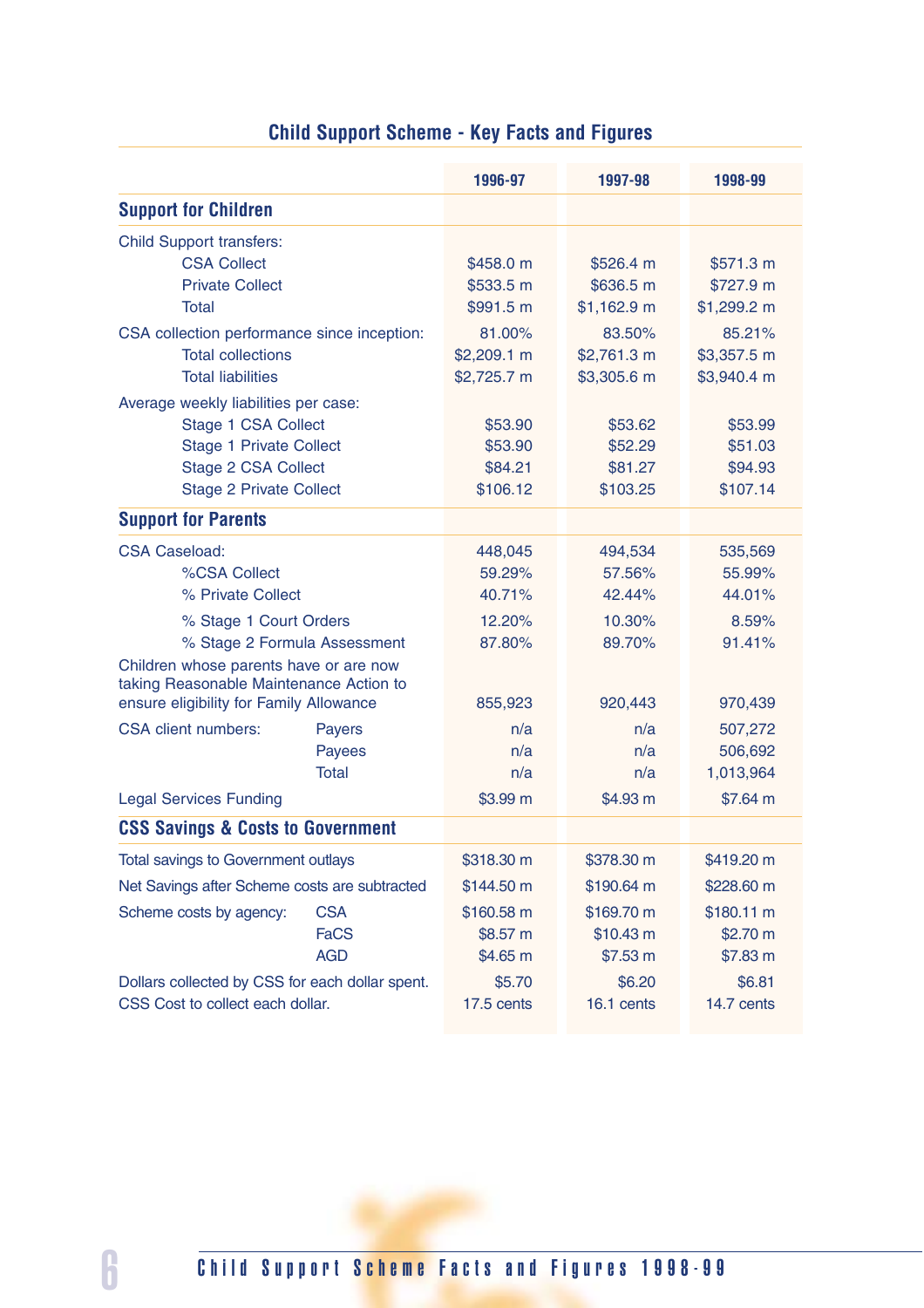# **Introduction**

This paper is the third edition of Child Support Scheme Facts and Figures. The first edition dealing with 1996-97 data for the Scheme was released in 1998. This is an annual publication released jointly by the agencies and departments with responsibilities under the Child Support Scheme.

### **1.0 A Brief Overview and History of the Australian Child Support Scheme**

#### **1.1 The Aims of the Child Support Scheme**

The Australian Child Support Scheme was introduced in 1988 to "strike a fairer balance between public and private forms of support [for children] to alleviate the poverty of sole parent families."1 The Scheme aims to ensure that:

- parents share in the cost of supporting their children according to their capacity;
- adequate support is available to all children not living with both parents;
- Commonwealth involvement and expenditure is limited to the minimum necessary for ensuring children's needs are met;
- work incentives for both parents to participate in the labour force are not impaired; and
- the overall arrangements are non-intrusive to personal privacy and are simple, flexible and efficient.<sup>2</sup>

### **1.2 A Brief History of the Child Support Scheme**

Prior to the introduction of the Child Support Scheme, child support could only be obtained by the parents reaching an agreement or by seeking an order from a court. This meant that child support was effectively denied to those parents who could not reach an agreement with their former partner and could not afford to take court action.

Even where court orders were obtained, the child support amounts ordered were low.<sup>3</sup> Court orders were also inflexible. For example, many did not allow for inflation or for periods of unemployment. Court orders were also difficult and costly to amend. Child support compliance prior to the introduction of the Child Support Scheme was poor. It was estimated that only one third of parents in Australia who were ordered to pay child support did so regularly. The only remedy available to parents wanting to enforce child support payments was to seek an enforcement order through a court. This was costly and time-consuming. Enforcement orders were also largely ignored by defaulting parents.

The low level of payments ordered and the low rate of payment was in part responsible for falling living standards for sole parent families. This resulted in an increasing share of social welfare payments being directed to these families.

In October 1986 the then Federal Government decided to implement a new child support system. Reform was implemented in two stages.

<sup>1</sup> Cabinet Sub-Committee on Maintenance, *Child Support: discussion paper on child maintenance* (1986), p. 14.

<sup>2</sup> *An examination of the operation and effectiveness of the Child Support Scheme, Government Response to the Report by the Joint Select Committee on Certain Family Law Issues,* November 1997, p.3.

<sup>3</sup> Court and privately agreed maintenance payments averaged between \$10 and \$30 per week. These low levels of maintenance were largely the result of the practice of setting maintenance at a level that would not affect the custodian's entitlement to the sole parent pension. *Child Support Scheme. An examination of the operation and effectiveness of the scheme, Joint Select Committee on Certain Family Law Issues, Parliament of the Commonwealth of Australia*, November 1994, p.12.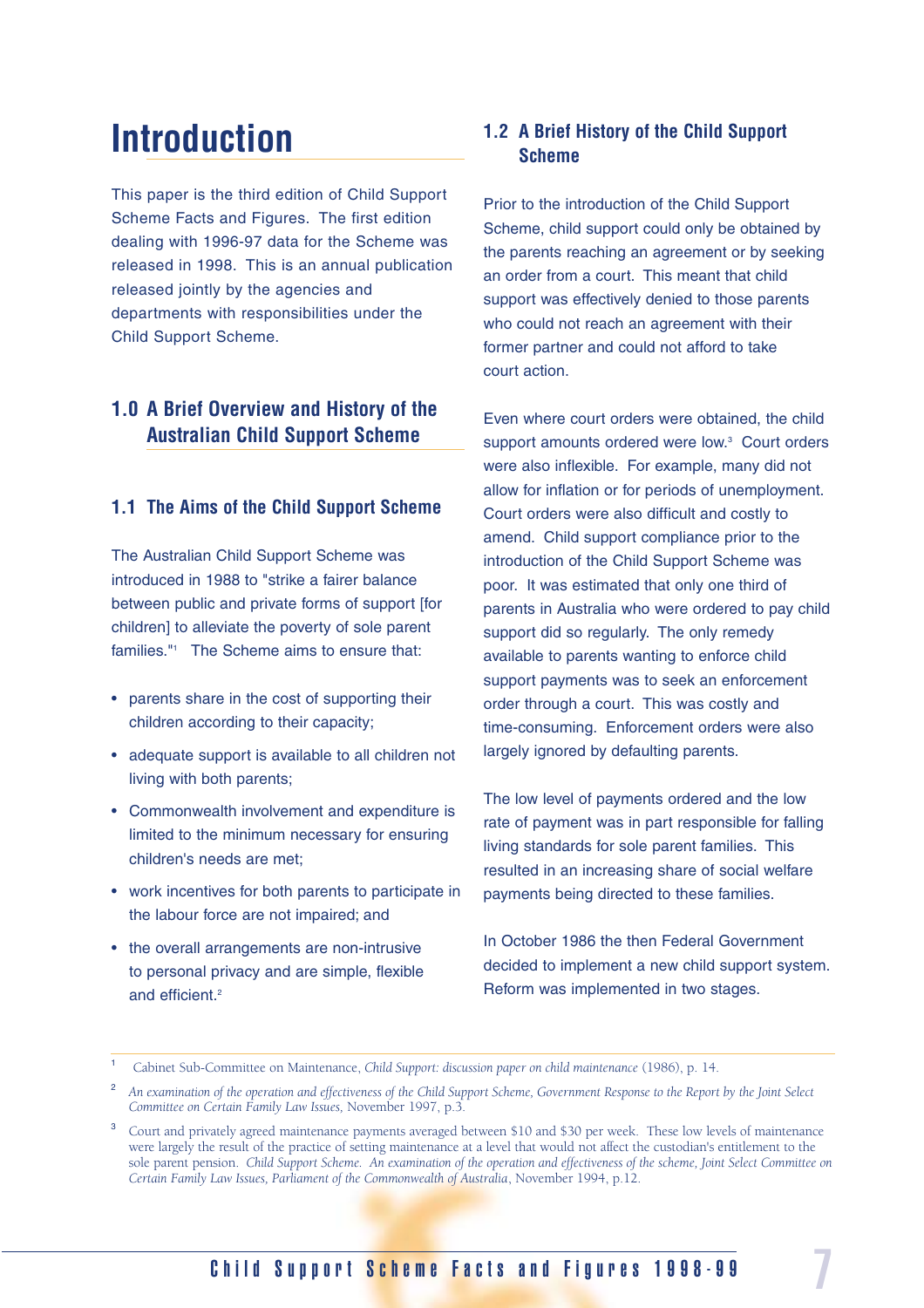Stage 1 was introduced by the Child Support (Registration and Collection) Act 1988. This Act gave the Commissioner of Taxation the responsibility, as Child Support Registrar, for collecting child support payments in respect of court orders and court-registered agreements. This collection is undertaken on application from the parent entitled to receive child support.

Stage 2 was introduced by the Child Support (Assessment) Act 1989. This Act established a further responsibility on the Child Support Registrar to administratively assess child support using a formula based on the income of both parents, and therefore their capacity to pay. Stage 2 applies only to parents who separated on or after 1 October 1989, or who have a child born on or after that date.

The most recent legislative changes to the Child Support Scheme include:

- families can claim 50 per cent of any child support paid as a deduction from household income for Family Allowance purposes;
- the introduction of a minimum child support liability of \$260 a year;
- an increase in the exempt income amount of child support payers;
- lowering the disregarded income amount for child support payees;
- allowing high child care costs as a reason for change of assessment for payees;
- the transfer of many existing clients with satisfactory payment records to private collect arrangements;
- assessment based on current year of income;
- greater flexibility in Non-Agency Payments (NAPs).

The impact of these changes will be reflected in future editions of Child Support Scheme Facts and Figures.

#### **1.3. The Child Support Formula**

The CSA uses a formula to calculate the amount of child support to be paid. The basic formula is varied where the care of the children is shared, or where the payee has income greater than average weekly earnings (AWE). Some changes to the formula occurred from 1 July 1999, so this section details the way the formula worked before 1 July 1999 and from that date.

#### *1.3.1 The Formula Until 30 June 1999*

Up until 30 June 1999 the formula was used in the following way:

- The liable parent's taxable income:
	- 1. Less an allowance for living expenses and for each natural or adopted dependent child living with the liable parent;
	- 2. Less the custodian's excess income over average weekly earnings (allowance was made for child care costs).

After making these deductions a percentage of the remaining income was paid as support. The percentage varied according to the number of children:

|                           | <b>Table 1.1: Child Support Percentages</b> |         |     |             |
|---------------------------|---------------------------------------------|---------|-----|-------------|
| No. of Children 1         | - 2                                         | - 3 - 3 |     | 4 5 or more |
| Child Support 18% 27% 32% |                                             |         | 34% | 36%         |

The basic formula used to assess the annual rate of child support was:

$$
\{ (A - B) - C \} \times D = E
$$

Where:

A is the child support income amount (taxable income)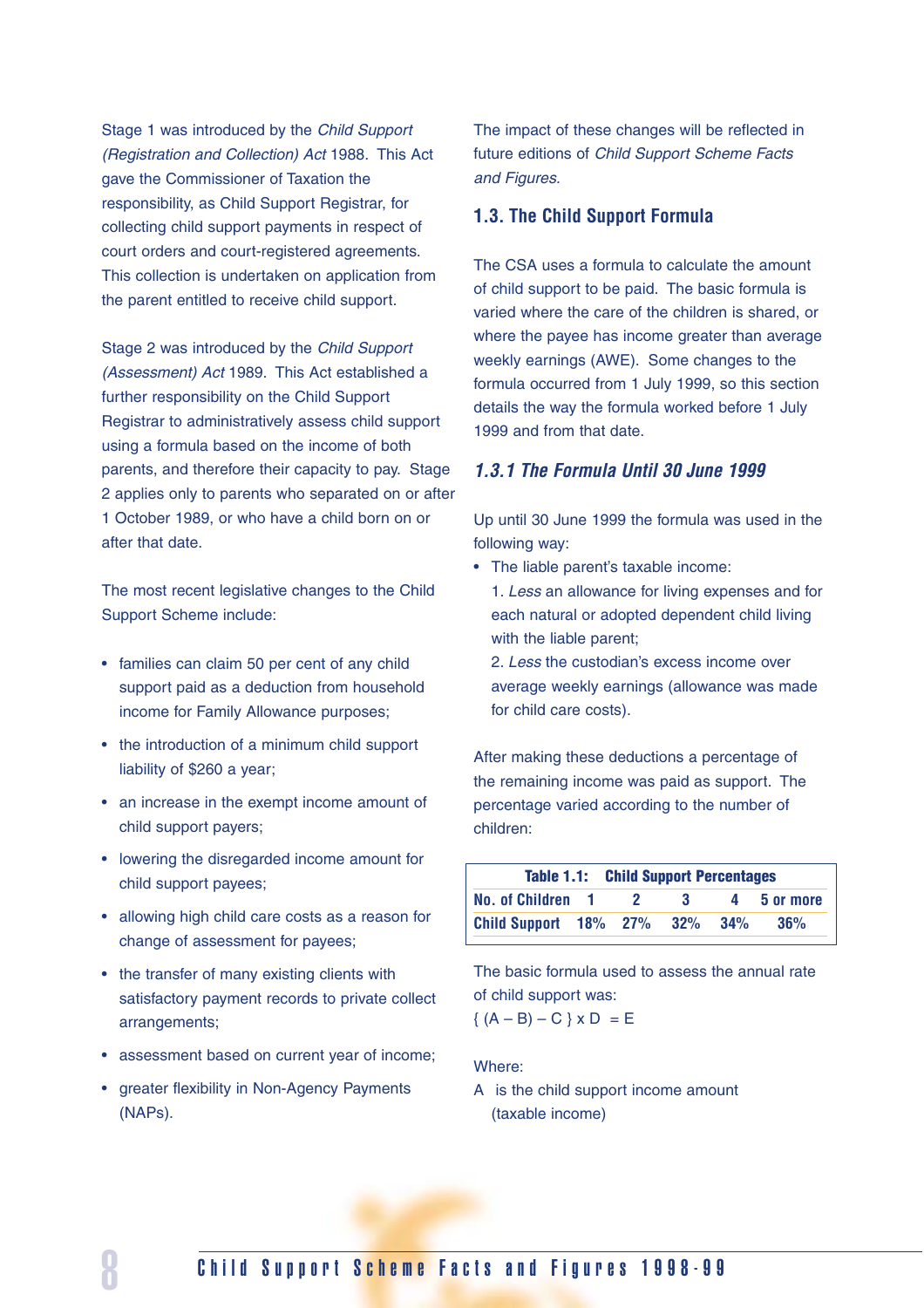- B is the exempted income amount
- C is the amount of payee income above the disregarded income amount
- D is the child support percentage
- E is the amount payable by the payer

Taxable income used in the child support formula was the income shown on the payer's tax return for the financial year before last. For child support purposes the maximum taxable income used in the formula in 1998-99 was \$96,968.

An uplift factor was applied to the taxable income amount to adjust for changes in salary and wages levels. In 1998-99 this factor was 1.040.

A payer's exempt income was an allowance for living expenses and was deducted before the child support percentage was applied. It was based on the single rate of social security pension. If the payer had care of other natural or adopted children, the exempt amount was increased to twice the married pension rate plus an allowance for each child depending on their age (see Table 1.2).

| Table 1.2: Exempt Income Amounts 1998-99 |                                     |
|------------------------------------------|-------------------------------------|
|                                          | <b>Exempt Income Amount 1998-99</b> |
| No natural or adopted children           | \$9,043.00                          |
| <b>Married rate \$7,542.50</b>           | \$15,085.00                         |
| <b>Allowance for child under 13</b>      | \$1,895.00                          |
| <b>Allowance for child 13-15</b>         | \$2,649.00                          |
| <b>Allowance for child 16-17</b>         | \$3,771.00                          |
|                                          |                                     |

*Source: Relevant FaCS Pension Rates 1998-99, CCH Court Handbook.*

If the payee's income was more than the  $disrecarded$  income amount<sup>4</sup> the payer's liability was reduced. The payee's disregarded income amount is that part of the payee's income below AWE, plus an allowance for each child under 12 years of age.

If either parent's income had decreased by 15 per cent or more since the relevant year of income,

they could apply for the assessment to be varied to reflect their current income.

#### *1.3.2 The Formula From 1 July 1999*

From 1 July 1999 the following changes were made to the child support formula. Rental losses and exempt foreign employment income are now added back into the liable parent's taxable income. Secondly, if a carer's child support income amount exceeds their disregarded income amount, then the liable parent's adjusted income amount is reduced by 50 per cent of the carer's excess income for the period concerned. Thirdly, during the course of 1999-2000 the uplift factor is also being progressively phased out as liabilities are reassessed using the last year of income rather than income based on the second last year.

#### **1.4 Administrative Arrangements Between the Child Support Agency, the Department of Social Security/ Department of Family and Community Services and the Attorney-General's Department**

Until October 1998 the Child Support Scheme was administered by the Child Support Agency, the Department of Social Security and the Attorney-General's Department.

In October 1998, however, it was announced the CSA would be removed from the Australian Taxation Office and become part of the new Commonwealth Department of Family and Community Services (FaCS). As a result of these changes the Scheme partners are now the Department of Family and Community Services, incorporating the CSA and the Attorney-General's Department.

<sup>4</sup> The "disregarded income amount" recognises that the carer makes a significant contribution to the care of the children covered by the assessment. See Appendix 2 for more details.

## Child Support Scheme Facts and Figures 1998-99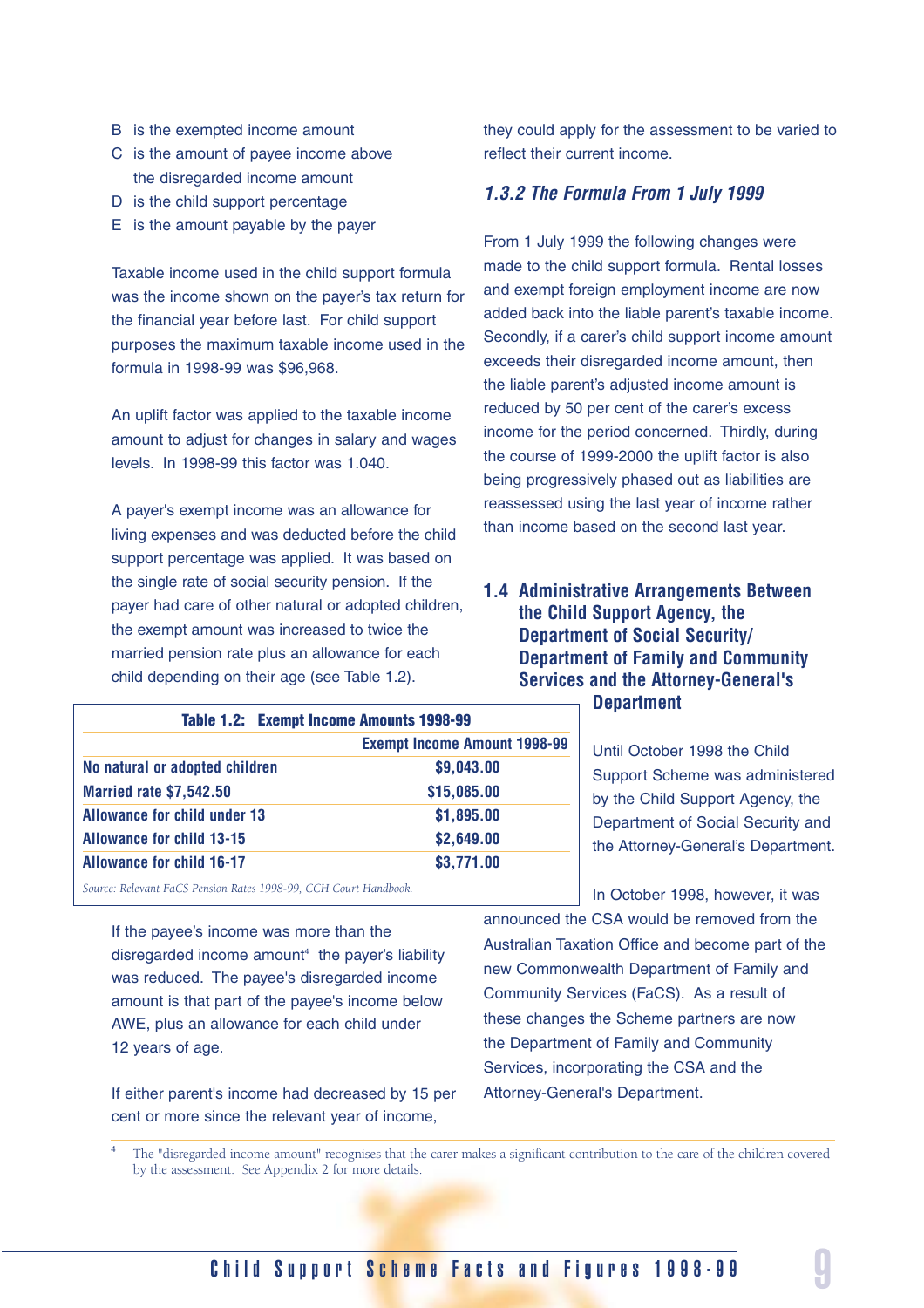#### *1.4.1 The Child Support Agency*

The Child Support Agency was created to administer the Child Support (Registration and Collection) Act 1988 and the Child Support (Assessment) Act 1989 on behalf of the Registrar.

The role of the CSA is to register cases on application from the parent entitled to receive child support, to assess child support payable (Stage 2) cases only) and collect payments where requested. The CSA also provides an information service for its clients on child support matters. These activities are undertaken in Branch Offices (currently 19) around Australia. Within the next 6 months the CSA will also have a presence in 20 Centrelink offices in regional Australia as a result of the Regional Service Centres initiative.<sup>5</sup>

The CSA has access to taxation information to enable efficient assessment and collection of child support.

#### *1.4.2 The Department of Family and Community Services*

The Commonwealth Department of Family and Community Services (FaCS) has taken over the Child Support Scheme responsibilities of the Department of Social Security. It has a general responsibility to advise the government on matters relating to income support and social welfare policy, including child support. It has two main roles in the administration of the Child Support Scheme:

- strategic policy development, analysis and research; and
- ensuring appropriate linkages between income support and child support.

In relation to the latter, Centrelink undertakes the following:

- ensuring applicants for more than the minimum rate of Family Allowance take reasonable action to obtain child support; and
- adjusting family allowance payments to individuals in receipt of child support payments.

Centrelink has 450 customer service and call centres across Australia. It makes an estimated 300 million contacts per annum with over 5.6 million customers.<sup>6</sup>

CSA and Centrelink are working together to enhance service delivery to mutual clients. Centrelink accepts child support applications, and from late December 1998 has transmitted these electronically to the CSA.

#### *1.4.3 The Attorney-General's Department*

The Attorney-General's Department (AGD) has a general responsibility to advise the Government on matters relating to family law. The Department also provides:

- legal advice and representation for the Child Support Agency; and
- Legal Aid support to eligible parents under the Child Support Scheme.

#### **1.5 How the Child Support Scheme Works**

Australian families may make child support arrangements in one of three ways:

- an entirely private arrangement between the parents which includes cases where child support is not sought - Self-Administration;
- registration with the Child Support Agency but with payment made directly between the parents - Private Collect; or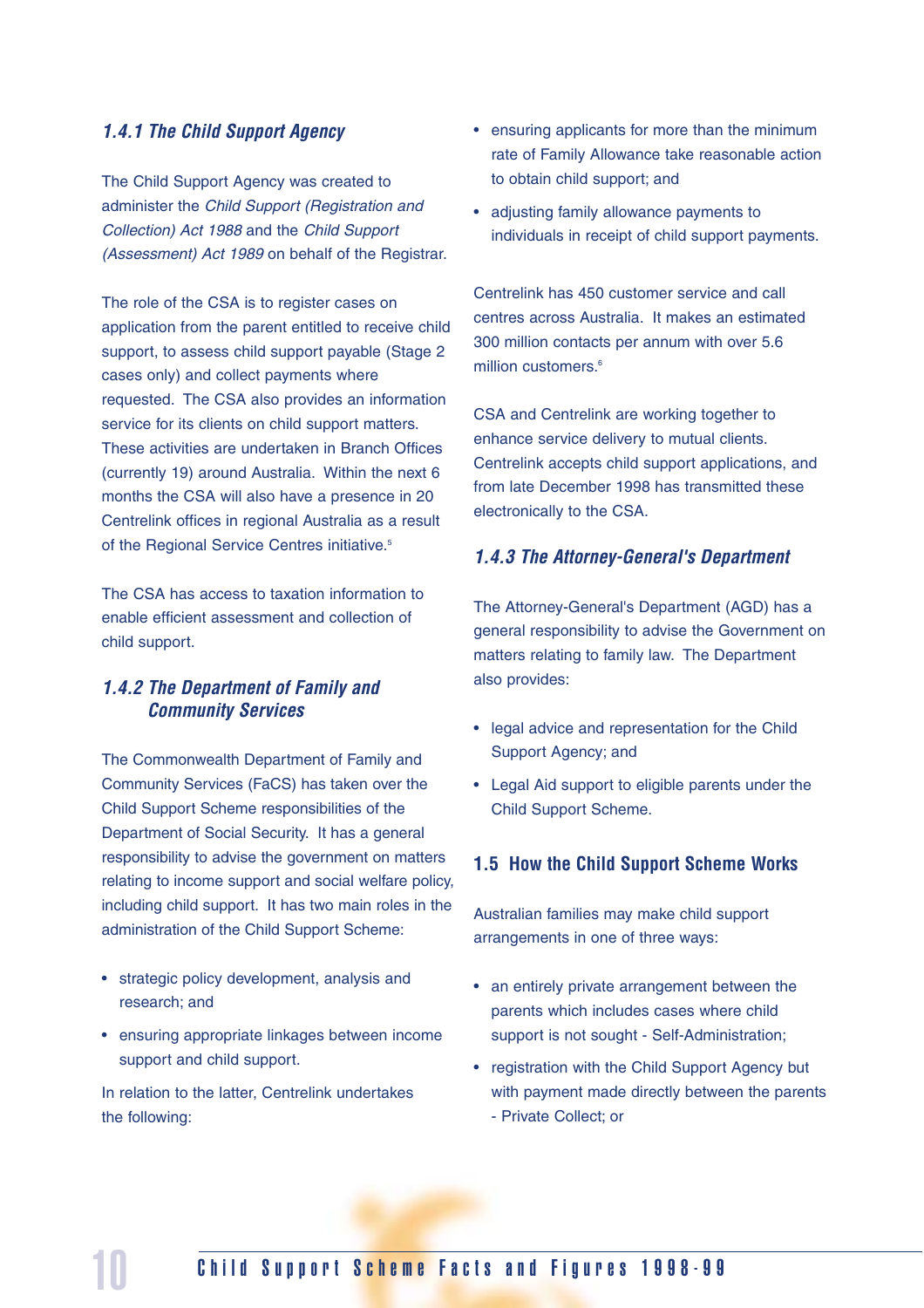• registration and collection by the Child Support Agency - CSA Collect.

Registration with the CSA can proceed on the application of either parent, however only the payee can apply for child support to be collected. The application can be to register a court order, a child support agreement or for the CSA to issue an administrative assessment. However, from 1 July 1999 a parent liable to pay child support was also able to apply to the CSA for administrative assessment.

Where CSA collection is required, payers can make payments directly to the CSA. Alternatively, child support can be deducted from a payer's salary or wages in much the same way that income tax is deducted.

Where a payment is not made and the CSA is unable to come to a voluntary payment arrangement with the payer, the Registrar has a range of administrative enforcement powers available, including:

- deduction from salary and wages (51% or \$293.20 million of all CSA collections were paid this way in 1998-99);
- interception of income tax refunds (9% or \$48.74 million of all CSA collections were paid this way in 1998-99);
- collection of monies owed to the defaulting parent from third parties under Section 72A, e.g. accessing funds in savings accounts, superannuation funds and solicitors' trust accounts.

In addition, debts can be pursued through the courts to seek orders for sale of assets and property, or debts can be pursued by instituting bankruptcy proceedings.

#### **2.0 Child Support in the Department of Family and Community Services**

#### **2.1 Child Support Customers**

Centrelink and CSA have mutual clients primarily as a result of the Maintenance Action Test. As mentioned in section 1.4.2, Family Allowance customers who have children from a previous relationship must take reasonable action to obtain child support. A high proportion of applications for registration with the CSA therefore come from Centrelink. Reasonable action for Stage 2 customers means lodging an application for assessment under the child support formula and either:

- having the payments collected by the CSA; or
- privately collecting 100% of the assessed amount; or
- lodging a child support agreement that meets 100% of the assessed amount.

#### **2.2 Maintenance Action Being Taken by FaCS Child Support Customers**

Maintenance action is recorded by Centrelink for each child because in some cases a parent may have different maintenance action in progress for different children where for instance, the children have different fathers.

The following is a summary of maintenance action being taken on behalf of children of FaCS Family Allowance customers. At June 1999:

• a total of 87.8% of children of FaCS Family Allowance customers had maintenance action completed on their behalf. This means these cases were registered with the CSA or an application had been lodged;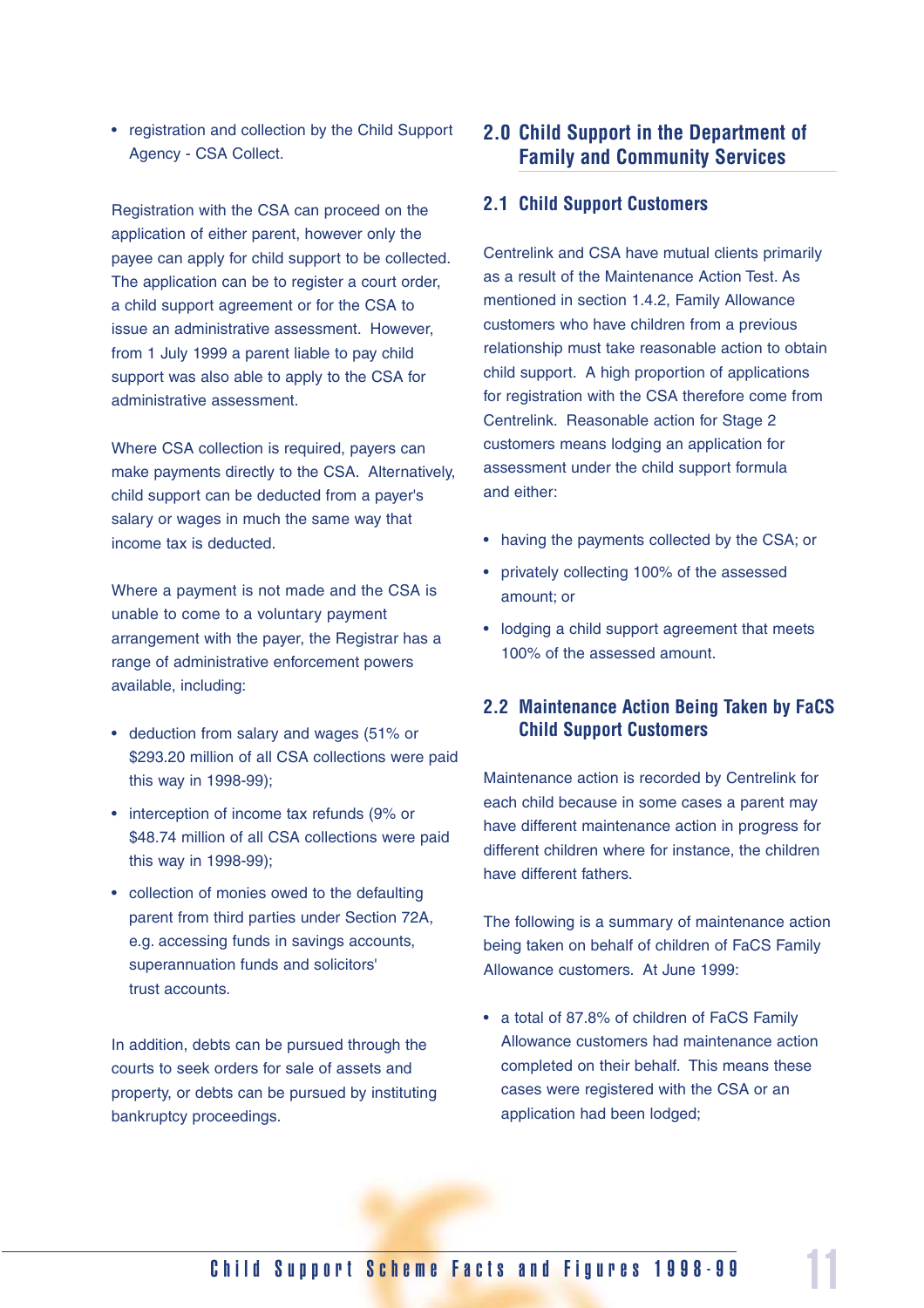- a further 3.7% had "action in progress" which includes those where the customer is deciding what action to take or is awaiting the outcome of legal action (e.g. to determine parentage);
- another 7.2% of children of FaCS Family Allowance customers were granted an exemption; and
- the remaining 1.3% of children of FaCS customers at that time did not have reasonable maintenance action requirements met on their behalf.

Based on the figures in Table 2.1 and the chart above, it can be seen that reasonable maintenance action requirements have been met for about 95% (87.8% "complete" plus 7.2% "exempted") of children of FaCS child support customers. In addition, about 3.7% are in the process of taking appropriate action. In fact, at June 1999, only 1.3% of children did not have reasonable maintenance action requirements met on their behalf and in many cases this can be a temporary situation.

|                             | <b>Table 2.1: Action Taken to Obtain Child Support</b> |               |
|-----------------------------|--------------------------------------------------------|---------------|
| <b>Maintenance Action</b>   | <b>Number of Children</b>                              | $\frac{0}{0}$ |
| <b>Complete</b>             | 852,564                                                | 87.8          |
| <b>In Progress</b>          | 35,826                                                 | 3.7           |
| <b>Exempt</b>               | 69,400                                                 | 7.2           |
| <b>Requirements Not Met</b> | 12,649                                                 | 1.3           |
| <b>Total</b>                | 970,439                                                | 100.0         |
| Source: FaCS, June 1999.    |                                                        |               |

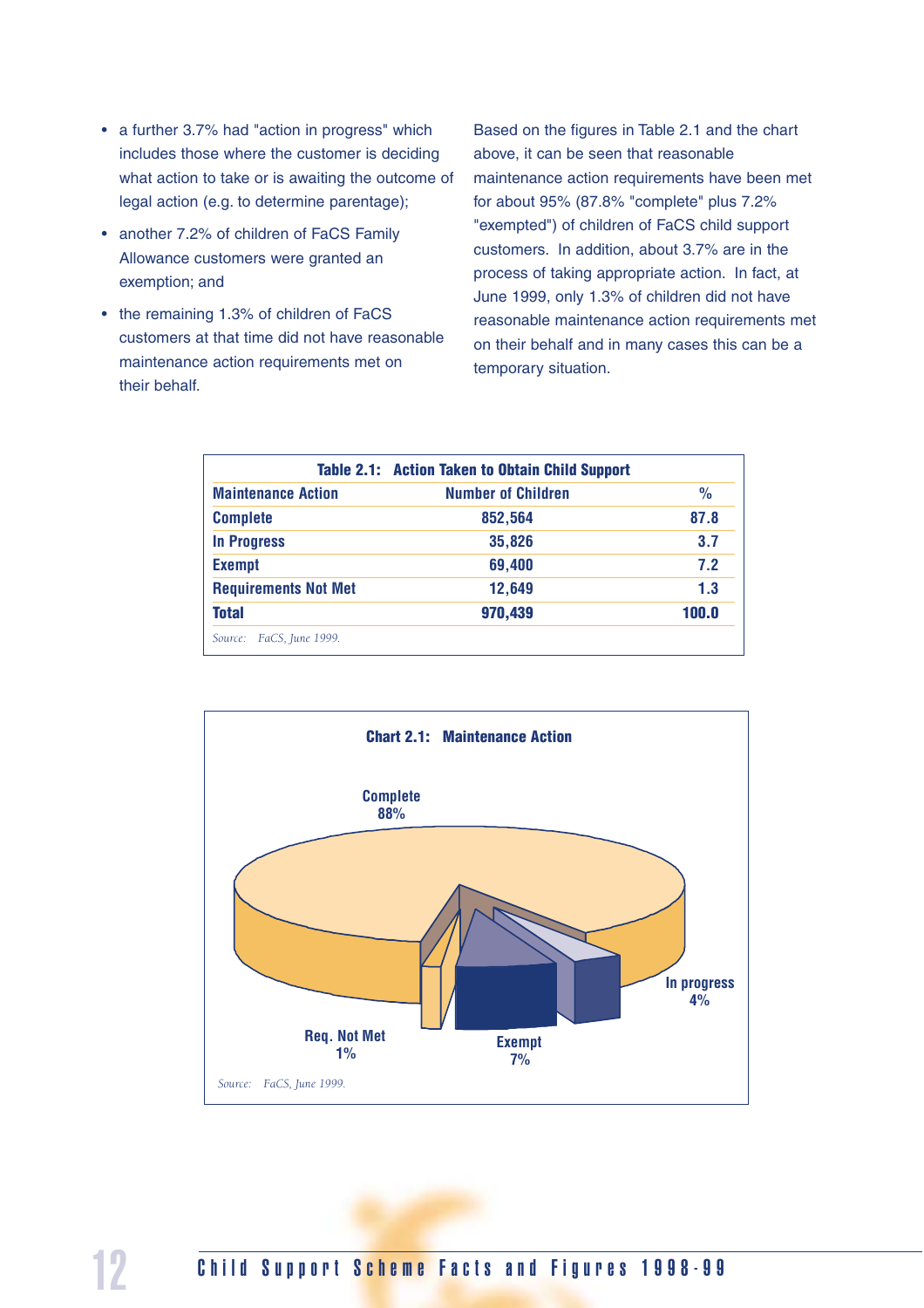#### **3.0 Caseload**

#### **3.1 Active Caseload7 at June 1999**

As at June 1999 there were 535,569 active cases. Some 8.6 per cent (45,986) were Stage 1 active cases, and 91.4 per cent (489,583) were Stage 2 active cases.<sup>8</sup> Each case has two CSA clients - the payer and the payee. There is some overlap as some payers and some payees are involved in more than one case. As a result the CSA had over 1 million clients by June 1999.

#### **3.2 Caseload Growth by Stage and Payment Arrangement**

The Stage 1 active caseload has been declining since 1993. This will continue as the children in Stage 1 move out of the child support eligible population. The trends in both Stage 1 and Stage 2 caseloads are reflected in Table 3.1 and Chart 3.1. Chart 3.1 shows growth in active cases has slowed over the past five years. Between June 1993 and June 1994 the active caseload grew by an average of 5,550 cases per month. Between July 1998 and June 1999, however, the growth in the active caseload slowed to an average of 3,420 cases per month.

Chart 3.2 shows there has been a slowdown in the growth of both CSA collect and private collect cases but growth in CSA collect cases has slowed at a faster rate than private collect case growth. The reduction in the percentage of CSA collect cases (see Table 3.2 and Chart 3.3 overleaf) is consistent with the Government's aim to ensure arrangements are

non-intrusive to personal privacy.



|         |                        |               | Table 3.1: Caseload Growth by Stage and Payment Arrangement |       |              |
|---------|------------------------|---------------|-------------------------------------------------------------|-------|--------------|
| 30 June | Stage 1                |               | <b>Stage 2</b>                                              |       | <b>Total</b> |
|         | <b>Active Caseload</b> |               | <b>Active Caseload</b>                                      |       |              |
|         | <b>Number</b>          | $\frac{0}{0}$ | <b>Number</b>                                               | $\%$  |              |
| 1991    | 62,758                 | 60.87         | 40,348                                                      | 39.13 | 103,106      |
| 1992    | 70,787                 | 50.69         | 68,865                                                      | 49.31 | 139,652      |
| 1993    | 73,819                 | 34.89         | 137,762                                                     | 65.11 | 211,581      |
| 1994    | 61,082                 | 21.96         | 217,103                                                     | 78.04 | 278,185      |
| 1995    | 60,226                 | 17.91         | 276,091                                                     | 82.09 | 336,317      |
| 1996    | 58,442                 | 14.80         | 336,466                                                     | 85.20 | 394,908      |
| 1997    | 54,645                 | 12.20         | 393,400                                                     | 87.80 | 448,045      |
| 1998    | 50,935                 | 10.30         | 443,599                                                     | 89.70 | 494,534      |
| 1999    | 45,986                 | 8.59          | 489,583                                                     | 91.41 | 535,569      |

*Source: Child Support Agency, June 1999.*

*Note: Active caseload figures for Stage 1 in this table include "processing not finalised", "registered and collecting", "elections not to collect" and "keyed court orders/no applications". Active caseload figures for Stage 2 in this table include "processing not finalised", "total assessed, registered and collecting" and "total assessed but not collecting".*

<sup>8</sup> *Child Support Agency Monthly Performance Report for June 1999 (CS5),* p. 9.

## Child Support Scheme Facts and Figures 1998-99

<sup>7</sup> "Active Cases" include Stage 1 and Stage 2 cases that are registered and liabilities are being collected, where processing is not finalised, and cases that have been assessed but where the liability is being collected privately.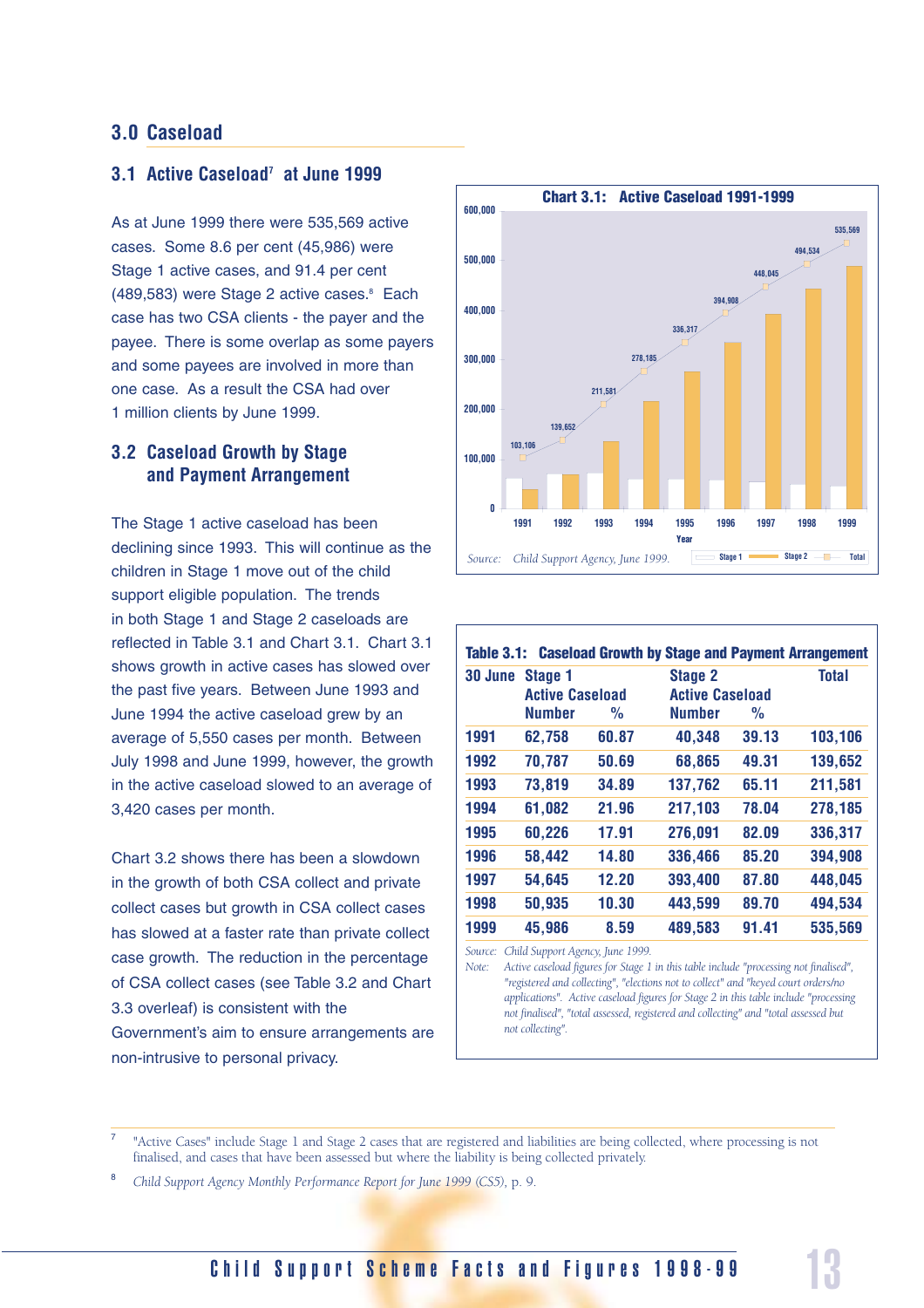|         |                                  | Table 3.2: Active Caseload by Private Collect and CSA Collect Split 1 |                              |                         |              |
|---------|----------------------------------|-----------------------------------------------------------------------|------------------------------|-------------------------|--------------|
| Year    | <b>Private</b><br><b>Collect</b> | <b>Private</b><br>Collect %                                           | <b>CSA</b><br><b>Collect</b> | <b>CSA</b><br>Collect % | <b>Total</b> |
| 1993-94 | 91,468                           | 33.6                                                                  | 180,581                      | 66.4                    | 272,049      |
| 1994-95 | 121,514                          | 36.7                                                                  | 209,477                      | 63.3                    | 330,991      |
| 1995-96 | 152,018                          | 39.3                                                                  | 235,008                      | 60.7                    | 387,026      |
| 1996-97 | 179,241                          | 40.7                                                                  | 261,000                      | 59.3                    | 440,241      |
| 1997-98 | 207,569                          | 42.4                                                                  | 281,473                      | 57.6                    | 489,042      |
| 1998-99 | 232,064                          | 44.0                                                                  | 295,290                      | 56.0                    | 527,354      |

*Source: Child Support Agency, June 1999.*

*Notes: 1.The active caseload numbers in this table exclude cases where processing has not been finalised.*





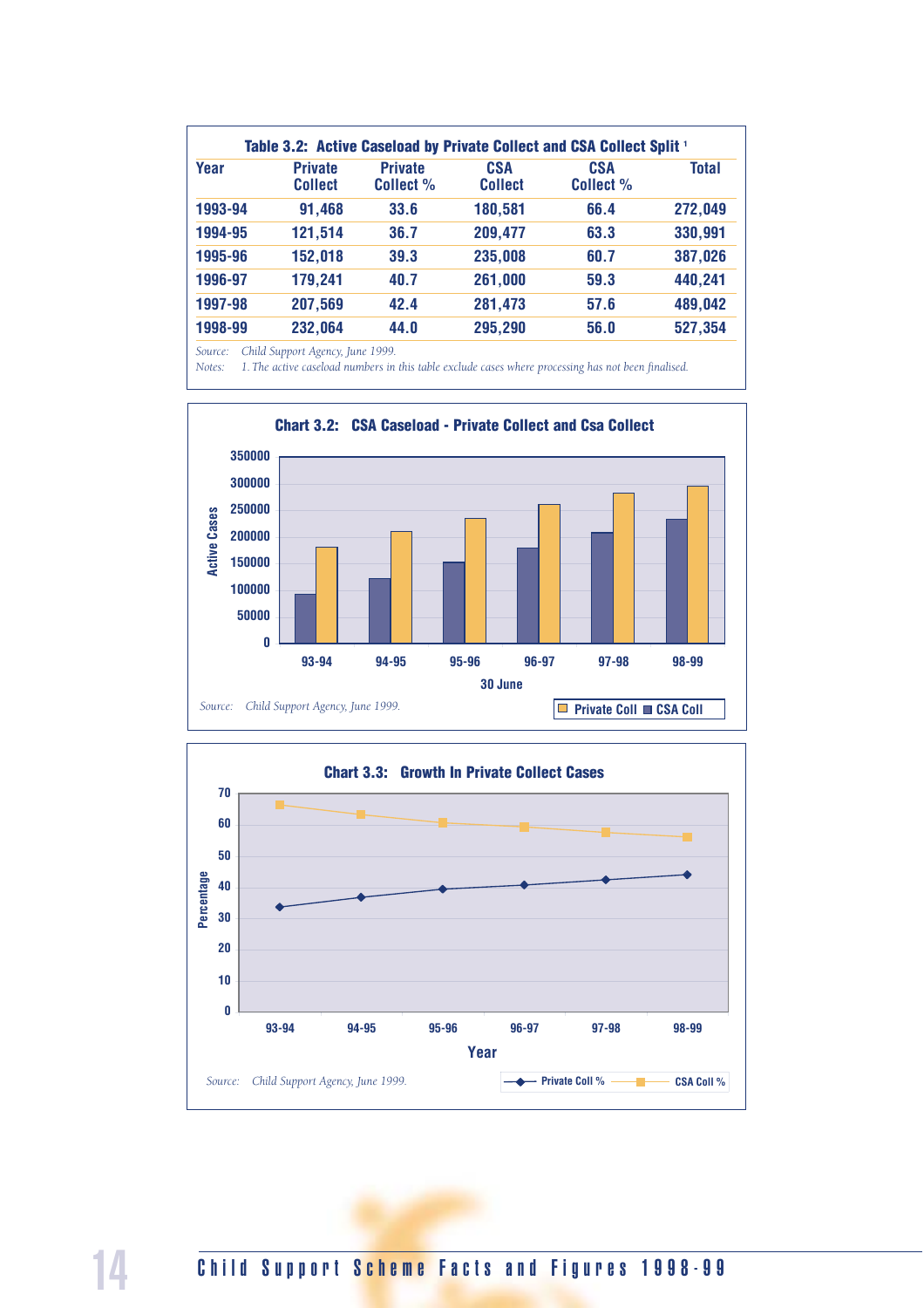#### **3.3 Assessment Type**

Table 3.3 and Chart 3.4 show the assessment types by CSA collect and private collect arrangements. The majority of assessments are formula based. Private collect arrangements are about 1.7 times more likely to be based on agreements than CSA collect arrangements (6.13% as opposed to 3.62%). Collect cases are almost six times more likely to have a liability that is based on a change of assessment from the formula than private collect cases (5.24% to 0.89%).

|                                  | Table 3.3:                       |                         | <b>Stage 2 Caseload by Assessment Type (June 1999)</b> |                             |                             |                           |
|----------------------------------|----------------------------------|-------------------------|--------------------------------------------------------|-----------------------------|-----------------------------|---------------------------|
| <b>Assessment</b><br>Type        | <b>CSA</b><br><b>Collect No.</b> | <b>CSA</b><br>Collect % | <b>Private</b><br><b>Collect No.</b>                   | <b>Private</b><br>Collect % | <b>Total</b><br>Stage 2 No. | <b>Total</b><br>Stage 2 % |
| <b>Formula</b>                   | 236,378                          | 90.69                   | 205,100                                                | 92.88                       | 441,478                     | 91.70                     |
| <b>Agreements</b>                | 9,437                            | 3.62                    | 13,537                                                 | 6.13                        | 22,974                      | 4.77                      |
| <b>Departure</b><br>from Formula | 13,652                           | 5.24                    | 1,959                                                  | 0.89                        | 15,611                      | 3.24                      |
| <b>Court Orders</b>              | 1,169                            | 0.45                    | <b>220</b>                                             | 0.10                        | 1,389                       | 0.29                      |
| <b>Total</b>                     | 260,636                          | 100.00                  | 220,816                                                | 100.00                      | 481,452                     | 100.00                    |



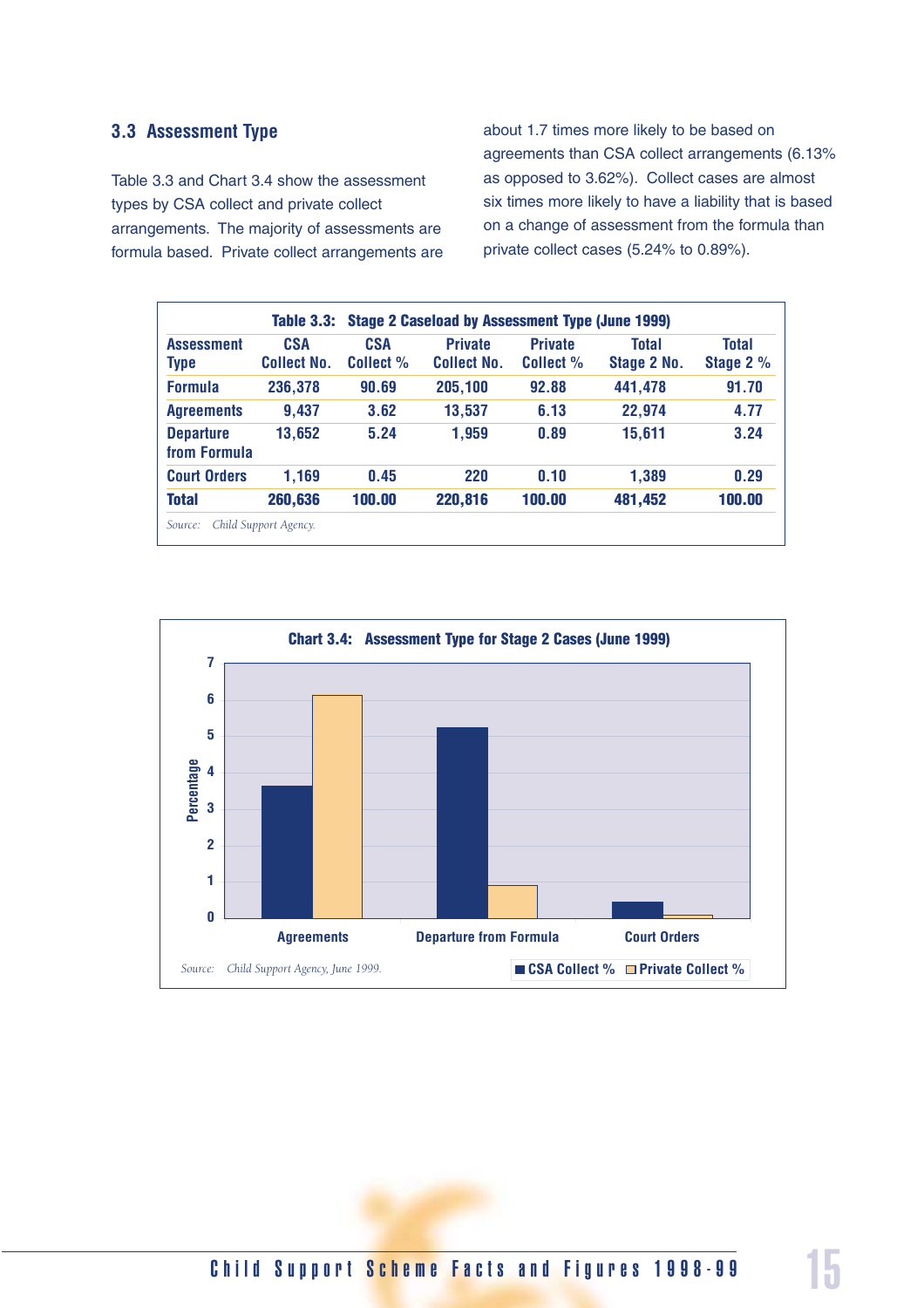|                                  | <b>Stage 2 Cases</b>    |                                      |                             |                  |                                                                          |
|----------------------------------|-------------------------|--------------------------------------|-----------------------------|------------------|--------------------------------------------------------------------------|
| <b>CSA</b><br><b>Collect No.</b> | <b>CSA</b><br>Collect % | <b>Private</b><br><b>Collect No.</b> | <b>Private</b><br>Collect % | <b>Total No.</b> | Total %                                                                  |
| 3,346                            | 1.28                    | 4,596                                | 2.08                        | 7,942            | 1.65                                                                     |
| 4,568                            | 1.76                    | 8,106                                | 3.67                        | 12,674           | 2.63                                                                     |
| 369                              | 0.14                    | 341                                  | 0.15                        | 710              | 0.15                                                                     |
| 8,283                            | 3.18                    | 13,043                               | 5.91                        | 21,326           | 4.43                                                                     |
| 260,636                          | 100.00                  | 220,816                              | 100.00                      | 481,452          | 100.00                                                                   |
|                                  |                         |                                      |                             |                  | Table 3.4: Cases with Formula Assessment Excluding Sole Care (June 1999) |

*Notes: 1.This table only includes Stage 2 cases. The Stage 2 total does not include "processing not finalised" cases. 2.The difference between the sub-total and the total figures are the sole care cases ie. 460,126 cases.*

#### **3.4 Type of Care Arrangement**

Table 3.4 above compares circumstances other than "sole" care. "Major" care is defined as having daily care of the children for between 60-70% of the year. "Shared" care is having daily care of the children for between 40-60% of the year, and "Substantial" contact is having daily care for between 30-40 % of the year.

The table indicates that care arrangements other than "sole" are a small minority of cases in both groups. However, private collect percentages for cases with "shared" and "major" care codes are almost twice that of CSA collect cases.

### **4.0 Client Overview by Payment Arrangement and Stage**

#### **4.1 Number of Clients**

As at June 1999 there were 535,569 active cases recorded on the Child Support System. However, a number of clients are involved in more than one case, meaning that there are fewer payees or payers than there are cases. The number of payers and payees involved in multiple cases are recorded in Tables 4.1 and 4.2.

| <b>Number of Cases</b> | <b>Clients by</b><br><b>Number of Cases</b> | % of Clients by<br>Number of<br><b>Cases</b> | <b>Cumulative</b><br><b>Frequency of</b><br><b>Client Numbers</b> | <b>Cumulative</b><br><b>Frequency of</b><br><b>Client %</b> |
|------------------------|---------------------------------------------|----------------------------------------------|-------------------------------------------------------------------|-------------------------------------------------------------|
|                        | 488,597                                     | 96.3                                         | 488,597                                                           | 96.3                                                        |
| 2                      | 17,760                                      | 3.5                                          | 506,357                                                           | 99.8                                                        |
| 3                      | 863                                         | 0.2                                          | 507,220                                                           | 100.0                                                       |
| 4                      | 49                                          | 0.0                                          | 507,269                                                           | 100.0                                                       |
| 5                      | 3                                           | 0.0                                          | 507,272                                                           | 100.0                                                       |
| <b>Total</b>           | 507,272                                     | 100.0                                        | 507,272                                                           | 100.0                                                       |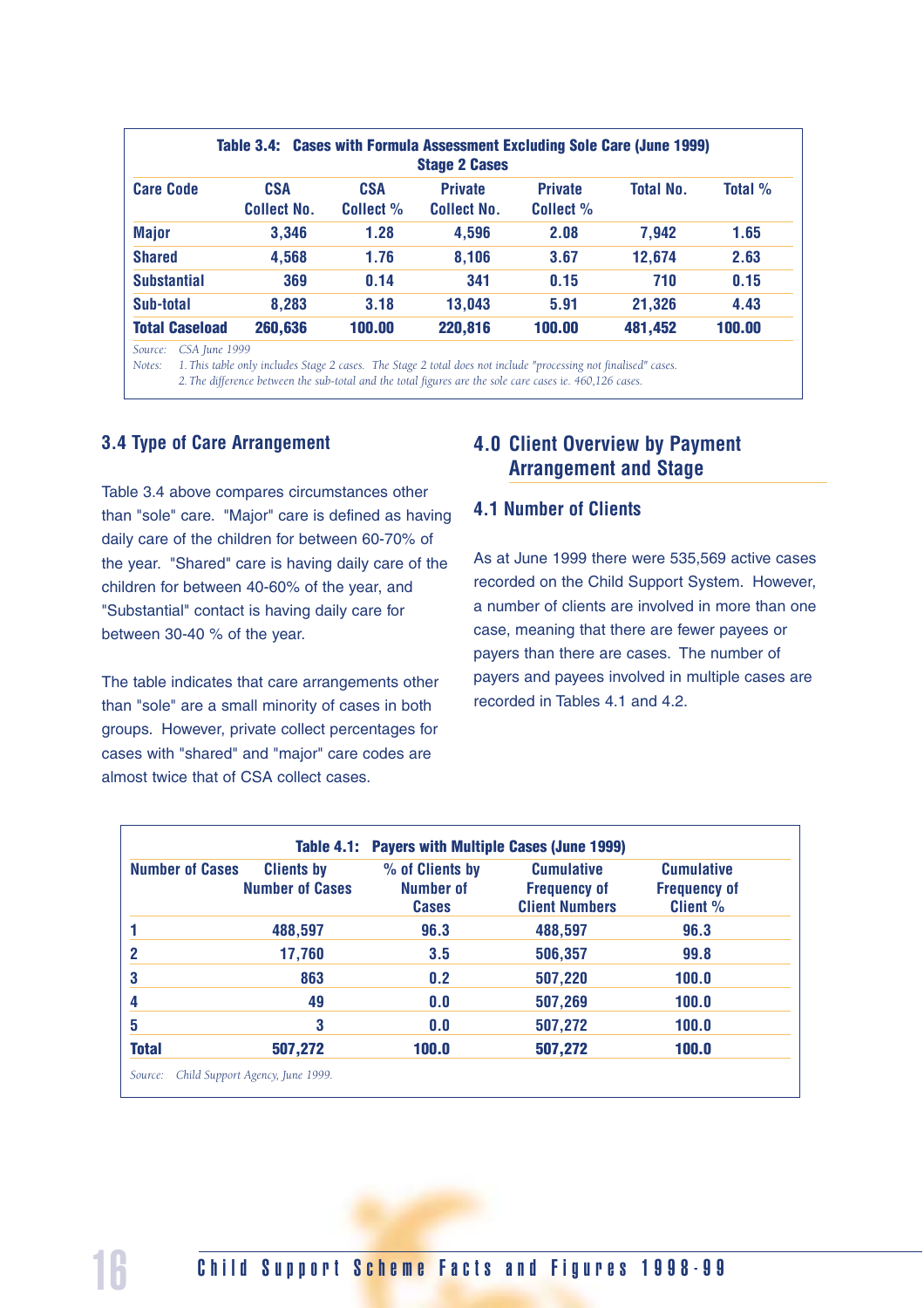| <b>Number of Cases</b> | <b>Clients by</b><br><b>Number of Cases</b> | % of Clients by<br><b>Number of</b><br><b>Cases</b> | <b>Cumulative</b><br><b>Frequency of</b><br><b>Client Numbers</b> | <b>Cumulative</b><br><b>Frequency of</b><br><b>Client %</b> |
|------------------------|---------------------------------------------|-----------------------------------------------------|-------------------------------------------------------------------|-------------------------------------------------------------|
|                        | 487,423                                     | 96.2                                                | 487,423                                                           | 96.2                                                        |
| 2                      | 18,360                                      | 3.6                                                 | 505,783                                                           | 99.8                                                        |
| 3                      | 865                                         | 0.2                                                 | 506,648                                                           | 100.0                                                       |
| 4                      | 42                                          | 0.0                                                 | 506,690                                                           | 100.0                                                       |
| 5                      | $\overline{2}$                              | 0.0                                                 | 506,692                                                           | 100.0                                                       |
| <b>Total</b>           | 506,692                                     | 100.0                                               | 506,692                                                           | 100.0                                                       |

Tables 4.1 and 4.2 show that over 96% of payers and payees are involved in just one case. About 3.5% of payers and payees are involved in two cases, while just 0.2% of all payers and payees are involved in three or more cases.

Where clients are involved in multiple cases there are more complex rules for applying the formula. This is best demonstrated through several examples. Where a payer must pay for one child in two Stage 2 cases the child support percentage for two children (i.e. 27%) is applied and then divided by two so that each case receives 13.5% of the child support income amount. Where a payee cares for say one child in two separate Stage 2 cases, the payee receives 18% of the child support income amount from each of the payers. Where a payer has a Stage 1 and a Stage 2 case the payer must apply to the CSA for a change of assessment to take the Stage 1 case into consideration as the formula cannot take account of such a circumstance.

#### **4.2 Number of Children**

The following tables record the number of "eligible children" and the number of "relevant dependent children" under Stage 2 of the Child Support Scheme.

#### *4.2.1 Children Covered by Child Support Assessments (Stage 2)*

Cases registered with the CSA as at 30 June 1998<sup>9</sup> accounted for a total of 701,115 children. Children who are eligible to be included in a child support case are:

- 1. children who were born on or after 1 October 1989; or
- 2. children whose parents separated on or after 1 October 1989; or
- 3. children who have a sibling born on or after 1 October 1989. The child must also be under 18, not married or in a de facto relationship, not adopted by someone else and either an Australian citizen or resident or present in Australia on the day of application.

Table 4.3 records the number of children covered by child support assessments by CSA Collect and Private Collect groups. There is little difference in the distribution of eligible children between CSA Collect and Private Collect cases. For example, 58 per cent of CSA Collect cases have one eligible child, while 54 per cent of Stage 2 Private Collect cases have one eligible child. There are up to two eligible children in 88 per cent of Agency Collect cases and 87 per cent in Private Collect cases. There are up to three children in 97 per cent in both CSA Collect and Private Collect cases.

These data were not available for 1998-99 due to an error detected in the dataset.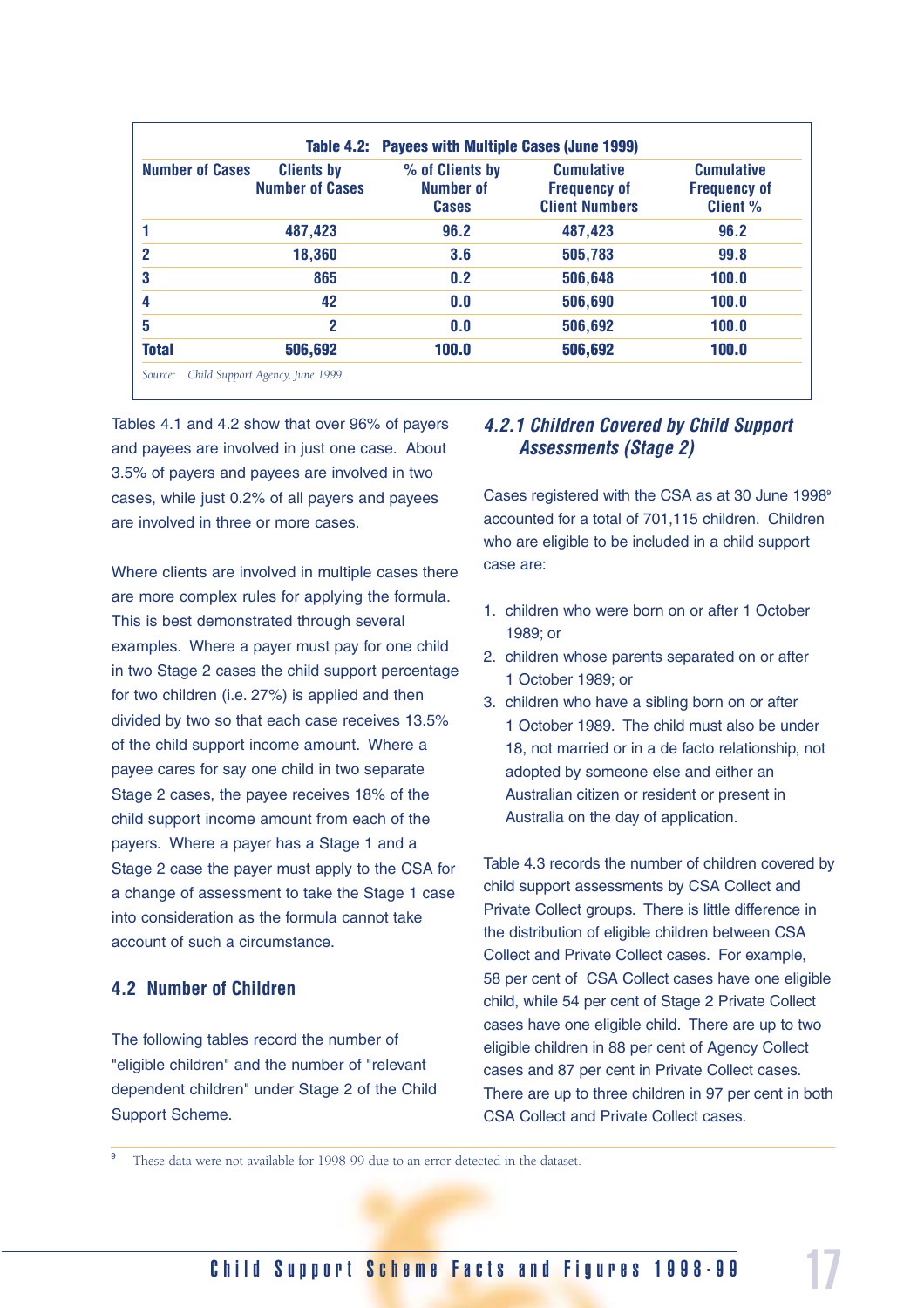|                                          |                                              | <b>Table 4.3: Children Covered by Formula Assessment (July 1998)</b> |                                                  |                              |                                         |                                             |                                            |
|------------------------------------------|----------------------------------------------|----------------------------------------------------------------------|--------------------------------------------------|------------------------------|-----------------------------------------|---------------------------------------------|--------------------------------------------|
| Number of<br><b>Children</b><br>Per Case | <b>CSA</b><br><b>Collect</b><br><b>Cases</b> | Number of<br><b>Children</b>                                         | <b>Private</b><br><b>Collect</b><br><b>Cases</b> | Number of<br><b>Children</b> | <b>CSA</b><br>Collect %<br><b>Cases</b> | <b>Private</b><br>Collect %<br><b>Cases</b> | Total %<br><b>Cases by</b><br>No. Children |
| 1                                        | 139,267                                      | 139,267                                                              | 106,766                                          | 106,766                      | 57.67                                   | 54.34                                       | 56.18                                      |
| $\overline{2}$                           | 73,022                                       | 146,044                                                              | 63,597                                           | 127,194                      | 30.24                                   | 32.37                                       | 31.19                                      |
| 3                                        | 22,552                                       | 67,656                                                               | 20,223                                           | 60,669                       | 9.34                                    | 10.29                                       | 9.77                                       |
| 4                                        | 5,256                                        | 21,024                                                               | 4,783                                            | 19,132                       | 2.18                                    | 2.43                                        | 2.29                                       |
| 5                                        | 1,058                                        | 5,290                                                                | 846                                              | 4,230                        | 0.44                                    | 0.43                                        | 0.43                                       |
| 6                                        | 257                                          | 1,542                                                                | 204                                              | 1,224                        | 0.11                                    | 0.10                                        | 0.11                                       |
| 7                                        | 61                                           | 427                                                                  | 43                                               | 301                          | 0.03                                    | 0.02                                        | 0.02                                       |
| 8                                        | 17                                           | 136                                                                  | 9                                                | 72                           | 0.01                                    |                                             | 0.01                                       |
| 9 or more                                | 8                                            | 76                                                                   | 7                                                | 65                           | ٠                                       | ٠                                           | ۰                                          |
| <b>Total</b>                             | 241,498                                      | 381,462                                                              | 196,478                                          | 319,653                      | 100.00                                  | 100.00                                      | 100.00                                     |

*Source: Child Support Agency, June 1998.*

*Notes: 1. Includes only Stage 2 cases.*

*2. There were 2322 cases which were unable to be coded on this table.*

*3. Percentages may not add due to rounding.*

#### *4.2.2 Payers' Subsequent Families*

Formula assessments make allowance for "relevant dependent children" of the payer. These are children under the age of 18 years who are the natural or adopted child of a parent and that parent is the sole or principal provider of ongoing daily care for the child, or has major care of the child.

The impact of the presence of relevant dependent children is to increase the payer's exempt income amount to twice the married pension rate, plus an allowance, depending upon the age of the child. Almost 12 per cent of all cases are adjusted for relevant children and are recorded in Table 4.4.

| <b>No. Children</b>                                       | <b>CSA Collect</b><br><b>Cases</b> | <b>Private Collect</b><br><b>Cases</b> | % Total Stage 2<br><b>CSA Collect</b> | % Total Stage 2<br><b>Private Collect</b> | % Total Stage 2<br><b>Cases by No</b><br>Children. |
|-----------------------------------------------------------|------------------------------------|----------------------------------------|---------------------------------------|-------------------------------------------|----------------------------------------------------|
|                                                           | 21,214                             | 17,544                                 | 8.14                                  | 7.95                                      | 8.05                                               |
| $\overline{2}$                                            | 7,289                              | 6,037                                  | 2.80                                  | 2.73                                      | 2.77                                               |
| 3                                                         | 1,495                              | 1,465                                  | 0.57                                  | 0.66                                      | 0.61                                               |
| 4                                                         | 295                                | 321                                    | 0.11                                  | 0.15                                      | 0.13                                               |
| 5 or more                                                 | 72                                 | 115                                    | 0.03                                  | 0.05                                      | 0.04                                               |
| <b>Total cases with</b><br>relevant dependent<br>children | 30,365                             | 25,482                                 | 11.65                                 | 11.54                                     | 11.60                                              |
| <b>Total Stage 2 cases</b>                                | 260,636                            | 220,816                                |                                       |                                           | 481,452 <sup>2</sup>                               |

*Notes 1. It is not possible to obtain this data for Stage 1 cases.*

*2. This total for Stage 2 active cases varies from that given in Table 3.1 as this figure excludes 8,131 cases where "processing not finalised".*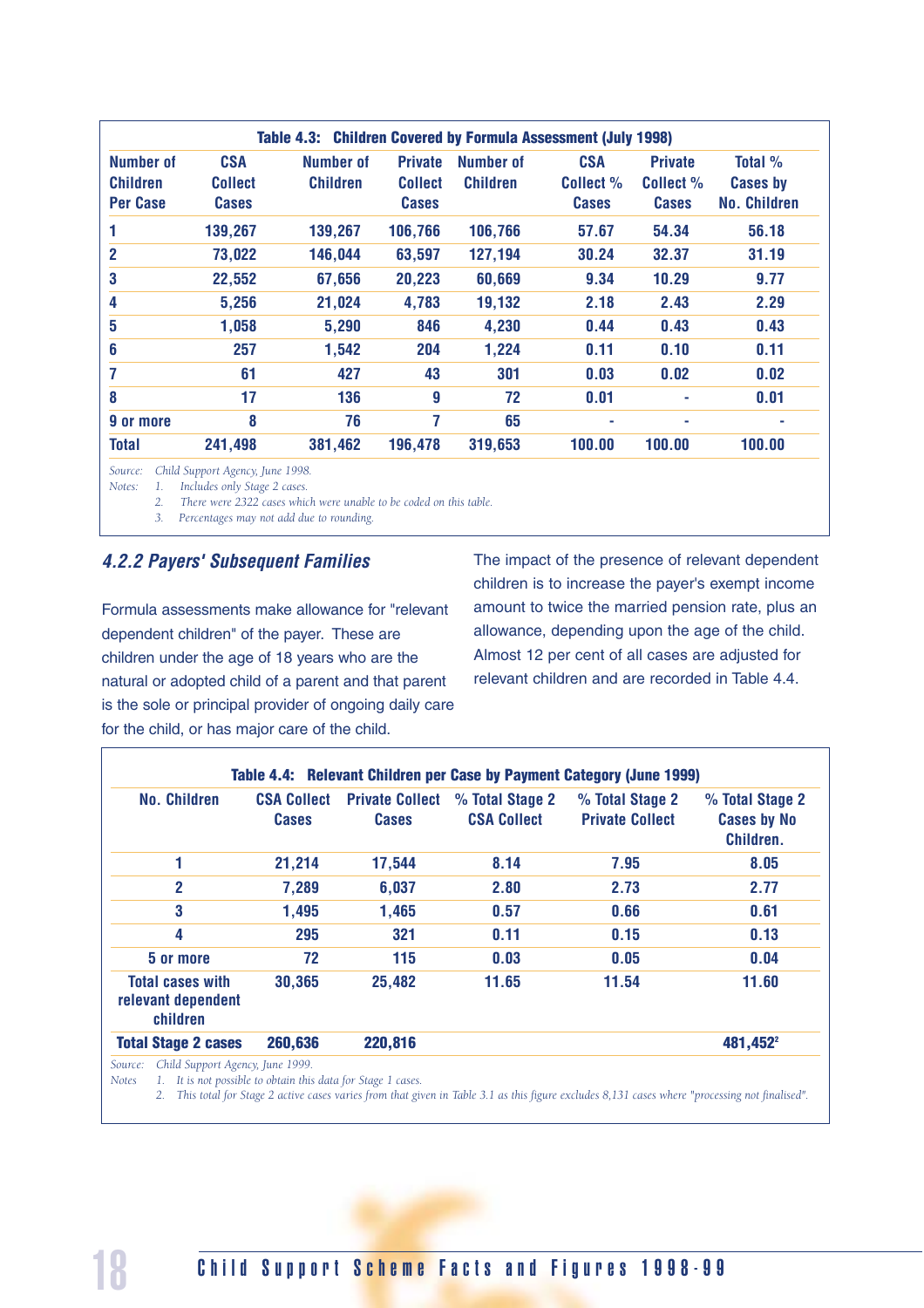|               |                    |                           |                                  | Table 4.5: Payer Gender Stage 1 and Stage 2 Cases (June 1999) |              |                           |
|---------------|--------------------|---------------------------|----------------------------------|---------------------------------------------------------------|--------------|---------------------------|
|               | <b>CSA Collect</b> | $%$ CSA<br><b>Collect</b> | <b>Private</b><br><b>Collect</b> | % Private<br><b>Collect</b>                                   | <b>Total</b> | $%$ Total<br><b>Cases</b> |
| <b>Male</b>   | 270,839            | 91.7                      | 211,118                          | 91.2                                                          | 481,957      | 91.5                      |
| <b>Female</b> | 24,193             | 8.2                       | 20,143                           | 8.7                                                           | 44,336       | 8.4                       |
| <b>Total</b>  | 295,390            | 100.0                     | 231,503 <sup>2</sup>             | 100.0                                                         | 526,893      | <b>100.0</b> <sup>4</sup> |

*Source: Client Research Unit, CSA, June 1999.*

*Notes: 1. This figure includes 358 cases where the gender of the payee could not be identified from data held on the Child Support System.*

*2. This figure includes 242 cases where the gender of the payee could not be identified from data held on the Child Support System.*

*3. There were 600 cases where payer gender could not be identified from data on the Child Support System.*

*4. The 600 unidentified cases account for the 0.1% variation in the last column.*

#### **4.3 Number and Gender of Parents**

Table 4.5 and Table 4.6 show payer and payee gender by payment arrangement. Table 4.3 shows that 91.7 per cent of CSA Collect payers are male and 8.2 per cent are female. Furthermore, 91.2 per cent of all Private Collect payers are male and 8.7 per cent are female.

Table 4.6 shows that 8.0 per cent of CSA Collect payees are male and 92.0 per cent of CSA Collect payees are female. Furthermore, 8.5 per cent of Private Collect payees are male and 91.4 per cent are female.

#### **4.4 Age of Cases**

Table 4.7 breaks the total active caseload into age

of cases by calendar years for Stage 1 and Stage 2 cases. Age data relates to the year that the case was registered. The bulk of Stage 1 cases are between 6 and 10 years old while the majority of Stage 2 cases are under 6 years old.

#### **4.5 Income of Stage 2 Payers and Payees**

Tables 4.8, 4.9, 4.10 and 4.11 compare payer and payee median taxable incomes by CSA Collect and Private Collect arrangements from the Tax Returns Data Base (TRDB) and the Child Support System (CSS). These incomes are taxable income amounts, not gross income. Taxable deductions have therefore been deducted from the income, and exempt income such as rent assistance and family payments have not been included.

|               |                    |                           |                                  | Table 4.6: Payee Gender Stage 1 and Stage 2 Cases (June 1999) |         |                           |
|---------------|--------------------|---------------------------|----------------------------------|---------------------------------------------------------------|---------|---------------------------|
|               | <b>CSA Collect</b> | $%$ CSA<br><b>Collect</b> | <b>Private</b><br><b>Collect</b> | % Private<br><b>Collect</b>                                   | Total   | $%$ Total<br><b>Cases</b> |
| <b>Male</b>   | 23,529             | 8.0                       | 19,708                           | 8.5                                                           | 43,237  | 8.2                       |
| <b>Female</b> | 271,734            | 92.0                      | 211,677                          | 91.4                                                          | 483,411 | 91.7                      |
| Total         | 295,390            | 100.0                     | 231,503 <sup>2</sup>             | 100.0                                                         | 526,893 | 100.04                    |

*Source: Client Research Unit, CSA, June 1999.*

*Notes: 1. This figure includes 127 cases where the gender of the payee could not be identified from data held on the Child Support System.*

*2. This figure includes 118 cases where the gender of the payee could not be identified from data held on the Child Support System.*

*3. This figure includes cases where processing was not finalised and varies slightly from the CS5 figure because of timing differences. There were 245 cases where the gender of the payee could not be identified from data held on the Child Support System.*

*4. The 245 unidentified cases account for the 0.1% variation in the last column.*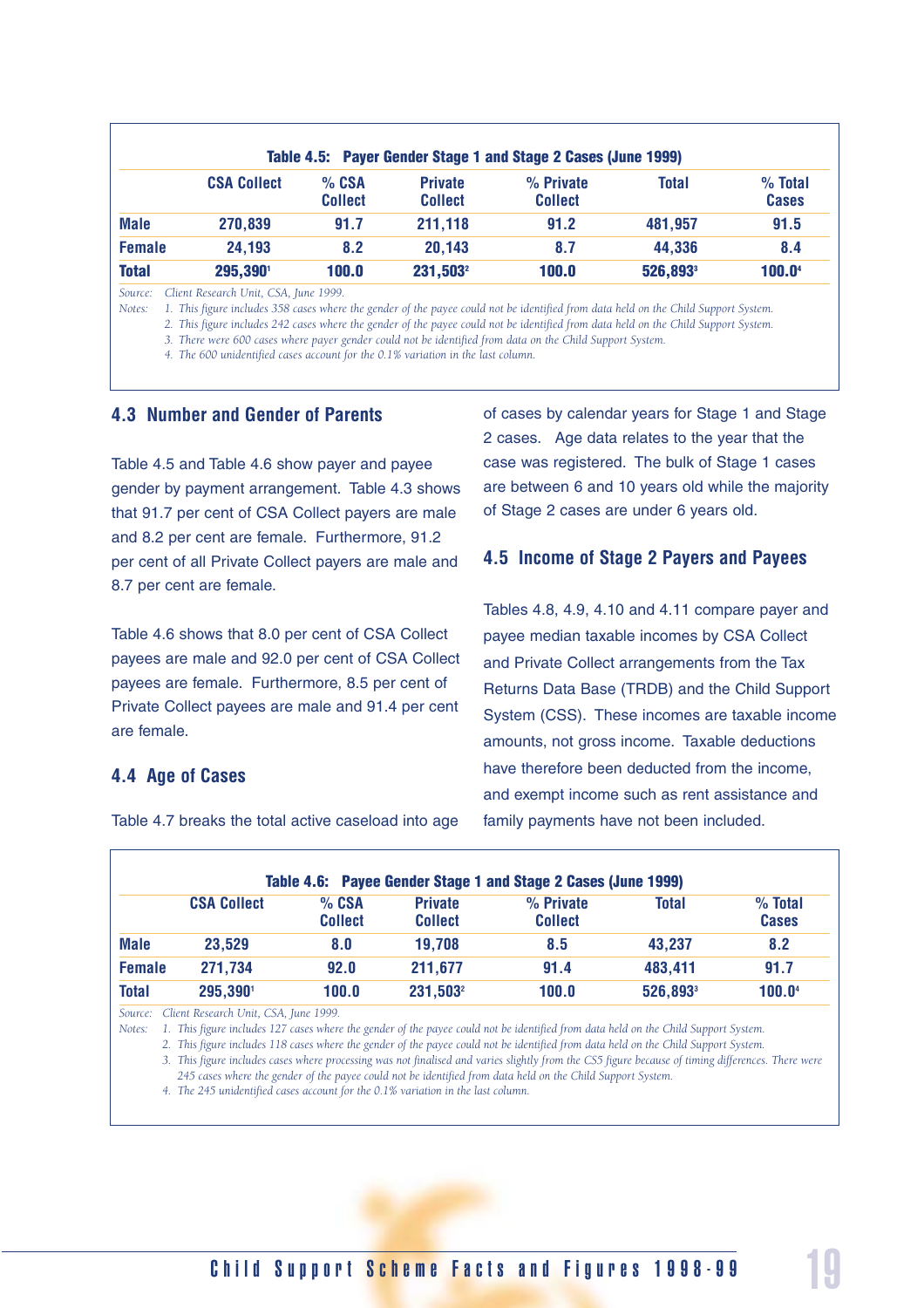|                |                        |               |               | Table 4.7: Age of Cases by Stage (June 1999) |               |                           |               |
|----------------|------------------------|---------------|---------------|----------------------------------------------|---------------|---------------------------|---------------|
|                | <b>Case Age</b>        | Stage 1       |               | <b>Stage 2</b>                               |               | <b>Total Cases by Age</b> |               |
|                | in Years. <sup>1</sup> |               |               |                                              |               |                           |               |
|                |                        | <b>Number</b> | $\frac{1}{2}$ | <b>Number</b>                                | $\frac{0}{0}$ | <b>Number</b>             | $\frac{0}{0}$ |
| 1              | 1999 <sup>2</sup>      | (395)         | (0.9)         | (36, 775)                                    | (7.6)         | (37, 170)                 | (7.1)         |
| $\overline{2}$ | 1998                   | 984           | 2.2           | 65,256                                       | 13.6          | 66,240                    | 12.6          |
| 3              | 1997                   | 1,338         | 2.9           | 68,586                                       | 14.2          | 69,924                    | 13.3          |
| 4              | 1996                   | 1,575         | 3.5           | 61,616                                       | 12.8          | 63,191                    | 12.0          |
| 5              | 1995                   | 1,604         | 3.5           | 56,490                                       | 11.7          | 58,094                    | 11.0          |
| 6              | 1994                   | 2,120         | 4.7           | 56,779                                       | 11.8          | 58,899                    | 11.2          |
| 7              | 1993                   | 2,852         | 6.3           | 60,621                                       | 12.6          | 63,473                    | 12.0          |
| 8              | 1992                   | 3,946         | 8.7           | 35,788                                       | 7.4           | 39,734                    | 7.5           |
| 9              | 1991                   | 5,742         | 12.6          | 22,204                                       | 4.6           | 27,946                    | 5.3           |
| 10             | 1990                   | 8,651         | 19.0          | 16,505                                       | 3.4           | 25,156                    | 4.8           |
| 11             | 1989                   | 11,264        | 24.8          | 756                                          | 0.2           | 12,020                    | 2.3           |
| 12             | 1988                   | 4,993         | 11.0          | 0                                            | 0.0           | 4,993                     | 0.9           |
| <b>Totals</b>  |                        | 45,464        | 100.0         | 481,376 <sup>3</sup>                         | 100.0         | 526,840 <sup>3</sup>      | 100.0         |

*Source: Child Support Agency, June 1999.*

*Notes: 1. Data relates to the year the case was registered. Percentages may not add due to rounding.*

*2. The 1999 data is for the half year to 30 June.*

*3. There were 76 Stage 2 cases that could not be categorised in this table.*

Some parents are exempted from lodging an income tax return where their income is received from Centrelink and/or they have informed the ATO they are not required to lodge, and the ATO agrees (see notes to Tables 4.9 and 4.11 for numbers of non-lodgers).

The tables show that payer median taxable incomes are significantly greater than the median taxable income of payees. Payees from private collect and CSA collect payment arrangements have similar median incomes but payers in private collect arrangements have significantly higher median child support incomes than those in CSA collect arrangements.

|                     |                    | Table 4.8: Payer Child Support Income June 1999 |               |
|---------------------|--------------------|-------------------------------------------------|---------------|
| <b>Payers</b>       | <b>CSA Collect</b> | <b>Private Collect</b>                          | <b>Totals</b> |
| <b>Total number</b> | 295,404            | 231,512                                         | 526,916       |
| <b>Median</b>       | \$16,018           | \$23,712                                        | \$18,971      |
| <b>Minimum</b>      | \$0                | \$0                                             | \$0           |
| <b>Maximum</b>      | \$1,053,921        | \$2,782,745                                     | \$2,782,745   |

*Includes Stage 1 and Stage 2 cases.*

|                     |                                | Table 4.9: Payer Taxable Income (TRDB) June 1999 |                            |
|---------------------|--------------------------------|--------------------------------------------------|----------------------------|
| <b>Payees</b>       | <b>CSA Collect<sup>1</sup></b> | <b>Private Collect<sup>2</sup></b>               | <b>Totals</b> <sup>3</sup> |
| <b>Total number</b> | 173,103                        | 166,732                                          | 339,835                    |
| <b>Median</b>       | \$26,182                       | \$30,090                                         | \$28,069                   |
| <b>Minimum</b>      | $-$ \$2,109,415                | $-$5,806,861$                                    | $-$5,806,861$              |
| <b>Maximum</b>      | \$1,053,921                    | \$2,782,745                                      | \$2,782,745                |

*Source: Tax Returns Data Base and Child Support System (CSS) of the Child Support Agency, June 1999. Includes Stage 1 and Stage 2 cases.*

*Notes: 1. There were 122,301 CSA Collect payers who were non-lodgers.*

- *2. There were 64,780 Private Collect payers who were non-lodgers.*
- *3. There was a total of 187,081 payers who were non-lodgers.*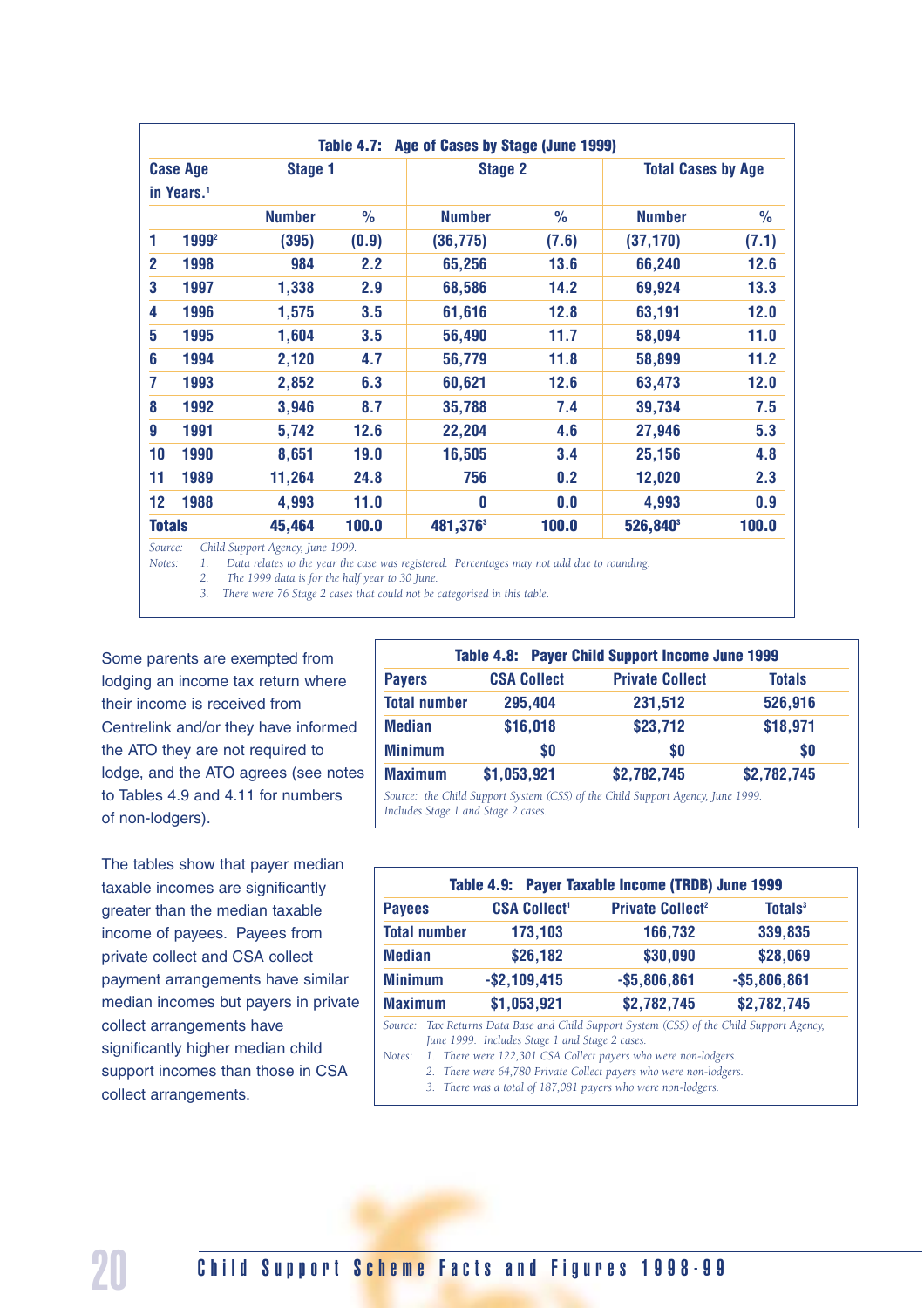| <b>Payees</b>     |                     | <b>CSA Collect<sup>1</sup></b>                 | <b>Private Collect<sup>2</sup></b>                                                                                                                                                                                                                                               | <b>Totals</b> <sup>3</sup> |
|-------------------|---------------------|------------------------------------------------|----------------------------------------------------------------------------------------------------------------------------------------------------------------------------------------------------------------------------------------------------------------------------------|----------------------------|
|                   | <b>Total number</b> | 136,447                                        | 117,014                                                                                                                                                                                                                                                                          | 253,461                    |
| <b>Median</b>     |                     | \$17,134                                       | \$16,353                                                                                                                                                                                                                                                                         | \$16,784                   |
| <b>Minimum</b>    |                     | $-$ \$347,603                                  | $-$ \$405,249                                                                                                                                                                                                                                                                    | $-$ \$405,249              |
| <b>Maximum</b>    |                     | \$756,969                                      | \$1,772,836                                                                                                                                                                                                                                                                      | \$1,772,836                |
| Source:<br>Notes: | 1.<br>2.<br>3.      | June 1999. Includes Stage 1 and Stage 2 cases. | Tax Returns Data Base and Child Support System (CSS) of the Child Support Agency,<br>There were 158,957 CSA Collect payees who were non-lodgers.<br>There were 114,498 Private Collect payees who were non-lodgers.<br>There was a total of 273,455 payees who were non-lodgers. |                            |

|                     |                    | Table 4.10: Payee Child Support Income June 1999                                    |               |
|---------------------|--------------------|-------------------------------------------------------------------------------------|---------------|
| <b>Payees</b>       | <b>CSA Collect</b> | <b>Private Collect</b>                                                              | <b>Totals</b> |
| <b>Total number</b> | 295,404            | 231,512                                                                             | 526,916       |
| <b>Median</b>       | \$9,090            | \$9,090                                                                             | \$9,090       |
| <b>Minimum</b>      | \$0                | \$0                                                                                 | \$0           |
| <b>Maximum</b>      | \$810,335          | \$2,007,357                                                                         | \$2,007,357   |
| Source:             |                    | Child Support System (CSS) of the Child Support Agency, June 1999. Includes Stage 1 |               |

*and Stage 2 cases.*

#### **4.6 Income Sources of CSA Payers**

Table 4.12 (over) shows the source of income for payers who lodged tax returns. It shows the numbers of payers who earned some or all of their income from these different sources. One payer may have earned income from a number of these categories.

The most common source of income for payers who lodged tax returns was salary and wages, with 85 per cent of all payers deriving some or all of their income from this source. By comparison just under 22 per cent of all payers received some or all of their income from Government benefits and allowances.

Table 4.13 shows the number of payers who earned some or all of their income from the sources noted in the table. Total, rather than taxable, income is used. The table shows that 186,934 payers earned between 91 and 100 per cent of their income from salary and wages. Also, 20,562 payers derived between 1 and 10 per cent of their income from Government benefits and allowances. Included in Table 4.13 is a row with below zero earnings. These are achieved when a positive income amount is countered by a larger negative total income. Negative incomes are achieved when more is spent making the income than is achieved from it: in other words it is a loss. Until 30 June 1999 a negative taxable income would result in a taxpayer with a child support liability having that liability reduced to nil.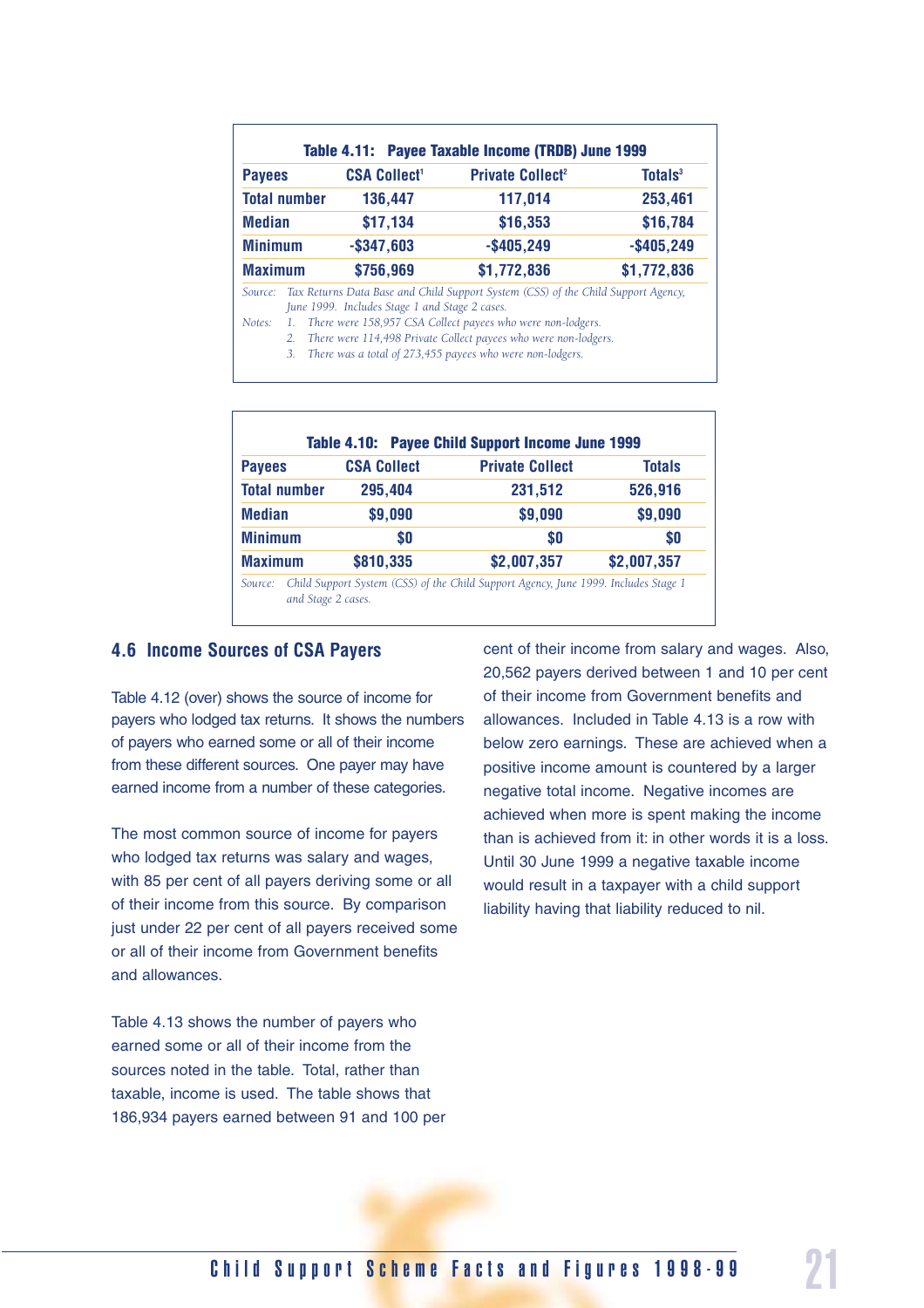|                           |                          |                                  |                          |                                                 | Table 4.12: Ten Highest Income Sources of CSA Payers Who Lodged Tax Returns'<br>(1997-1998 Income Tax Return data) |                  |                   |                            |                                     |
|---------------------------|--------------------------|----------------------------------|--------------------------|-------------------------------------------------|--------------------------------------------------------------------------------------------------------------------|------------------|-------------------|----------------------------|-------------------------------------|
| Income range <sup>2</sup> | Salary &<br><b>Wages</b> | Allowance,<br>Director's<br>Fees | <b>Interest</b><br>Gross | <b>Benefits and</b><br>Government<br>Allowances | or Loss from<br>Net Income<br><b>Business</b>                                                                      | <b>Dividends</b> | <b>Gross Rent</b> | Partnerships<br>and Trusts | Termination<br>Payments<br>Eligible |
| Below \$0 <sup>3</sup>    | $\bullet$                | Ξ                                | 0                        | $\bullet$                                       | 11,335                                                                                                             | 0                | $\bullet$         | Ξ                          | $\bullet$                           |
| ∊                         | 51,149                   | 250,940                          | 257,163                  | 266,019                                         | 285,080                                                                                                            | 311,878          | 313,947           | 316,208                    | 322,089                             |
| $$1-9,999$                | 41,597                   | 84,778                           | 82,326                   | 73,622                                          | 19,083                                                                                                             | 26,575           | 21,293            | 13,517                     | 14,003                              |
| 10,000-19,999             | 40,777                   | 3,064                            | 226                      | 192                                             | 10,336                                                                                                             | 640              | 3,278             | 4,408                      | 1,640                               |
| 20,000-29,999             | 62,662                   | 643                              | 59                       | 2                                               | 6,925                                                                                                              | 245              | 737               | 2,758                      | 688                                 |
| 30,000-39,999             | 61,839                   | 206                              | $\frac{4}{7}$            | $\bullet$                                       | 3,826                                                                                                              | 142              | 251               | 1,306                      | 416                                 |
| 40,000-49,999             | 40,585                   | 75                               | $\overline{\phantom{0}}$ | 0                                               | 1,709                                                                                                              | 82               | 124               | 591                        | 252                                 |
| 50,000-99,999             | 38,480                   | 50                               | 57                       | 0                                               | 1,260                                                                                                              | 168              | 155               | 729                        | 567                                 |
| 100,000->500,000          | 2,746                    | 32                               | 9                        | $\bullet$                                       | 281                                                                                                                | 105              | 50                | 318                        | 180                                 |
| Total payers who          |                          |                                  |                          |                                                 |                                                                                                                    |                  |                   |                            |                                     |
| lodged tax return         | 339,835                  | 339,835                          | 339,835                  | 339,835                                         | 339,835                                                                                                            | 339,835          | 339,835           | 339,835                    | 339,835                             |
| Payers with income        |                          |                                  |                          |                                                 |                                                                                                                    |                  |                   |                            |                                     |
| from this source          | 288,686                  | 88,895                           | 82,672                   | 73,816                                          | 54,755                                                                                                             | 27,957           | 25,888            | 23,627                     | 17,746                              |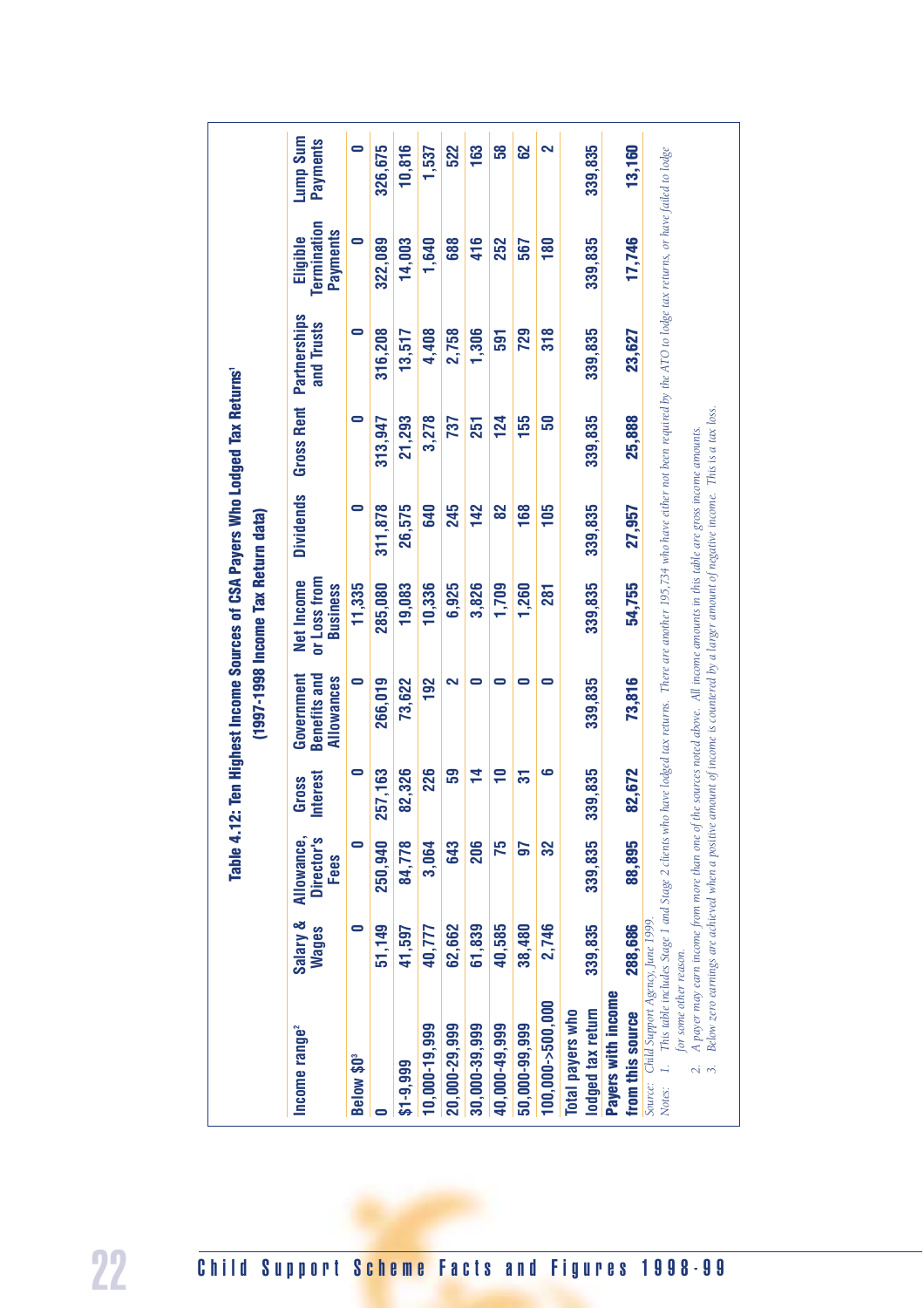|                                                                                                    |                          | Table 4.13: Incor                          |                                 |                                                 | me Source and Proportion of Income Earned by Number of Payers who Lodged                                                                                                                                                                                                                    |                  |                   |                            |                                            |                      |
|----------------------------------------------------------------------------------------------------|--------------------------|--------------------------------------------|---------------------------------|-------------------------------------------------|---------------------------------------------------------------------------------------------------------------------------------------------------------------------------------------------------------------------------------------------------------------------------------------------|------------------|-------------------|----------------------------|--------------------------------------------|----------------------|
| % of Income<br>derived <sup>2</sup>                                                                | Salary &<br><b>Wages</b> | Allowance,<br>Director's<br>Fees           | <b>Interest</b><br><b>Gross</b> | <b>Benefits and</b><br>Government<br>Allowances | Net Income or<br>Loss from<br><b>Business</b>                                                                                                                                                                                                                                               | <b>Dividends</b> | <b>Gross rent</b> | Partnerships<br>and Trusts | Termination<br><b>Payments</b><br>Eligible | Lump Sum<br>Payments |
| Below 0% <sup>3</sup>                                                                              | 508                      | 118                                        | 639                             | 353                                             | 10,126                                                                                                                                                                                                                                                                                      | 188              | 391               | 496                        | 42                                         | $\frac{8}{1}$        |
| 0%                                                                                                 | 50,504                   | 250,258                                    | 256,482                         | 265,325                                         | 284,417                                                                                                                                                                                                                                                                                     | 311,180          | 313,251           | 315,524                    | 321,391                                    | 325,974              |
| Below 1%                                                                                           | 417                      | 39,580                                     | 69,490                          | 2,482                                           | 1,084                                                                                                                                                                                                                                                                                       | 19,876           | 497               | 3,300                      | 2,306                                      | 958                  |
| $1 - 10%$                                                                                          | 4,204                    | 37,000                                     | 10,141                          | 20,562                                          | 4,977                                                                                                                                                                                                                                                                                       | 5,408            | 8,826             | 4,108                      | 7,527                                      | 7,270                |
| 11-20%                                                                                             | 4,621                    | 6,217                                      | 1,112                           | 11,749                                          | 3,055                                                                                                                                                                                                                                                                                       | 1,023            | 7,322             | 1,689                      | 2,562                                      | 2,795                |
| $21 - 30%$                                                                                         | 5,225                    | 2,166                                      | 401                             | 7,657                                           | 2,338                                                                                                                                                                                                                                                                                       | 574              | 3,415             | 1,166                      | 1,590                                      | 1,168                |
| $31 - 40%$                                                                                         | 5,759                    | 825                                        | 183                             | 5,537                                           | 2,068                                                                                                                                                                                                                                                                                       | 382              | 1,608             | 934                        | 1,080                                      | 507                  |
| 41-50%                                                                                             | 6,637                    | 440                                        | 122                             | 4,528                                           | 1,933                                                                                                                                                                                                                                                                                       | 214              | 965               | 820                        | 799                                        | 228                  |
| 51-60%                                                                                             | 7,682                    | 317                                        | 66                              | 3,766                                           | 1,792                                                                                                                                                                                                                                                                                       | 153              | 532               | 748                        | 535                                        | 112                  |
| $61 - 70%$                                                                                         | 9,708                    | 249                                        | $\frac{8}{3}$                   | 3,060                                           | 1,888                                                                                                                                                                                                                                                                                       | 83               | 376               | 681                        | 438                                        | 42                   |
| 71-80%                                                                                             | 13,946                   | 215                                        | 50                              | 2,701                                           | 1,943                                                                                                                                                                                                                                                                                       | $\frac{6}{1}$    | 286               | 675                        | 267                                        | F                    |
| 81-90%                                                                                             | 22,205                   | 202                                        | $\overline{4}$                  | 2,367                                           | 2,433                                                                                                                                                                                                                                                                                       | ڡ                | 233               | 726                        | 153                                        | 51                   |
| 91-100%                                                                                            | 186,934                  | 1,282                                      | 285                             | 8,302                                           | 18,831                                                                                                                                                                                                                                                                                      | ဖ                | 170               | 5,447                      | 354                                        | 15                   |
| Over 100%                                                                                          | 20,782                   | 263                                        | N                               | 743                                             | 2,247                                                                                                                                                                                                                                                                                       | 23               | 1,260             | 2,818                      | 88                                         | က္                   |
| <b>Total</b>                                                                                       | 339,132                  | 339,132                                    | 339,132                         | 339, 132                                        | 339,132                                                                                                                                                                                                                                                                                     | 339, 132         | 339, 132          | 339,132                    | 339, 132                                   | 339,132              |
| from this source but<br>Payers with income<br>0<br>Total Income =                                  | 58                       | $\overline{21}$                            | 22                              | ၜ                                               | $\overline{\mathbf{d}}$                                                                                                                                                                                                                                                                     | မာ               | r                 | <u>۾</u>                   | မာ                                         | 2                    |
| Missing data                                                                                       | 645                      | 682                                        | 681                             | 694                                             | 663                                                                                                                                                                                                                                                                                         | 698              | 696               | 684                        | 698                                        | 701                  |
| Total payers who                                                                                   |                          |                                            |                                 |                                                 |                                                                                                                                                                                                                                                                                             |                  |                   |                            |                                            |                      |
| lodged tax return                                                                                  | 339,835                  | 339,835                                    | 339,835                         | 339,835                                         | 339,835                                                                                                                                                                                                                                                                                     | 339,835          | 339,835           | 339,835                    | 339,835                                    | 339,835              |
| Child Support Agency, June 1999<br>for some other reason.<br>$\sim$<br>$\sim$<br>Source:<br>Notes: |                          | A payer may earn income from more than one |                                 |                                                 | This table includes Stage 1 and Stage 2 clients who have lodged tax returns. There are another 195,734 who have either not been required by the ATO to lodge tax returns, or have failed to lodge<br>of the sources noted above. All income amounts in this table are gross income amounts. |                  |                   |                            |                                            |                      |
|                                                                                                    |                          |                                            |                                 |                                                 | Below zero earnings are achieved when a positive amount of income is countered by a larger amount of negative income. This is a tax loss                                                                                                                                                    |                  |                   |                            |                                            |                      |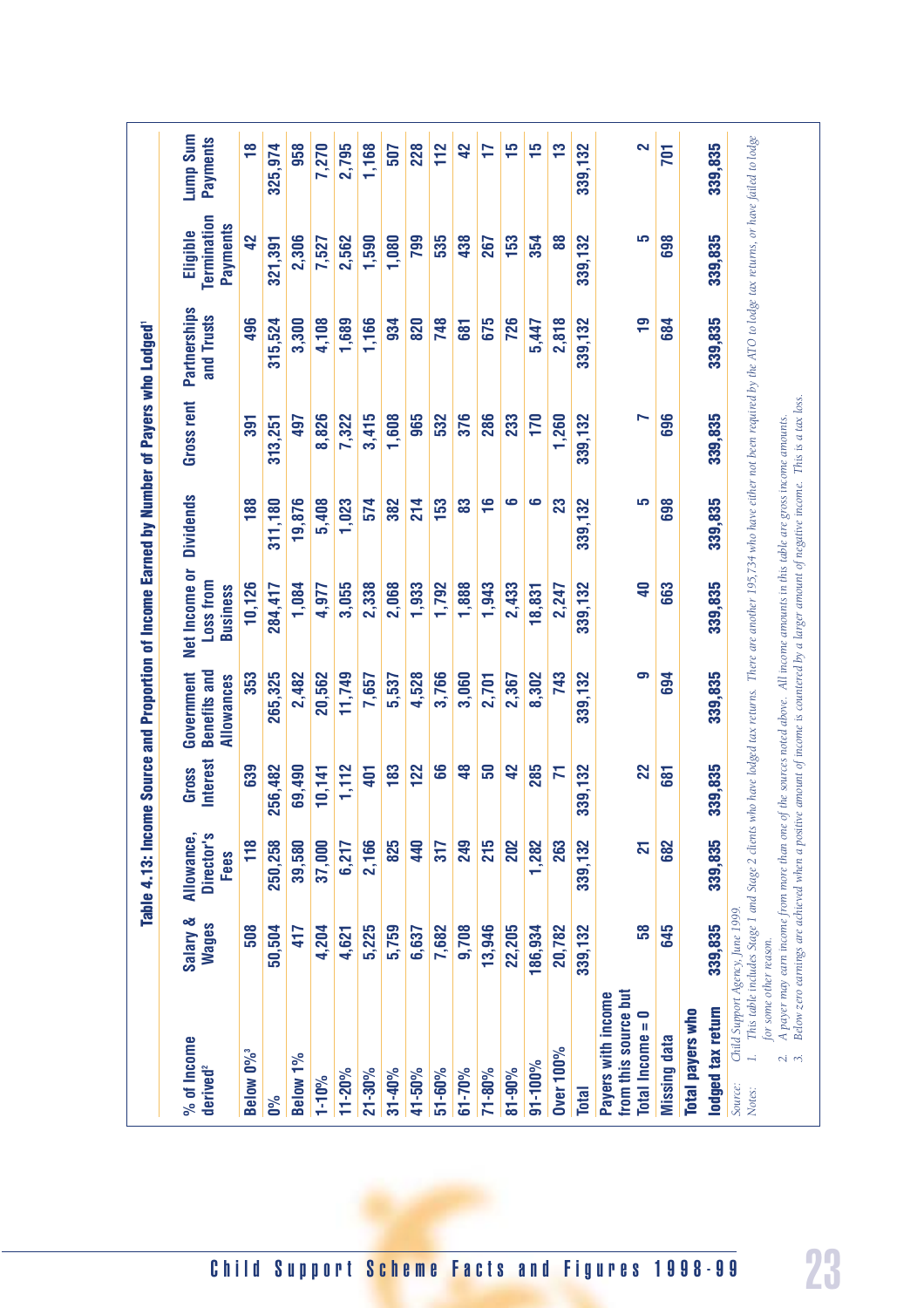#### **5.0 Program Outcomes**

#### **5.1 Liabilities**

The following liability statistics are broken down by CSA Collect and Private Collect.

#### *5.1.1 Nil Liabilities and Above Nil Liabilities by CSA and Private Collect*

Until 30 June 1999 where a liability calculated under the formula was less than \$260 per year payers were not required to pay child support. However from 1 July 1999 a minimum liability of \$260 per year applies to many previous "nil liability" cases. Table 5.1 shows the proportion of payers with a nil liability and an above nil liability by CSA Collect and Private Collect. As at 30 June 1999 there were 192,024 cases with nil liabilities, or 36.4 per cent of all active cases. About 42 per cent of all CSA Collect cases had nil liabilities and 30 per cent of Private Collect cases also had nil liabilities. The Agency is aware that there was a significant increase in the number of cases with a nil liability during 1998-99. The reasons for this are currently being examined.

A nil liability usually only applies to Stage 2 cases. However, Stage 1 court orders can also have a nil liability when a clause has been written into the order by the court that the payer will not have to pay child maintenance during periods of unemployment. Furthermore, the payer can apply to the CSA not to enforce the court order during periods of unemployment under section 37B of the Child Support Registration and Collection Act.

Table 5.2 shows the percentage of CSA Collect payers and Private Collect payers (active cases) within specified liability ranges, while Chart 5.1 plots those percentages. The table and chart demonstrate that:

- a smaller proportion of Private Collect cases have nil liabilities than CSA Collect cases; and
- a higher proportion of CSA Collect payers have liabilities under \$4,000. A slightly higher proportion of Private Collect payers have liabilities of between \$4,000 and \$14,000, which is in line with the data presented in Tables 4.6 and 4.7 on page 18, indicating that payers' median incomes are significantly higher in Private Collect cases.

|                      |                              |                         |                                  | (Active Caseload by Nil and Above Nil Liability Status, June 1999) |              |                              |
|----------------------|------------------------------|-------------------------|----------------------------------|--------------------------------------------------------------------|--------------|------------------------------|
| <b>Total</b>         | <b>CSA</b><br><b>Collect</b> | % CSA<br><b>Collect</b> | <b>Private</b><br><b>Collect</b> | % Private<br><b>Collect</b>                                        | <b>Total</b> | $%$ of<br><b>Total Cases</b> |
| <b>Liability</b>     | 171,882                      | 58.2                    | 163,010                          | 70.4                                                               | 334,892      | 63.6                         |
| <b>Nil Liability</b> | 123,522                      | 41.8                    | 68,502                           | 29.6                                                               | 192,024      | 36.4                         |
| <b>Total</b>         | 295,404                      | 100.0                   | 231,512                          | 100.0                                                              | 526,916      | 100.0                        |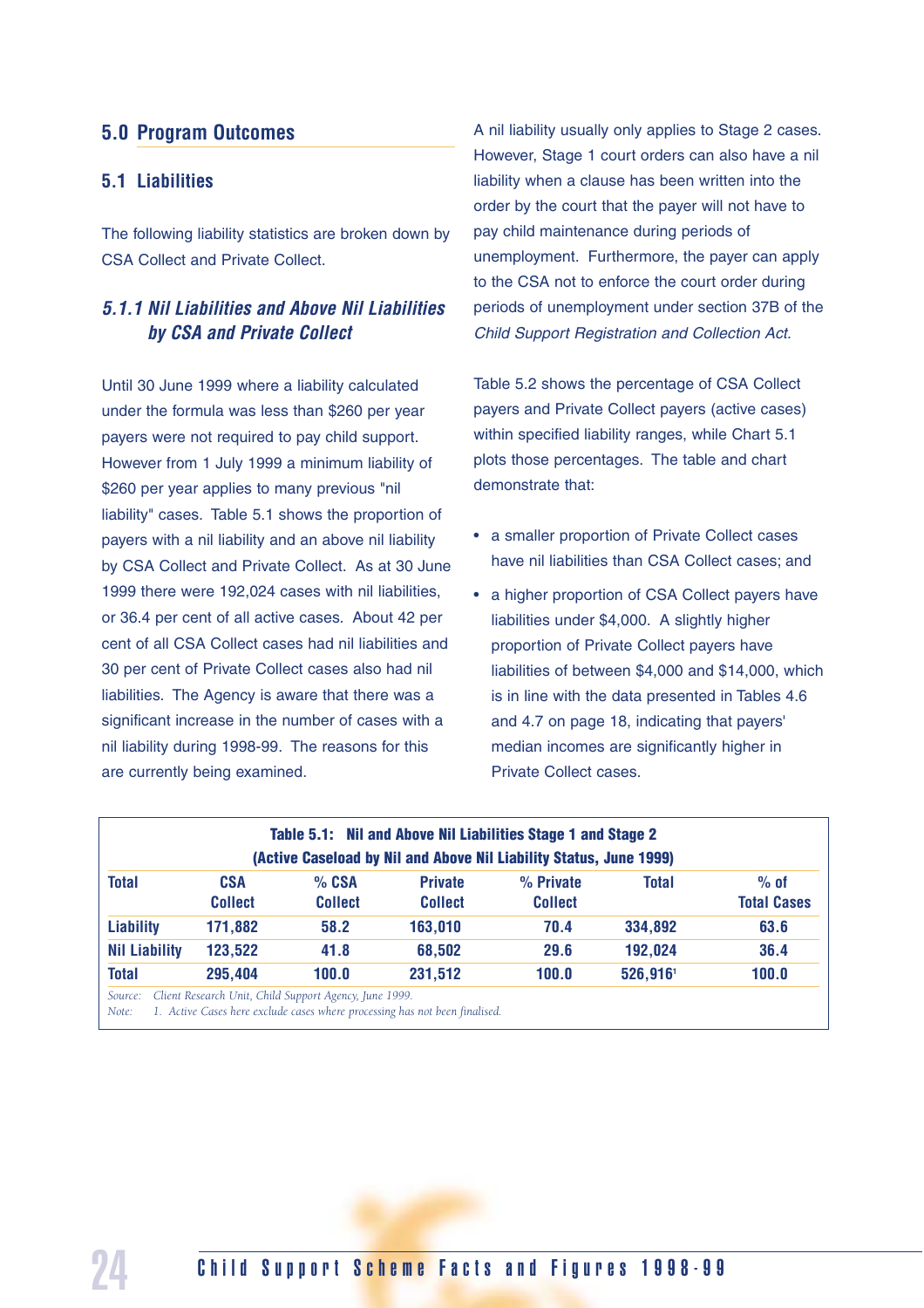|                                 |                                        |                                    | Table 5.2: Payer Liabilities (June 1999) |                                |                                 |                                   |
|---------------------------------|----------------------------------------|------------------------------------|------------------------------------------|--------------------------------|---------------------------------|-----------------------------------|
|                                 |                                        |                                    | (Nil and Above-Nil Liabilities)          |                                |                                 |                                   |
| <b>Payer Liability</b><br>\$pa) | <b>Private</b><br><b>Collect Total</b> | <b>Private</b><br><b>Collect %</b> | <b>CSA Collect</b><br><b>Total</b>       | <b>CSA</b><br><b>Collect %</b> | <b>Total</b><br><b>Caseload</b> | <b>Total</b><br><b>Caseload %</b> |
| 0                               | 68,503                                 | 29.6                               | 123,522                                  | 41.8                           | 192,025                         | 36.4                              |
| $1 - 260$                       | 272                                    | 0.1                                | 665                                      | 0.2                            | 937                             | 0.2                               |
| 261-500                         | 4,863                                  | 2.1                                | 7,169                                    | 2.4                            | 12,032                          | 2.3                               |
| $501 - 1,000$                   | 9,728                                  | 4.2                                | 14,572                                   | 4.9                            | 24,300                          | 4.6                               |
| $1,001 - 2,000$                 | 23,539                                 | 10.2                               | 33,853                                   | 11.5                           | 57,392                          | 10.9                              |
| 2,001-3,000                     | 22,875                                 | 9.9                                | 30,779                                   | 10.4                           | 53,654                          | 10.2                              |
| $3,001 - 4,000$                 | 19,414                                 | 8.4                                | 22,526                                   | 7.6                            | 41,940                          | 8.0                               |
| 4,001-5,000                     | 16,587                                 | 7.2                                | 16,498                                   | 5.6                            | 33,085                          | 6.3                               |
| $5,001 - 6,000$                 | 14,604                                 | 6.3                                | 12,959                                   | 4.4                            | 27,563                          | 5.2                               |
| $6,001 - 7,000$                 | 10,827                                 | 4.7                                | 8,513                                    | 2.9                            | 19,340                          | 3.7                               |
| 7,001-8,000                     | 8,888                                  | 3.8                                | 6,294                                    | 2.1                            | 15,182                          | 2.9                               |
| 8,001-9,000                     | 6,715                                  | 2.9                                | 4,438                                    | 1.5                            | 11,153                          | 2.1                               |
| 9,001-10,000                    | 5,361                                  | 2.3                                | 3,176                                    | 1.1                            | 8,537                           | 1.6                               |
| 10,001-11,000                   | 4,280                                  | 1.8                                | 2,359                                    | 0.8                            | 6,639                           | 1.3                               |
| 11,001-12,000                   | 3,169                                  | 1.4                                | 1,677                                    | 0.6                            | 4,846                           | 0.9                               |
| 12,001-13,000                   | 2,323                                  | 1.0                                | 1,208                                    | 0.4                            | 3,531                           | 0.7                               |
| 13,001-14,000                   | 1,904                                  | 0.8                                | 924                                      | 0.3                            | 2,828                           | 0.5                               |
| 14,001-15,000                   | 1,386                                  | 0.6                                | 655                                      | 0.2                            | 2,041                           | 0.4                               |
| 15,001-16,000                   | 1,583                                  | 0.7                                | 730                                      | 0.2                            | 2,313                           | 0.4                               |
| 16,001-17,000                   | 713                                    | 0.3                                | 401                                      | 0.1                            | 1,114                           | 0.2                               |
| 17,001-18,000                   | 620                                    | 0.3                                | 308                                      | 0.1                            | 928                             | 0.2                               |
| 18,001-19,000                   | 489                                    | 0.2                                | 223                                      | 0.1                            | 712                             | 0.1                               |
| 19,001-20,000                   | 371                                    | 0.2                                | 194                                      | 0.1                            | 565                             | 0.1                               |
| >20,001                         | 2,498                                  | 1.1                                | 1,761                                    | 0.6                            | 4,259                           | 0.8                               |
| <b>Total</b>                    | 231,512                                | 100.0                              | 295,404                                  | 100.0                          | 526,916                         | 100.0                             |
| Source:                         | Child Support Agency, June 1999.       |                                    |                                          |                                |                                 |                                   |



Child Support Scheme Facts and Figures 1998-99 25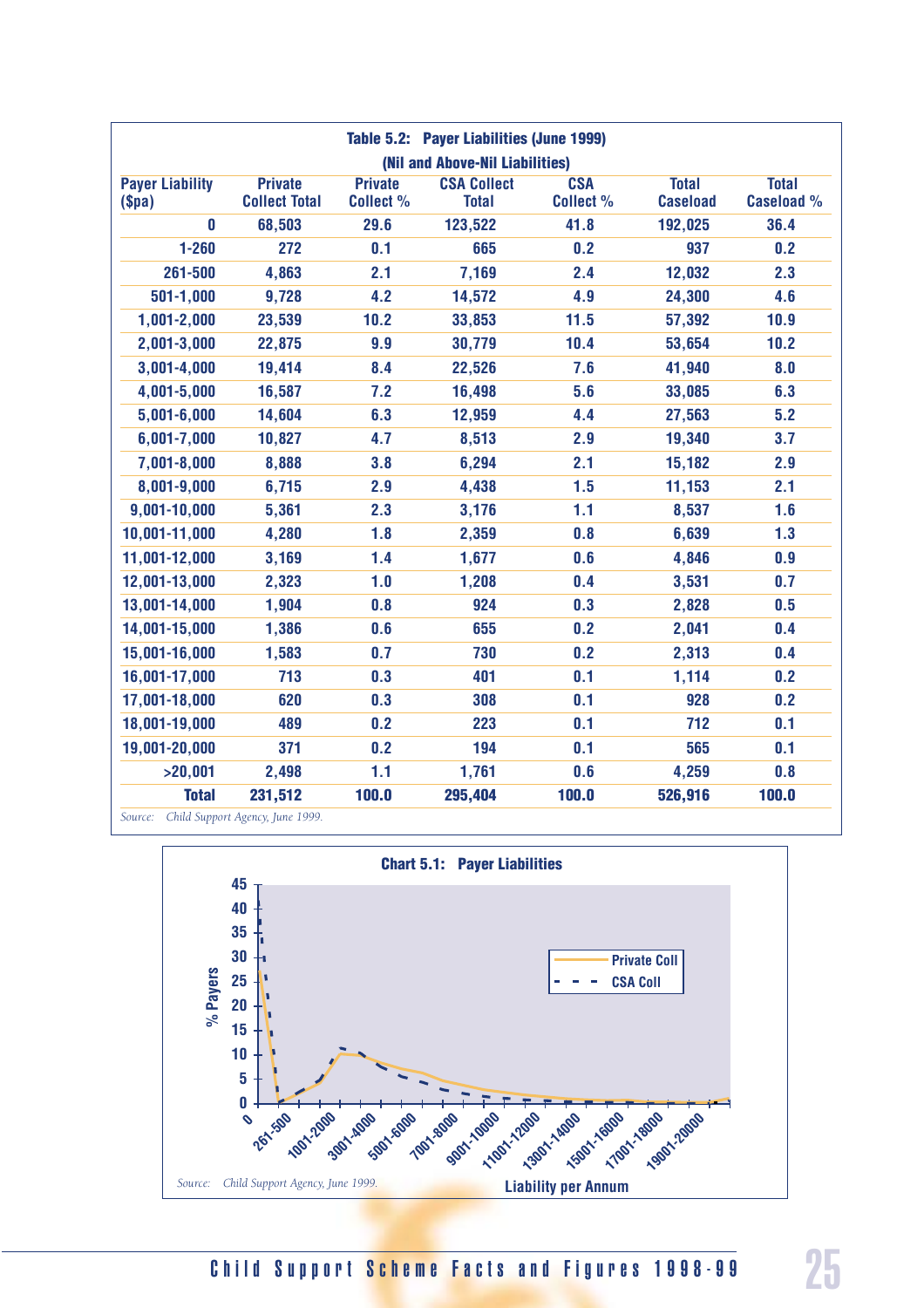#### *5.1.2 Average Child Support Liabilities*

Table 5.3 records the average daily and weekly child support liabilities for Stage 1 CSA Collect and Private Collect cases and Stage 2 CSA Collect and Private Collect cases. The table reveals that the average weekly liability for Stage 1 CSA Collect and Private Collect cases is similar. There is, however, a difference of just over \$12 per week between the average Stage 2 CSA Collect (\$94.93 per week) and the average Private Collect (\$107.14 per week) cases.

Table 5.4 outlines the total average weekly liability for Stage 2 CSA Collect and Private Collect cases based upon the number of eligible children. In most cases the average liabilities of the Private Collect cases are higher than the average liabilities for Stage 2 CSA Collect cases.

#### **5.2 Payments**

#### *5.2.1 Total Credits and Liabilities*

Table 5.5 shows total liabilities and all credits since 1988. As at June 1991 a total of \$283 million in liabilities had been registered for payers, and \$185 million had actually been collected. In other words CSA collections represented 65 per cent of all liabilities. By June 1999 CSA Collect cumulative liabilities had risen to \$3,940.4 million, and collections were up to \$3,357.5 million, or an 85.2 per cent collection rate.

The liabilities and collections in the above mentioned table are also depicted in Chart 5.2. Total liabilities are represented by the white bars, while the credits are recorded in the black bars. Running across the top of the chart are the credit amounts as a percentage of all liabilities.

| <b>Table 5.3: Average Child Support Liabilities (June 1999)</b> |                   |                                                        |              |               |                 |
|-----------------------------------------------------------------|-------------------|--------------------------------------------------------|--------------|---------------|-----------------|
| <b>Stage</b>                                                    |                   | <b>Payment Arrangement</b>                             | <b>Daily</b> | <b>Weekly</b> | <b>Averages</b> |
| <b>Stage 1</b>                                                  |                   | <b>CSA Collect</b>                                     | \$7.71       | \$53.99       |                 |
|                                                                 |                   | <b>Private Collect</b>                                 | \$7.29       | \$51.03       | \$53.20         |
| <b>Stage 2</b>                                                  |                   | <b>CSA Collect</b>                                     | \$13.56      | \$94.93       |                 |
|                                                                 | (liability cases) |                                                        |              |               |                 |
|                                                                 |                   | <b>Private Collect</b>                                 | \$15.31      | \$107.14      | \$101.21        |
| Source:                                                         |                   | Child Support Agency Management Statistics, June 1999. |              |               |                 |

*Note: These averages exclude payers with nil liabilities. Therefore, they only include payers whose liability is greater than or equal to \$260 per annum.*

**Table 5.4: Average Weekly Liabilities for Stage 2 Cases by Eligible Children (June 1998) Eligible Children CSA Collect Collect Private Collect Number Average \$ Number Average \$ 1 84,780 60.35 75,106 73.87 2 47,409 98.96 50,228 129.61 3 14,326 117.75 16,077 158.45 4 3,076 122.26 3,638 167.58 5 554 106.32 609 150.59 6 133 97.18 136 146.49 7 39 93.51 25 129.30** *Source: Child Support Agency, June 1998.*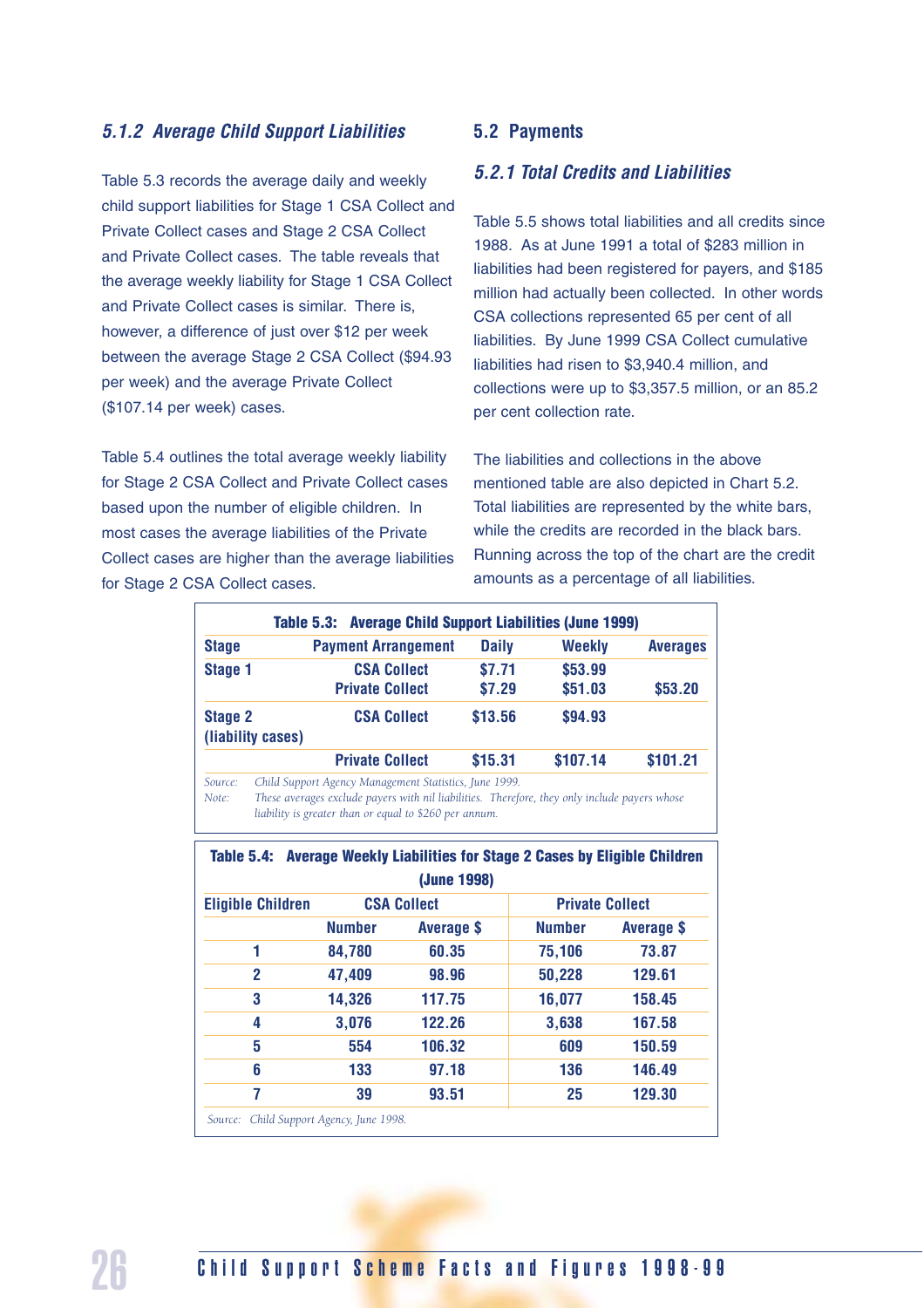| Table 5.5: | <b>Cumulative Credits and Liabilities for CSA Collect Cases</b><br>(June 1999) |                        |                      |  |  |  |
|------------|--------------------------------------------------------------------------------|------------------------|----------------------|--|--|--|
| 30 June    | <b>All Liabilities \$m</b>                                                     | <b>All Credits \$m</b> | <b>Credit % Rate</b> |  |  |  |
| 1988-91    | 283.0                                                                          | 185.0                  | 65.0                 |  |  |  |
| 1988-92    | 505.1                                                                          | 346.4                  | 69.0                 |  |  |  |
| 1988-93    | 784.9                                                                          | 569.4                  | 73.0                 |  |  |  |
| 1988-94    | 1,131.3                                                                        | 848.2                  | 75.0                 |  |  |  |
| 1988-95    | 1,795.8                                                                        | 1,315.8                | 73.3                 |  |  |  |
| 1988-96    | 2,228.4                                                                        | 1,729.1                | 77.6                 |  |  |  |
| 1988-97    | 2,725.7                                                                        | 2,209.1                | 81.0                 |  |  |  |
| 1988-98    | 3,305.6                                                                        | 2,761.3                | 83.5                 |  |  |  |
| 1988-99    | 3,940.4                                                                        | 3,357.5                | 85.2                 |  |  |  |

*Source: Child Support Agency, June 1999.*

*Notes: The difference between the "All Liabilities" figures and the "All Credits" figures are the Gross Maintenance Debt figures, not Net Maintenance Debt figures reported elsewhere in this publication. Net Maintenance Debt figures exclude Write Off amounts. The 1991 credit and liability totals include amounts for 1988, 1989 and 1990.*



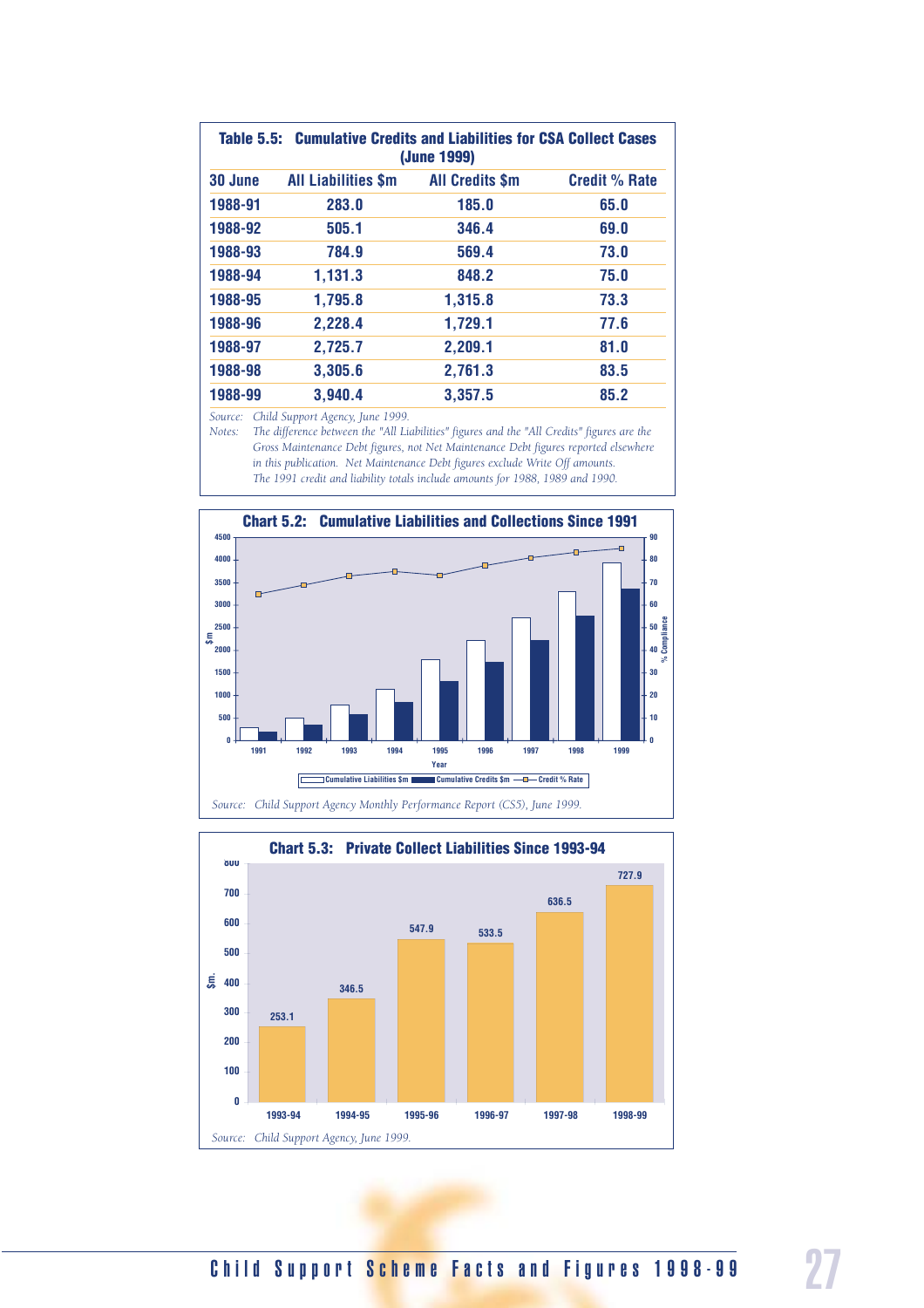Chart 5.3 shows the total Private Collect liabilities for 1993-94 to 1998-99. The CSA assumes that the collection rate is 100 per cent of liabilities as payees are able to request collection by the CSA where the payer fails to meet their obligation.

#### *5.2.2 Liabilities and Current Year Debt - CSA Collect Cases*

Table 5.6 shows the percentage of payers' liability as debt. It compares the total liability of the case since its inception, to the amount of debt the case has accumulated since its inception. For example the table shows that 66,443 payers (or 38.7% of all CSA Collect payers) had paid all of their child support liability i.e. they had no debt. Furthermore, the table shows that 96,290 payers (or 56.1% of all CSA Collect payers) had a cumulative debt that was 10% or less of their total liability. The third and fourth columns in the table provide cumulative totals of the data in the first two columns.

Where a payer has a prior year debt, current payments are attributed to that debt until that arrears amount has been discharged. Once the debt has been met, all future payments are then subtracted from the current year liability.

#### *5.2.3 Collections and NAPs - CSA Collect Cases*

Non-Agency Payments (NAPs) are payments made in lieu of child support directly to the payee or a third party by the payer instead of to the CSA. These payments might include money or the payment of medical bills, schools fees etc.

Table 5.7 shows cash, NAPs and Total Collections for each year since 1992.

#### *5.2.4 Debt - CSA Collect Cases*

Table 5.8 and Chart 5.4 record Scheme arrears amounts as at the end of the last six financial years.

| Table 5.6: Percent of Total Liabilities as Debt - CSA Collect Cases<br>(June 1999)<br>(Above Nil Liability cases at June 1999) |                                     |                       |                                                |                               |  |  |
|--------------------------------------------------------------------------------------------------------------------------------|-------------------------------------|-----------------------|------------------------------------------------|-------------------------------|--|--|
| <b>Per cent of Total</b><br><b>Liability as Debt</b>                                                                           | <b>Frequency</b><br>$(N0$ . Payers) | Per cent<br>of Payers | <b>Cumulative Frequency</b><br>$(N0$ . Payers) | <b>Cumulative</b><br>Per cent |  |  |
| 0                                                                                                                              | 66,443                              | 38.7                  | 66,443                                         | 38.7                          |  |  |
| $1 - 10$                                                                                                                       | 29,847                              | 17.4                  | 96,290                                         | 56.1                          |  |  |
| $11 - 20$                                                                                                                      | 12,574                              | 7.3                   | 108,864                                        | 63.4                          |  |  |
| $21 - 30$                                                                                                                      | 9,608                               | 5.6                   | 118,472                                        | 69.0                          |  |  |
| $31 - 40$                                                                                                                      | 8,091                               | 4.7                   | 126,563                                        | 73.7                          |  |  |
| $41 - 50$                                                                                                                      | 7,314                               | 4.3                   | 133,877                                        | 77.9                          |  |  |
| $51 - 60$                                                                                                                      | 6,583                               | 3.8                   | 140,460                                        | 81.8                          |  |  |
| $61 - 70$                                                                                                                      | 6,503                               | 3.8                   | 146,963                                        | 85.6                          |  |  |
| $71 - 80$                                                                                                                      | 6,680                               | 3.9                   | 153,643                                        | 89.4                          |  |  |
| 81-90                                                                                                                          | 9,035                               | 5.3                   | 162,678                                        | 94.7                          |  |  |
| $91 - 100$                                                                                                                     | 8,219                               | 4.8                   | 170,897                                        | 99.5                          |  |  |
| >100                                                                                                                           | 881                                 | 0.5                   | 171,778                                        | 100.0                         |  |  |

*Source: Child Support Agency, June 1999.*

*Note:* There were 171,778 CSA Collect cases with above nil liabilities as at June 1999 but 104 of these could not *be categorised in this table.*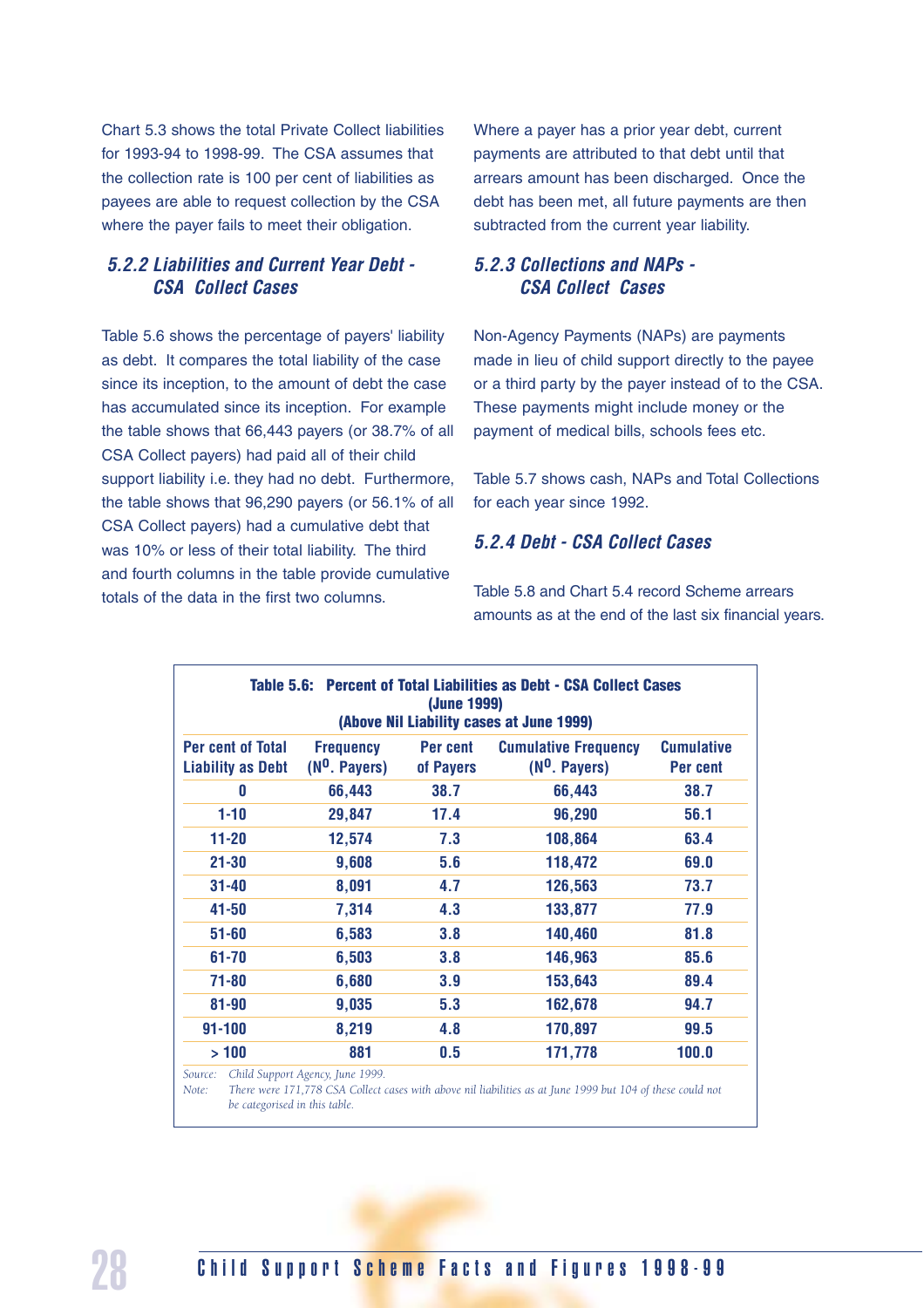| Year          | <b>Cash Total</b><br>\$000 | $%$ of<br><b>Collections</b> | <b>NAPs Total</b><br>\$000 | $%$ of<br><b>Collections</b> | <b>Total Collections<sup>1</sup></b><br>\$000 |
|---------------|----------------------------|------------------------------|----------------------------|------------------------------|-----------------------------------------------|
| 1992-93       | 191,997.2                  | 87.5                         | 27,470.0                   | 12.5                         | 219,467.2                                     |
| 1993-94       | 244,641.8                  | 89.2                         | 29,521.7                   | 10.8                         | 274,163.5                                     |
| $1994 - 95^2$ | 297,178.1                  | 90.9                         | 29,857.2                   | 9.1                          | 327,035.3                                     |
| 1995-96       | 356,925.9                  | 91.8                         | 31,807.9                   | 8.2                          | 388,733.8                                     |
| 1996-97       | 418,245.6                  | 91.3                         | 39,725.2                   | 8.7                          | 457,972.0                                     |
| 1997-98       | 486,942.5                  | 92.5                         | 39,447.3                   | 7.5                          | 526,389.8                                     |
| 1998-99       | 531,536.4                  | 93.0                         | 39,745.5                   | 7.0                          | 571,281.9                                     |

*Source: Money for Kids Report, Child Support Agency, June 1999.*

*Note: 1.Total Collection figures exclude write-offs.*

*2.Prior to mid-1995, Non-Agency Payments and arrears discharged by the payee were not*

*differentiated. Figures from 1995-96 onwards are likely to be a more accurate representation.*



|                  | <b>Cumulative Total</b><br><b>Net Maintenance</b><br>Debt \$m. | <b>Cumulative</b><br>Liabilities \$m. | <b>Change in</b><br><b>Debt from</b><br><b>Previous Year</b> | Debt as % of<br><b>Liabilities</b> |
|------------------|----------------------------------------------------------------|---------------------------------------|--------------------------------------------------------------|------------------------------------|
| <b>June 1994</b> | 501.739                                                        | 1,131.3                               | n/a                                                          | 44.35                              |
| <b>June 1995</b> | 463.685                                                        | 1,795.8                               | $-7.6$                                                       | 25.82                              |
| <b>June 1996</b> | 470.825                                                        | 2,228.4                               | 1.5                                                          | 21.13                              |
| <b>June 1997</b> | 458.390                                                        | 2,725.7                               | $-2.6$                                                       | 16.82                              |
| <b>June 1998</b> | 450.260                                                        | 3,305.6                               | $-1.8$                                                       | 13.62                              |
| <b>June 1999</b> | 455.592                                                        | 3,940.4                               | 1.2                                                          | 11.56                              |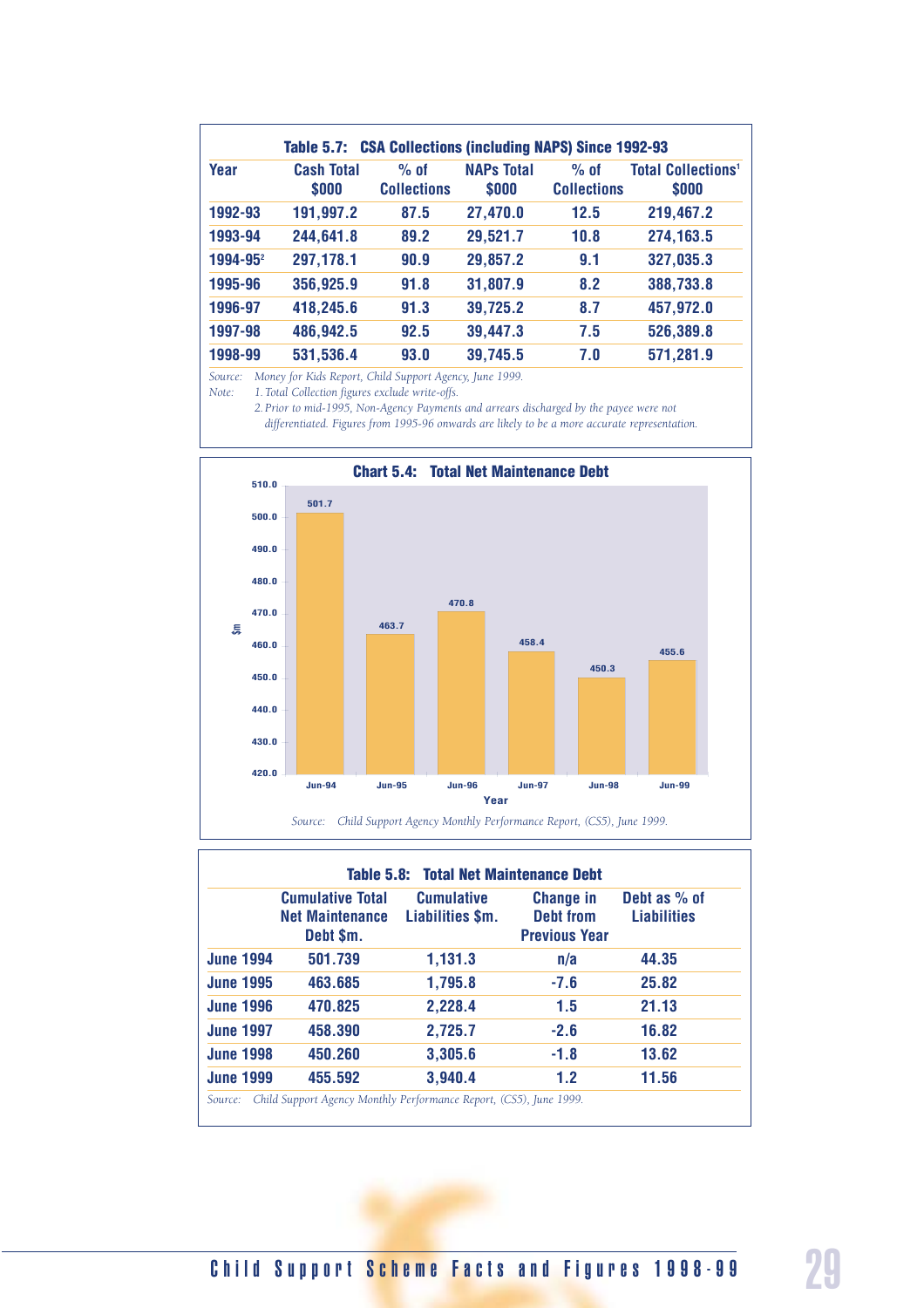#### **6.0 Legal Services Overview**

#### **6.1 Background**

The Child Support Scheme Legal Services Program aims to provide information to low income parents (particularly Department of Family and Community Services customers) about their rights and responsibilities under the Child Support Scheme. These legal services assist with legal advice, information, minor assistance, and, when appropriate, legal representation to ensure that children with separated parents benefit from the Child Support Scheme.

Legal Aid Commissions in each State and Territory, and thirteen specialist Community Legal Services located throughout Australia, provide services to parents eligible to receive child support (carer parents) and parents responsible for paying child support (liable parents).

The following activities are undertaken by legal services on behalf of carer parents:

- assistance in preparing and completing legal documents;
- obtaining court orders;
- advising self-representing clients about what is involved in attending court;
- assistance with establishing proof of parentage;
- assisting clients interpret child support documents from other government bodies;
- assisting stage 2 clients understand the change of assessment process; and
- court representation as appropriate.

In addition to the above activities for carer parents, a number of specific activities are undertaken on behalf of liable parents including:

- assisting clients understand their rights of appeal under the change of assessment arrangements;
- assisting clients interpret their child support obligations;
- assisting with preparing and completing legal documents;
- advising self-representing clients about what is involved in attending court;
- court representation as appropriate.

The Child Support Agency also actively supports clients by liaising directly with the legal service providers to resolve child support issues. The Child Support Agency also refers clients to independent legal services as appropriate, to ensure that clients are fully informed and have access to legal advice and information.

In the 1998-99 financial year, approximately \$6,420,000 was paid to child support units within legal aid commissions. In addition to this, approximately \$1,220,000 was paid to Community Legal Services to assist child support clients.

#### **6.2 Statistics and Advice Work Types**

#### *6.2.1 Legal Aid Commission Statistics*

During 1998-99 Legal Aid Commissions recorded the following child support related activities:

| Applications <sup>11</sup> |      |
|----------------------------|------|
| received                   | 3281 |
| approved                   | 3265 |
| refused                    | 94   |
| finalised                  | 3069 |

<sup>11</sup> Data is continually updated and in any financial year some work is carried across from the previous year. This means that the number of applications approved for assistance, and the number refused, will not necessarily equal the number of clients who applied for assistance in the financial year.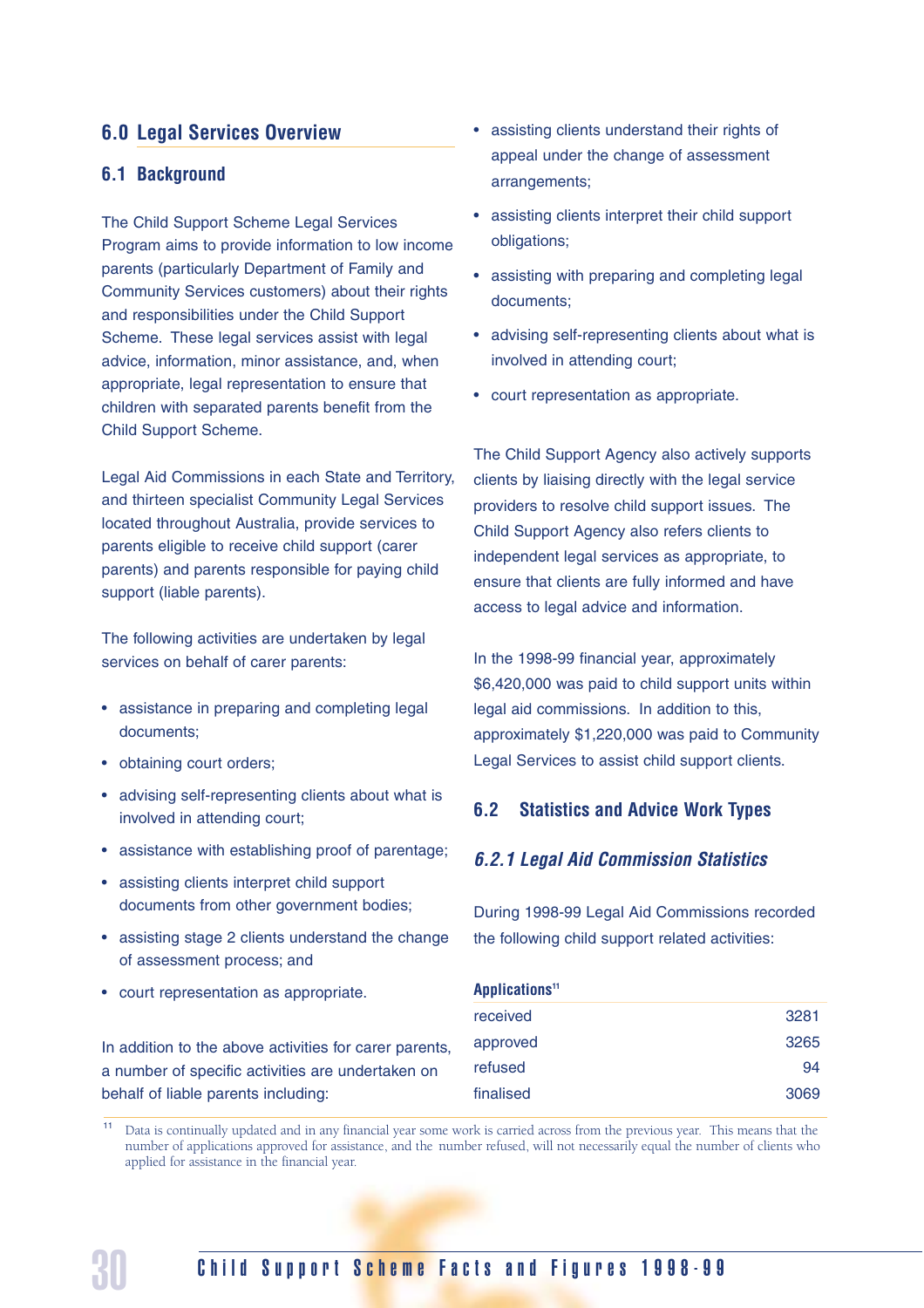| <b>Work Type</b>                |      |
|---------------------------------|------|
| advice                          | 4234 |
| minor assist.                   | 1828 |
| maintenance applic.             | 638  |
| variation of exist, maintenance | 178  |
| order / agreement               |      |
| exemption letter to FaCS        | 296  |
| non-008 phone advice            | 1633 |
| 008 phone advice                | 1481 |
| not specified                   | 1633 |
|                                 |      |

#### **Forums**

|  |  |  |  | Total number of clients attending forums |  | 2163 |
|--|--|--|--|------------------------------------------|--|------|
|--|--|--|--|------------------------------------------|--|------|

#### *6.2.2 Community Legal Services Statistics*

During 1998-99 Community Legal Services recorded the following child support related activities:

| Advice                           | 4609 |
|----------------------------------|------|
| Information                      | 1873 |
| <b>Community Legal Education</b> | 158  |
| <b>Cases Opened</b>              | 1268 |
| <b>Cases Closed</b>              | 1385 |

#### **6.3 Additional Child Support Information Provided by Community Legal Services for 1998-99**

| Parent Type:        |       |
|---------------------|-------|
| carer (only)        | 1,731 |
| liable (only)       | 873   |
| both carer & liable | 0     |
| Stages:             |       |
| stage 1             | 465   |
| stage 2             | 2,169 |
| Parentage:          |       |
| not disputed        | 1,507 |
| other proof sought  | 83    |
| test required       | 396   |
| test positive       | 25    |
| test negative       | 5     |
|                     |       |

#### Age of Client: less than 26 years 662 26-35 years 1,972 36-45 years 2,350 over 45 years 735 Income source: employed full-time 1,317 employed part-time 660 self employed 216 social security 3,095 other govt. benefit 171 no income 245 employed temporarily 6 student allowance 2 community development employment program 2 other 139

#### **7.0 Savings and Costs**

#### **7.1 Savings**

Savings to Government outlays are achieved as a result of the application of the maintenance income test to payments of more than minimum rate Family Allowance. As at June 1999, payments of more than the minimum rate Family Allowance are reduced by 50 cents for each dollar of maintenance received above \$951.60 per annum for a parent with one child from a previous relationship. The threshold is increased where there are additional children or if there is a couple with both partners receiving maintenance.

Not all savings to outlays are attributed to the Child Support Scheme, as some maintenance was being received by pensioners and beneficiaries before the Scheme was introduced. In 1997-98, gross savings to outlays due to maintenance received was discounted by 11.9 per cent in recognition of pre-Scheme flow-on effects. Therefore, net savings equals gross savings minus estimated pre-Scheme savings (see Table 7.1 and Chart 7.1).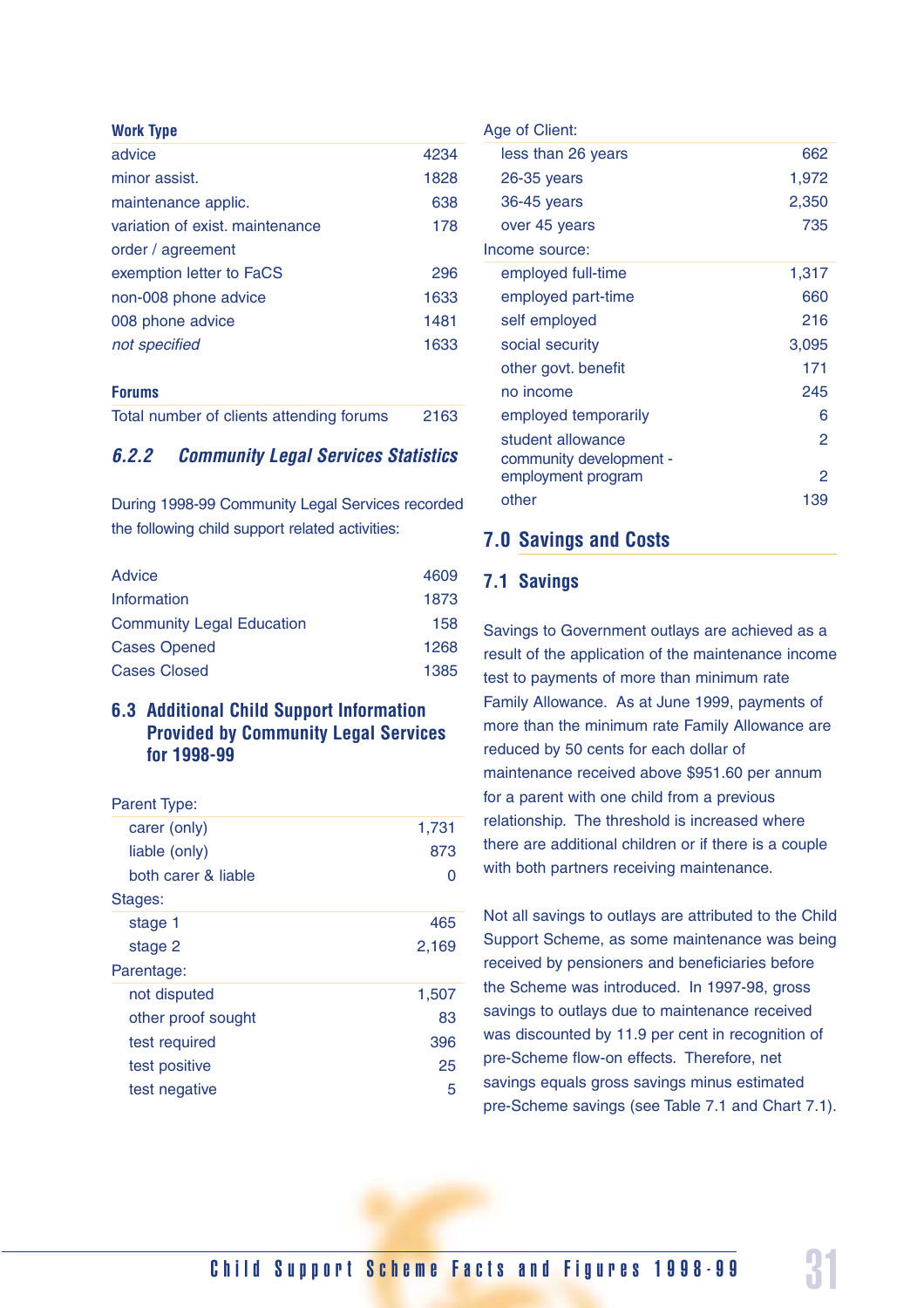|         |                                                        |                        |                        |                  | <b>Table 7.1: Net Savings Attributed to the Child Support Scheme</b> |                    |                    |                    |                            |                    |
|---------|--------------------------------------------------------|------------------------|------------------------|------------------|----------------------------------------------------------------------|--------------------|--------------------|--------------------|----------------------------|--------------------|
|         | 89-90<br>$\mathsf{sm}$                                 | $90 - 91$<br><b>Sm</b> | $91 - 92$<br><b>Sm</b> | $92 - 93$<br>\$m | $93 - 94$<br><b>Sm</b>                                               | 94-95<br><b>Sm</b> | 95-96<br><b>Sm</b> | 96-97<br><b>Sm</b> | $97 - 98$<br>$\mathsf{sm}$ | 98-99<br><b>Sm</b> |
| (net)   | 36                                                     | 56                     | 74                     | 103              | 124                                                                  | 146                | 283                | 318                | 378.3                      | 419.2              |
| Source: | Denartment of Family and Community Services, June 1999 |                        |                        |                  |                                                                      |                    |                    |                    |                            |                    |

*Source: Department of Family and Community Services, June 1999.*

*Notes: There is no direct comparability between the 1994-95 and later years savings figures. In 1995-96 the then DSS amended its modelling procedures, resulting in additional clients being counted.*



#### **7.2 Scheme Costs**

| <b>Agency/Dept</b>                       | 89-90<br>\$m | $90 - 91$<br><b>Sm</b> | $91 - 92$<br>\$m | $92 - 93$<br>$\mathsf{sm}$ | 93-94<br>\$m | 94-95<br><b>Sm</b> | 95-96<br><b>Sm</b> | 96-97<br><b>Sm</b> | 97-98<br><b>Sm</b> | 98-99<br>$\mathsf{sm}$ |
|------------------------------------------|--------------|------------------------|------------------|----------------------------|--------------|--------------------|--------------------|--------------------|--------------------|------------------------|
| <b>CSA</b>                               | 13.5         | 26.3                   | 33.7             | 57.0                       | 70.1         | 84.8               | 114.8              | 160.6              | 169.7              | 180.1                  |
| <b>FaCS</b>                              | 3.6          | 4.7                    | 6.0              | 9.6                        | 10.4         | 10.4               | 12.4               | 8.6                | 10.4               | 2.7                    |
| <b>A-General</b>                         | 5.7          | 10.0                   | 5.8              | 6.4                        | 7.2          | 7.2                | 4.3                | 4.7                | 7.5                | 7.8                    |
| <b>Scheme Costs</b>                      | 22.8         | 41.0                   | 45.5             | 73.0                       | 87.8         | 102.4              | 131.6              | 173.9              | 187.7              | 190.6                  |
| <b>Savings in FaCS</b><br>pay'ts (gross) | n/a          | n/a                    | 101              | 133                        | 161          | 186                | 325                | 365                | 430                | 474                    |
| (net)                                    | 36           | 56                     | 74               | 103                        | 124          | 146                | 283                | 318                | 378                | 419                    |
| <b>Net Savings</b>                       | 13           | 15                     | 29               | 30                         | 36           | 44                 | 151                | 144                | 191                | 228                    |

*Source: Child Support Agency, Department of Family and Community Services and Attorney-General's Department, June 1999.*

*Notes: 1. There is no comparability between data in this table for years up to and including to 1994-95, with data for 1995-96 and later years due to changes in savings calculations.*

*2. The 1996-97, 1997-98 and 1998-99 CSA costs figures are not directly comparable with the 1995-96 figure of \$114.85 million. The later figures are accrued cost estimates which include, for example, all CSA costs for salaries, administrative costs, leave, IT redevelopment, internal user charges (IUCs) etc.*

*3. Attorney-General's Department 1996-97, 1997-98 and 1998-99 costs for its responsibilities within the Child Support Scheme are not comparable with data for earlier years. The 1996-97, 1997-98 and 1998-99 figures are the actual amounts that A-G's spent administering its child support work: earlier figures are amounts that were allocated by the Department of Finance for those CSS responsibilities.*

*4 Gross Savings includes disregarded amount for pre-Scheme compliance (11.9 per cent in 1997-98 and 11.5% in 1998-99).*

*5 Net Savings equals Net Savings to Government outlays minus Scheme Costs.*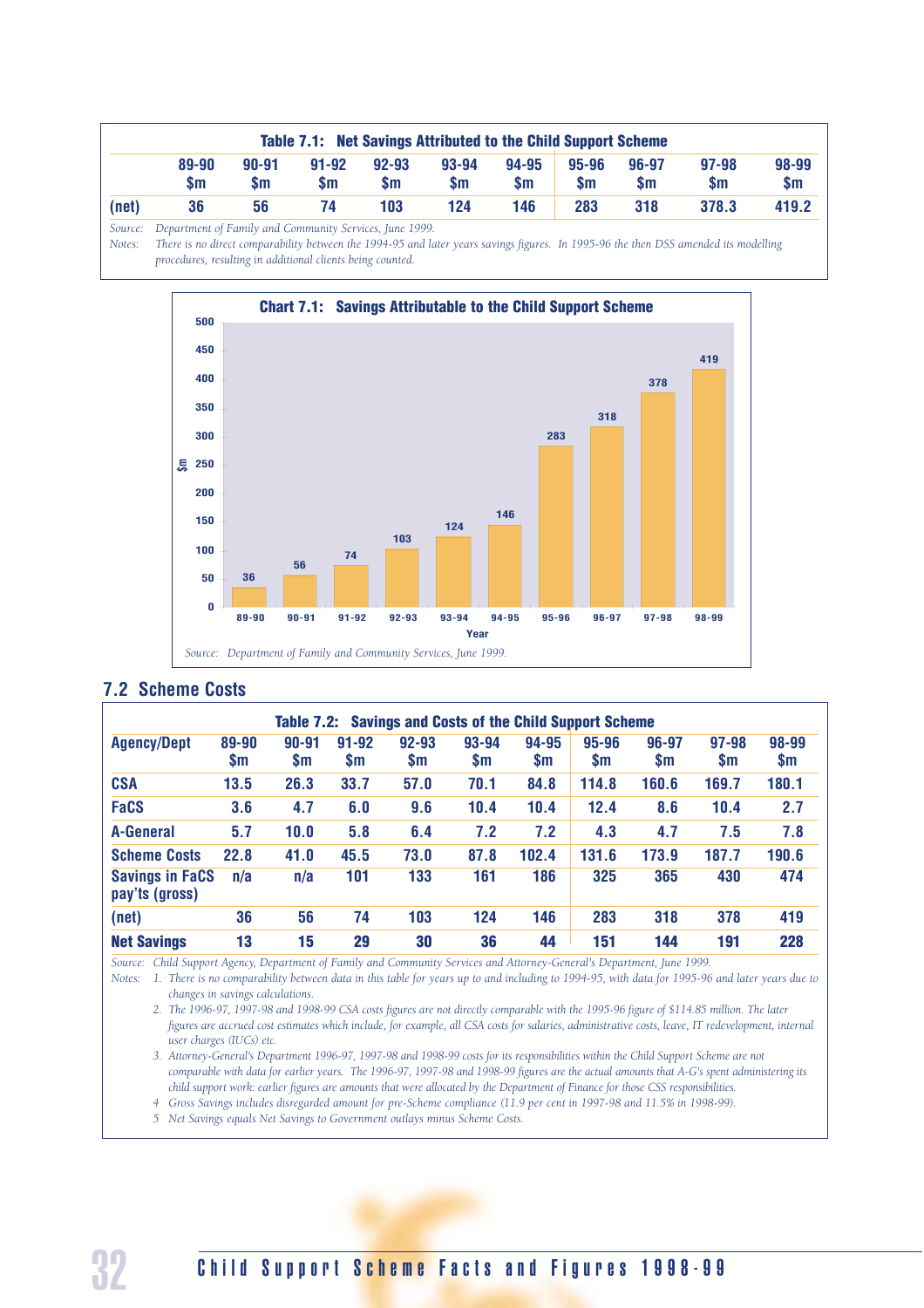

#### **7.3 Child Support Transferred**

"Transfers" are child support liabilities that have been collected by the CSA (CSA Collect), as well as payments that have been paid directly between parents but where the eligible carers are registered with the CSA (Private Collect arrangements).

The total amount of child support transferred in 1998-99 was \$1,299.2 million, including \$727.9 million in private collections and \$571.28 million in funds collected by the CSA. This is a 10.5 per cent increase over the transfers total of \$1,162.9 million for 1997-98 (see Table 7.3).

|                   |                    | Table 7.3: CSA Transfers (\$m.)                                                                                                                                                                                                                                                                                                                   |              |
|-------------------|--------------------|---------------------------------------------------------------------------------------------------------------------------------------------------------------------------------------------------------------------------------------------------------------------------------------------------------------------------------------------------|--------------|
| Year              | <b>CSA Collect</b> | <b>Private Collect</b>                                                                                                                                                                                                                                                                                                                            | <b>Total</b> |
| 1993-94           | 274.2              | 253.1                                                                                                                                                                                                                                                                                                                                             | 527.3        |
| 1994-95           | 327.0              | 346.5                                                                                                                                                                                                                                                                                                                                             | 673.5        |
| 1995-96           | 388.7              | 547.9                                                                                                                                                                                                                                                                                                                                             | 936.6        |
| 1996-97           | 458.0              | 533.5                                                                                                                                                                                                                                                                                                                                             | 991.5        |
| 1997-98           | 526.4              | 636.5                                                                                                                                                                                                                                                                                                                                             | 1,162.9      |
| 1998-99           | 571.3              | 727.9                                                                                                                                                                                                                                                                                                                                             | 1,299.2      |
| Source:<br>Notes: | CSA, June 1999.    | 1. The CSA Collect figures include amounts for Interim<br>Disbursement, Final Disbursement, Emergency<br>Disbursement and Non-Agency Payments (NAPs).<br>2. Private Collect totals assume 100 per cent of privately paid<br>child support is transferred. Where this is not so, the payee<br>is entitled to ask the CSA to collect the liability. |              |

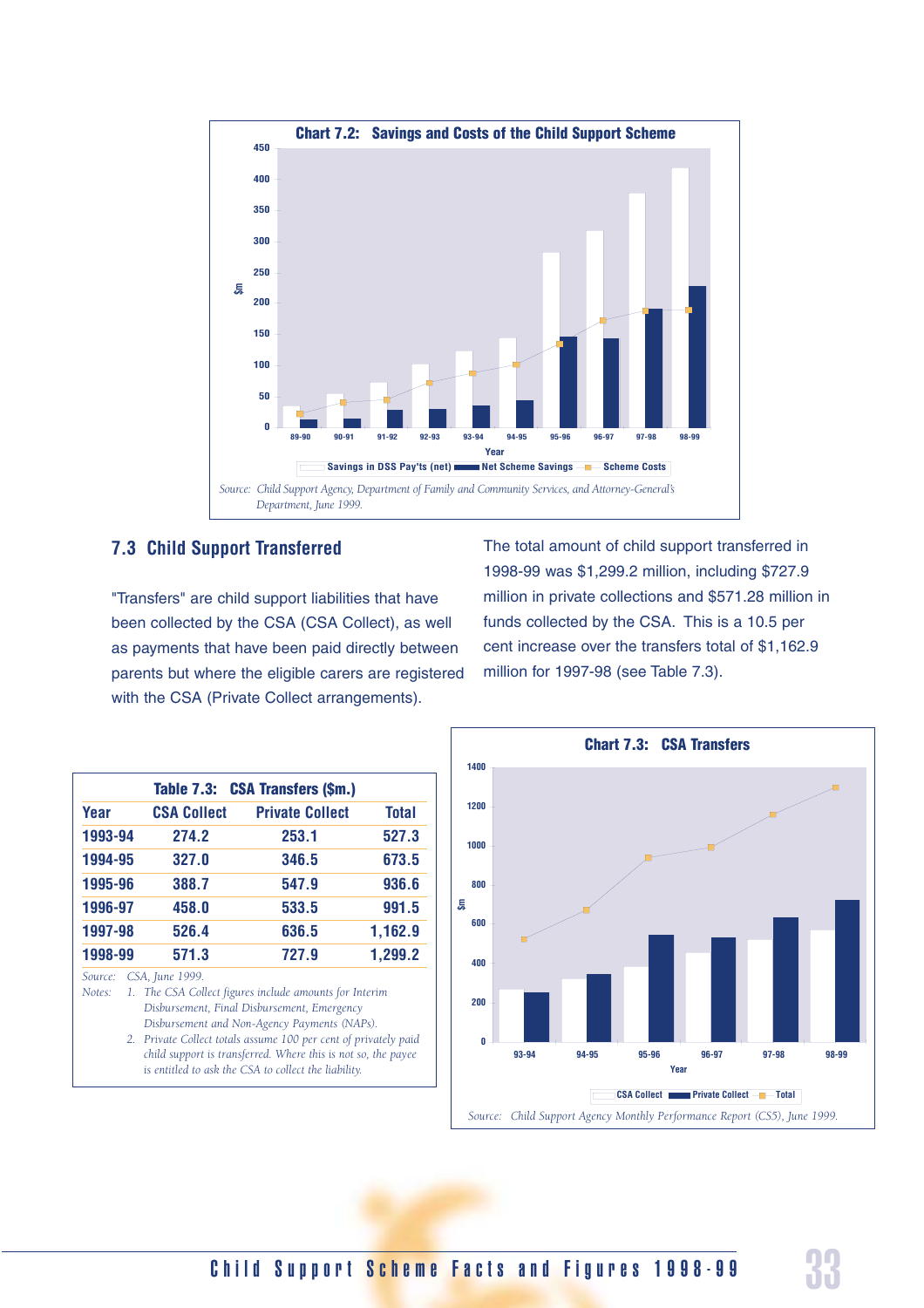#### **7.4 Comparisons with Overseas Agencies**

The Australian Child Support Agency has conducted preliminary research into how broad cost-effectiveness indicators of the Australian Child Support Scheme compare with other child support organisations. In particular broad comparison work has been conducted with the New Zealand CSA, some of the results of which are reported in the table below.

The reader should note that these figures have not been standardised using agreed definitions, although an international project is currently under way to develop such standards between the Australia, New Zealand, USA, Canada and UK child support organisations. The United Kingdom CSA is coordinating this project. Given the lack of standardisation between the Australia and New Zealand information, close comparisons between these data is inadvisable. Both agencies define collections in different ways.12

|                    |                                   |                                | Table 7.4: Performance Statistics for the Australia and New Zealand<br><b>Child Support Programs 1997-981</b> |                 |                                         |                |
|--------------------|-----------------------------------|--------------------------------|---------------------------------------------------------------------------------------------------------------|-----------------|-----------------------------------------|----------------|
|                    | <b>Collections</b><br>& Transfers | <b>Program</b><br><b>Costs</b> | \$ Collected/<br>\$ Spent                                                                                     | <b>Caseload</b> | <b>Agency</b><br>Staff FTE <sup>2</sup> | <b>Arrears</b> |
| <b>Australia</b>   | $$1,162.9$ m.                     | \$187.7 m.                     | \$6.20                                                                                                        | 494,534         | 2.587                                   | \$450.3 m.     |
| <b>New Zealand</b> | \$115.9 m.                        | \$36.7 m.                      | $$3.16^3$                                                                                                     | 130,0434        | 460                                     | n/a            |

*Sources: All Australian data are obtained from the CSA, DSS and Attorney-General's Department. All New Zealand data is obtained from Inland Revenue Child Support (IRCS).*

*Notes: 1. Currency amounts in this table are A\$ and were converted using the exchange rate quoted in The Australian Financial Review,* 

*3 August 1999. These topline results do not necessarily reflect different policy aims and administrative arrangements between agencies. 2. Australian staff numbers in this table are Average Staffing Level (ASL). As at June 1998 there were also 16 FaCS staff dedicated to the Child Support Scheme, and a small number of staff in the Attorney-General's Department who had child support responsibilities. New Zealand staff are FTE's and the number reported here dropped sharply from 558 in 1996-97 after restructuring in late 1997 and early 1998.* 

*3. The New Zealand CSA calculates this figure differently to the Australian CSA. The NZ CSA figure is usually higher because it is calculated by dividing gross receipts (including penalties) by full costs to operate the Scheme. The Australian collections figure does not include any penalty amounts.*

*4. This caseload figure is for 1996-97. The 1997-98 caseload figure was not available at the time of publication. All other New Zealand data were obtained from the New Zealand CSA's website.*

|                              |             | Table 7.5: CSA Total Staff by Gender and Classifications (June 1999) |               |               |                    |
|------------------------------|-------------|----------------------------------------------------------------------|---------------|---------------|--------------------|
|                              | <b>Male</b> | $\%$                                                                 | <b>Female</b> | $\frac{9}{6}$ | <b>Total Staff</b> |
| <b>APS 1-6</b>               | 762.31      | 31.29                                                                | 1674.35       | 68.71         | 2436.66            |
| <b>SOG/EL1-2</b>             | 79.78       | 54.73                                                                | 65.98         | 45.27         | 145.76             |
| <b>Other classifications</b> | 29          | 38.67                                                                | 46            | 61.33         | 75                 |
| <b>SES</b>                   | 2           | 33.33                                                                | 4             | 66.67         | 6                  |
| <b>Total</b>                 | 873.09      | 32.78                                                                | 1790.33       | 67.22         | 2663.42            |

*Source: Child Support Agency, June 1999.*

*Notes: 1. Numbers are Actual Full Time Equivalents (FTE) which include staff on unpaid leave. Unpaid categories include staff who are on leave without pay, unpaid maternity leave, and compensation.* 

*2. Staff on Higher Duties Allowance (HDA) are recorded at HDA level rather than their nominal classification.*

*3. The bulk of Scheme staff are employed by the CSA. As at June 1998 there were also 16 FaCS staff dedicated to the Child Support Scheme, and a small number of staff in the Attorney-General's Department who have child support responsibilities.*

<sup>12</sup> The Reader is referred to the paper *Child Support Schemes: Australia and Comparisons*, Revised August 1998, Client Research Unit (Research and Policy Unit), Child Support Agency, 1998.

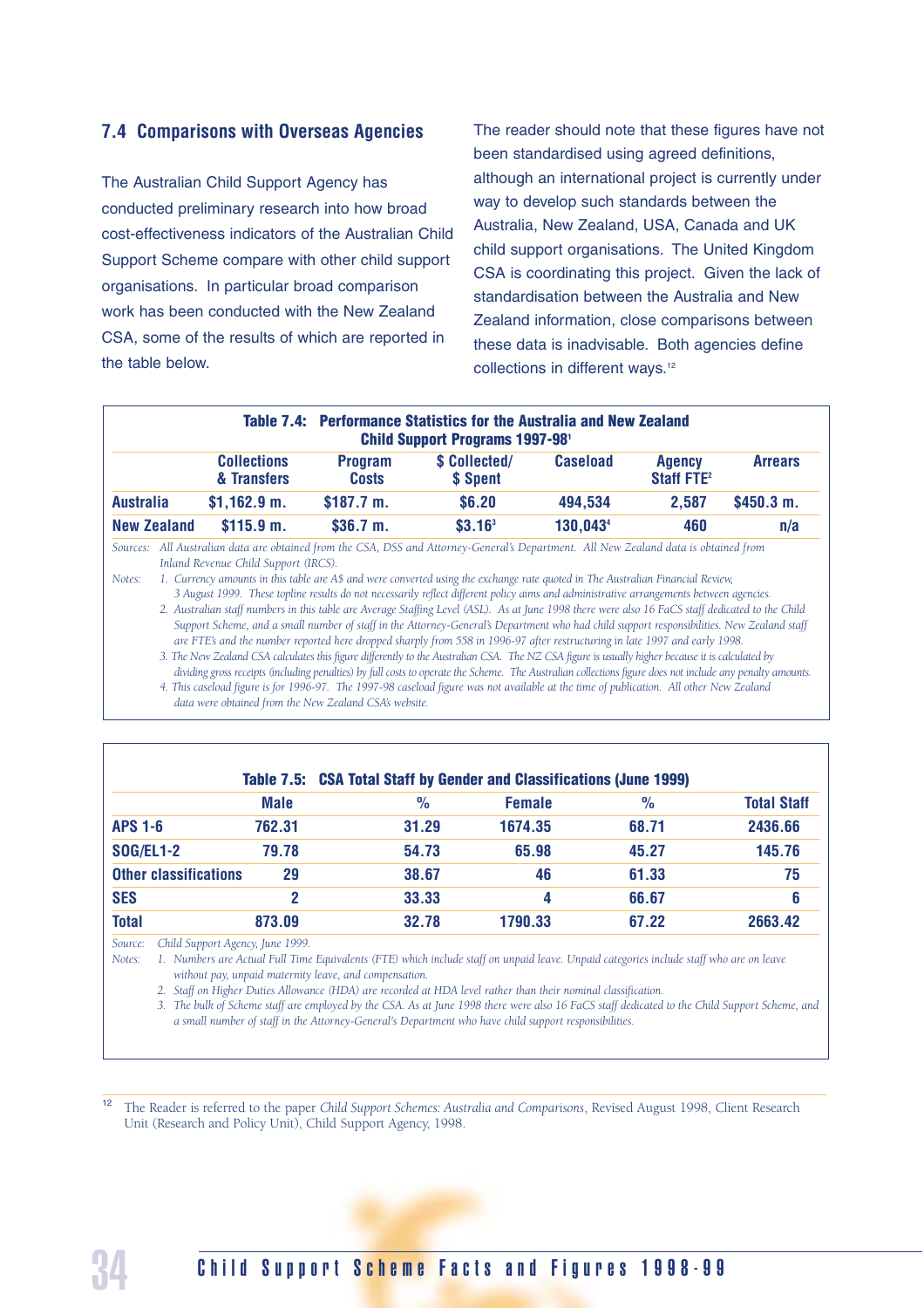#### **7.5 CSA Staff**

Table 7.5 records staffing levels for the CSA at June 1999. The table also notes the gender breakdown by classification levels.

In June 1998 there were 2,586.78 FTE staff in the CSA. Of that number 1,708.74 were females (66.06%) and 878.04 were males (33.94%). At levels ASO 1-6 (and equivalents) just over two-thirds of all officers were female but at the Senior Officer levels males accounted for 55.22% of CSA staff.

#### **7.6 CSA Telephone Performance**

Research has established that CSA clients prefer communicating by telephone. Recognising this fact, the CSA has allocated considerable time and funding to improving its telephone system. This effort is reflected in the telephone performance statistics in Table 7.6.

| Year    | <b>Main Queue<sup>1</sup></b><br>(calls per day) | <b>Response Time<sup>2</sup></b> | <b>IVR Calls</b><br>per day <sup>3</sup> | <b>Total Phone</b><br><b>Traffic (queue</b><br>and IVR total) <sup>4</sup> |
|---------|--------------------------------------------------|----------------------------------|------------------------------------------|----------------------------------------------------------------------------|
| 1993-94 | 5,000                                            | n/a                              | n/a                                      | 5,000                                                                      |
| 1994-95 | 9,000                                            | $80\%$ in 3 mins.                | n/a                                      | 9,000                                                                      |
| 1995-96 | 6,000                                            | 80% in 2 mins.                   | n/a                                      | 6,000                                                                      |
| 1996-97 | 8,000                                            | $90\%$ in 2 mins.                | 2,308                                    | 10,300                                                                     |
| 1997-98 | 8,500                                            | 93.3% in 2 mins.                 |                                          |                                                                            |
|         |                                                  | 83.5% in 30 secs.                | 4,154                                    | 12,700                                                                     |
| 1998-99 | 8,500                                            | $86\%$ in 2 mins.                | 4,681                                    | 13,200                                                                     |

*Source: CSA, June 1999.*

*Notes: 1. Main Queue includes public calls which have been logged on to the CSA phone system. The total excludes Change of Assessment (COA) and Complaints calls.*

*2. Response time is calculated on calls logged in to the Main Queue.*

*3. IVR (Interactive Voice Response) was introduced by the CSA during 1995-96. An IVR traffic figure for that year is not available. The calls to the Main Queue decreased during that year as a result of the introduction of the IVR. IVR calls are counted on a monthly basis given that the system operates 7 days per week. In this instance, however, calls have been calculated on a daily basis using the following method. In 1997-98 there were 90,000 IVR calls per month or 1.08 million for the year. This figure was then divided by 260, which is the number of days in a working year, to produce the result of 4,154. This makes the IVR calls per day consistent with the way the calls per day are measured for the Main Queue.*

*4. The totals in this column include all Main Queue calls and IVR calls calculated on a daily basis using the method described in note 3 above.*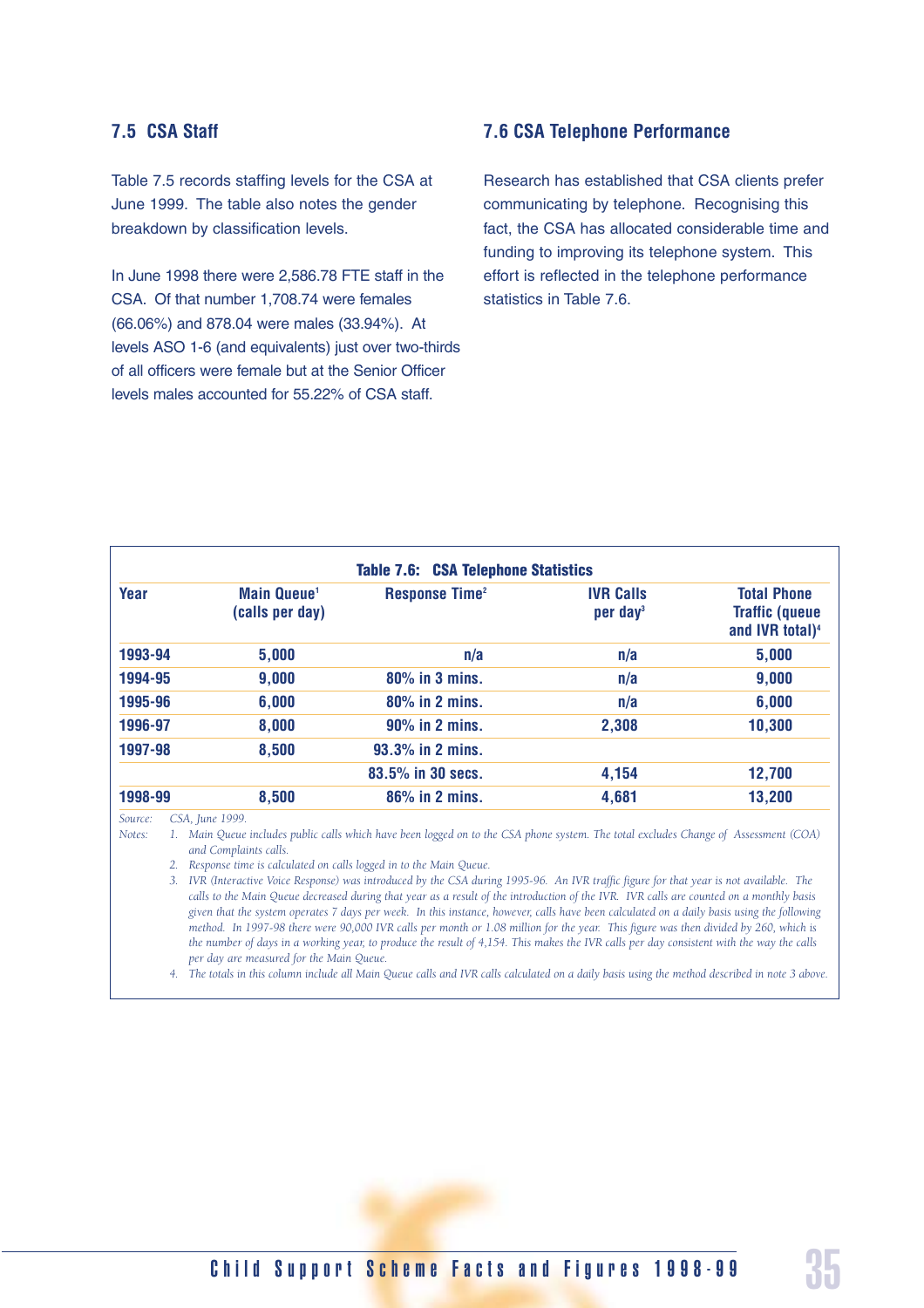# **Appendix 1: Contact Details**

Parents are able to obtain information from the Child Support Agency, Centrelink and legal service providers on the following numbers.

## **Child Support Agency**

| <b>General Enquiries</b>                                                                               | <b>Phone 131 272</b> |
|--------------------------------------------------------------------------------------------------------|----------------------|
| <b>CSA Info Service (IVR automated</b><br>service for quick account enquiries and general information) | <b>Phone 131 107</b> |
| <b>Child Support Change of Assessment</b>                                                              | <b>Phone 131 141</b> |
| <b>CSA Complaints</b>                                                                                  | <b>Phone 132 919</b> |

#### **Centrelink**

| Pensions Information                      | <b>Phone 132 300</b> |
|-------------------------------------------|----------------------|
| <b>Family Payments</b>                    | <b>Phone 131 305</b> |
| Enquiries in languages other than English | <b>Phone 131 202</b> |
| Appointments                              | <b>Phone 131 021</b> |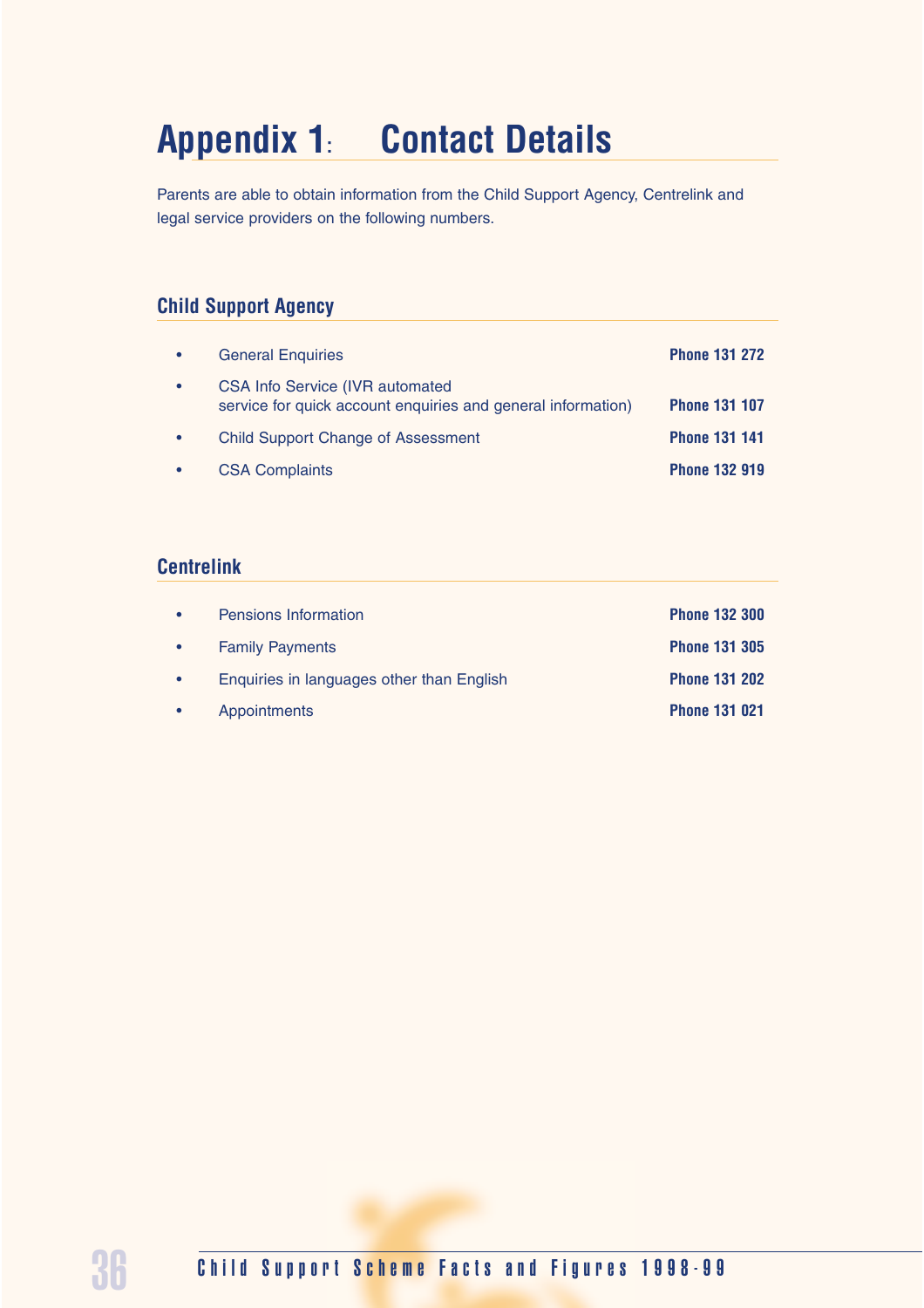# **Carer Parent Services**

### **Child Support Scheme**

For more information or advice about how the Scheme applies to you, please contact one of the services listed below.

| <b>AUSTRALIAN CAPITAL TERRITORY</b>                                         |                                                               | <b>NORTHERN TERRITORY</b>                                      |                                            |
|-----------------------------------------------------------------------------|---------------------------------------------------------------|----------------------------------------------------------------|--------------------------------------------|
| Legal Aid Office (ACT)                                                      |                                                               | Northern Territory Legal Aid Commission                        |                                            |
|                                                                             | Phone: (02) 6243 3436                                         | <b>Family Law Advice Sessions</b>                              |                                            |
| <b>NEW SOUTH WALES</b>                                                      |                                                               |                                                                | Phone: (08) 8999 3000                      |
| <b>Legal Aid Commission of NSW</b>                                          |                                                               | <b>QUEENSLAND</b>                                              |                                            |
|                                                                             | Phone: (02) 9744 3833<br><b>Phone: 1800 451 784 Toll Free</b> | <b>Legal Aid Queensland</b><br><b>Child Support Forum Unit</b> |                                            |
|                                                                             |                                                               |                                                                | Phone: 1300 651 188 (Toll Free)            |
| <b>Campbelltown Legal Centre</b>                                            | Phone: (02) 4628 2042                                         |                                                                | $(07)$ 3238 3545<br>Fax:                   |
| Illawarra Legal Centre Inc.                                                 |                                                               | Caxton Legal Centre Inc.                                       |                                            |
|                                                                             | Phone: (02) 4276 1939                                         |                                                                | Phone: (07) 3254 1811                      |
|                                                                             |                                                               | <b>VICTORIA</b>                                                |                                            |
| Southwest Sydney Legal Centre                                               | Phone: (02) 9601 7777                                         | Victoria Legal Aid                                             |                                            |
|                                                                             |                                                               |                                                                | Phone: (03) 9269 0408                      |
| <b>SOUTH AUSTRALIA</b>                                                      |                                                               | Peninsula Community Legal Centre Inc.                          |                                            |
| Legal Service Commission of South Australia<br><b>Child Support Section</b> |                                                               |                                                                | Phone: (03) 9783 3600                      |
|                                                                             | Phone: (08) 8463 3555                                         | Geelong Community Legal Service Inc.                           |                                            |
| Noarlunga Community Legal Service                                           |                                                               |                                                                | Phone: (03) 5229 0775                      |
|                                                                             | Phone: (08) 8384 5222                                         | Springvale Legal Service, and Springvale                       |                                            |
| <b>Parks Legal Service</b>                                                  | Phone: (08) 8243 5521                                         | Community Aid and Advice Bureau Inc.                           | Phone: (03) 9562 3144,<br>$(03)$ 9546 5255 |
| <b>TASMANIA*</b>                                                            |                                                               | <b>WESTERN AUSTRALIA</b>                                       |                                            |
| Legal Aid Commission of Tasmania                                            |                                                               | Legal Aid Western Australia                                    |                                            |
| (Launceston)                                                                | Phone: (03) 6331 7088                                         |                                                                | Phone: (08) 9261 6259                      |
|                                                                             |                                                               | <b>Bunbury Community Legal Centre</b>                          |                                            |
| <b>Hobart Community Legal Service</b>                                       | Phone: (03) 6223 2500                                         |                                                                | Phone: (08) 9791 3206                      |
| * Carer parents in the south of the State should contact                    |                                                               | <b>Gosnells Community Centre</b>                               |                                            |
| the Hobart Community Legal Service. Carers in the                           |                                                               |                                                                | Phone (08) 9398 1455                       |
| north and northwest of the State should contact the                         |                                                               |                                                                |                                            |
| Legal Aid Commission.                                                       |                                                               |                                                                |                                            |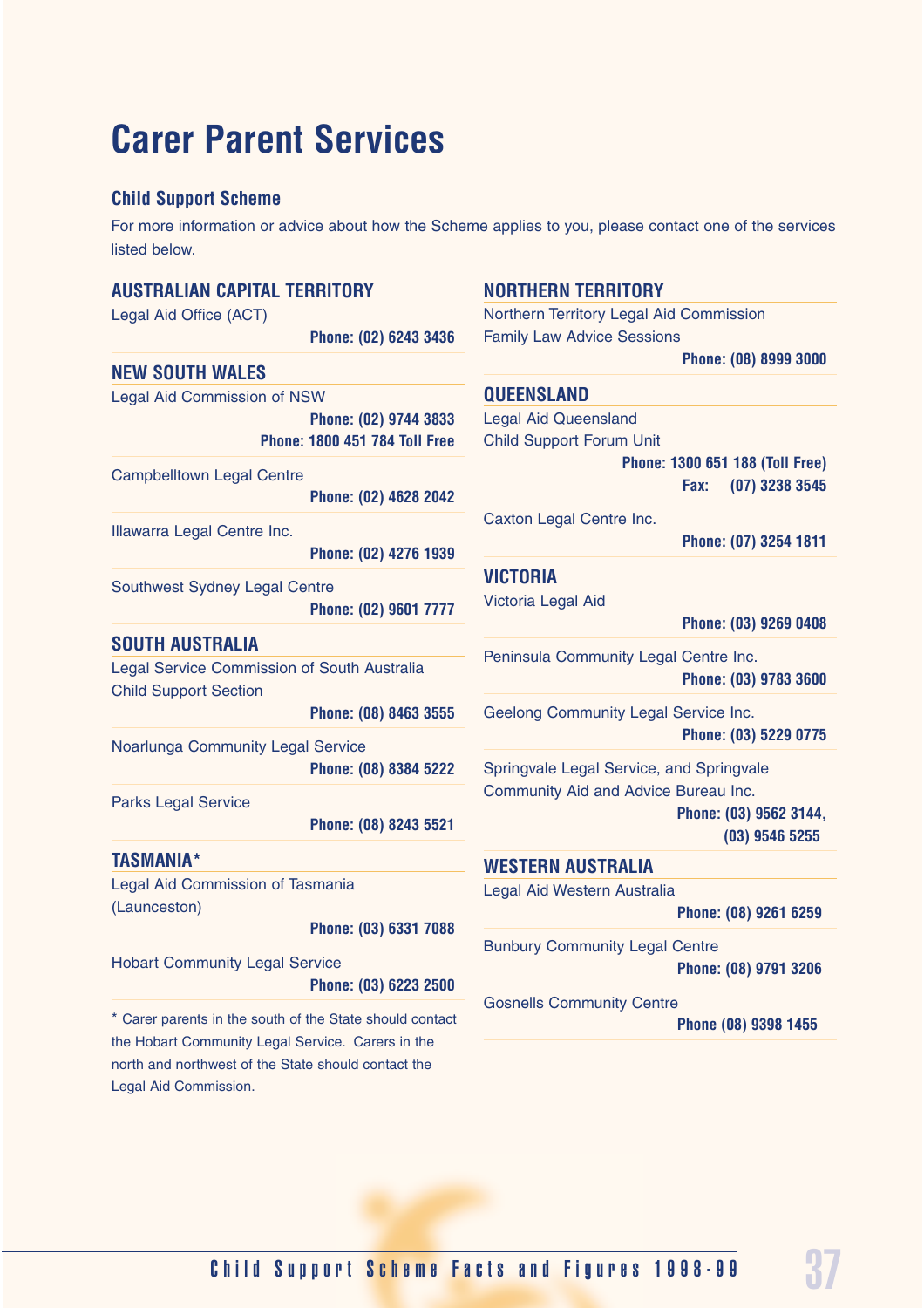# **Liable Parent Services**

#### **Child Support Scheme**

If you require assistance to understand your rights and responsibilities under the Child Support Scheme, a number of Legal Aid related agencies throughout Australia provide specialised independent services. These services may be able to assist you to purchase a self-help kit, attend an information session or receive telephone information and/or advice.

| <b>AUSTRALIAN CAPITAL TERRITORY</b>              | <b>NORTHERN TERRITORY</b>                     |
|--------------------------------------------------|-----------------------------------------------|
| Legal Aid Office (ACT)                           | Northern Territory Legal Aid Commission       |
| Phone: (02) 6243 3471                            | <b>Family Law Advice Sessions</b>             |
| <b>NEW SOUTH WALES</b>                           | Phone: (08) 8999 3000                         |
| Legal Aid Commission of NSW Child Support        | <b>QUEENSLAND</b>                             |
| <b>Service</b>                                   | Legal Aid Queensland Child Support Forum Unit |
| Phone: (02) 9744 3833                            | (Liable Parent Project)                       |
| 1800 451 784 Toll-Free                           | <b>Phone: 1300 651 188 Toll-Free</b>          |
| <b>SOUTH AUSTRALIA</b>                           | Fax: (07) 3238 3545                           |
| Legal Services Commission of South Australia     | <b>Caxton Legal Centre</b>                    |
| <b>Child Support Section</b>                     | Phone: (07) 3254 1811                         |
| Phone: (08) 8463 3555                            | <b>VICTORIA</b>                               |
| Noarlunga Community Legal Centre                 | Victoria Legal Aid                            |
| Phone: (08) 8384 5222                            | <b>Liable Parents Information Service</b>     |
| <b>Parks Legal Service</b>                       | Phone: (03) 9629 0342                         |
| Phone: (08) 8243 5521                            | <b>Peninsula Community Legal Service</b>      |
| <b>TASMANIA</b>                                  | Phone: (03) 9783 3600                         |
| Legal Aid Commission of Tasmania Child Support   | <b>Geelong Community Legal Service</b>        |
| <b>Information Sessions</b>                      | Liable Parent Child Support Worker            |
| <b>Launceston Office</b>                         | Phone: (03) 5221 4744                         |
| Phone: (03) 6331 7088                            | <b>Springvale Legal Service</b>               |
| <b>Hobart Office</b>                             | Phone: (03) 9562 3144                         |
| Phone: (03) 6233 8383                            | Springvale Community Aid and Advice Bureau    |
| <b>WESTERN AUSTRALIA</b>                         | Phone: (03) 9546 5255                         |
| Legal Aid Western Australia Liable Parent Forums |                                               |
| Phone: (08) 9261 6318                            |                                               |
| <b>Bunbury Community Legal Centre</b>            |                                               |
| Phone: (08) 9791 3206                            |                                               |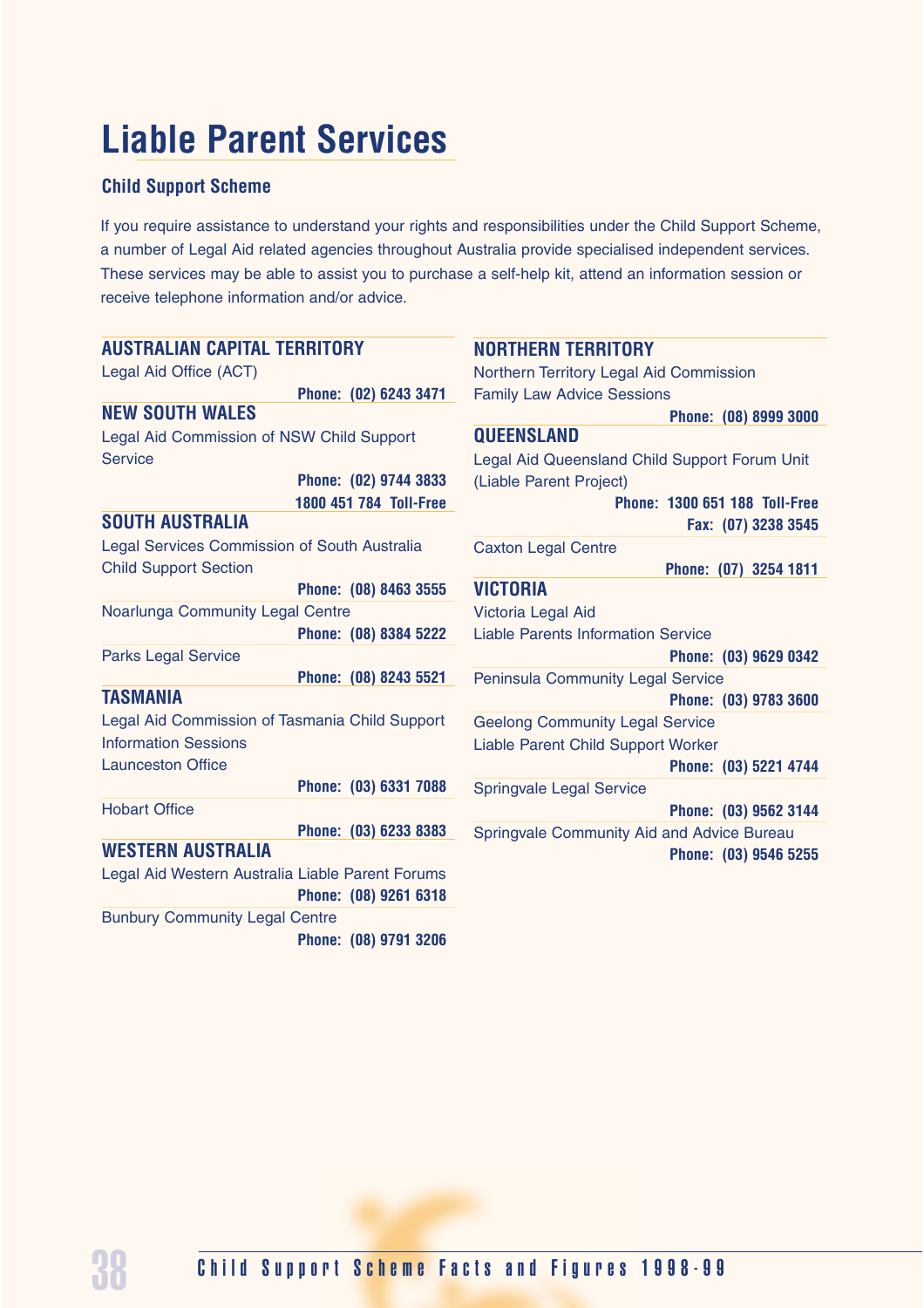# **Appendix 2**

|                                                                                              |        |        | <b>Amounts Used in Child Support Assessments</b> |               |           |                                                                                                                                                                                   |
|----------------------------------------------------------------------------------------------|--------|--------|--------------------------------------------------|---------------|-----------|-----------------------------------------------------------------------------------------------------------------------------------------------------------------------------------|
|                                                                                              |        |        | <b>Child Support Year</b>                        |               |           |                                                                                                                                                                                   |
|                                                                                              |        |        | 1995-96 1996-7 1997-98 1998-999-00               |               |           |                                                                                                                                                                                   |
| Liable Parent's exempted income amount                                                       | မာ     | Ø      | Ø                                                | Ø             | မာ        | Source of information                                                                                                                                                             |
| Single yearly rate of pension (no relevant dependents)                                       | 8362   | 8733   | 9006                                             | 9043          | 10219     | Item 1, column 3 of table B at point 1064-BI SSA91*                                                                                                                               |
| Twice married pension rate (with relevant dependents)                                        | 13946  | 14570  | 15023                                            | 15085         | 17051     | Twice item 2, column 3 of table B at point 1064-BI                                                                                                                                |
| child<br>Additional amount for child under 13 at end of<br>support year                      | 1747   | 1830   | 1888                                             | 1895          | 1958      | Item 1, column 3 table B at point 1069-B2.<br>less point 1069-B6, times 26                                                                                                        |
| $\overline{\phantom{a}}$<br>Additional amount for child 13-15 at end of chil<br>support year | 2447   | 2558   | 2639                                             | 2649          | 2733      | Item 2, column 3 table B at point 1069-B2,<br>less point 1069-B6, times 26                                                                                                        |
| child<br>Additional amount for child 16 or over at end of<br>support year                    | 3487   | 3643   | 3756                                             | 3771          | 3875      | ನ<br>25% of twice item 2, column 3 of table B<br>point 1064-BI                                                                                                                    |
| · SSA91: Social Security Act 1991                                                            |        |        |                                                  |               |           |                                                                                                                                                                                   |
|                                                                                              |        |        |                                                  |               |           |                                                                                                                                                                                   |
| <b>Custodian's disregarded income amount</b>                                                 |        |        |                                                  |               |           | Source of information                                                                                                                                                             |
| Yearly equivalent of average weekly earnings                                                 | 34549  | 36130  | 37424                                            | 38787         | 31351     | Latest estimate published before 1 Jan.                                                                                                                                           |
| Additional amount for first child under 6 as at<br>start of child support year               | 3973   | 4155   | 4304                                             | 4461          | $\bullet$ | 11.5% of AWE                                                                                                                                                                      |
| Sp<br>Additional amount for each other child under 6<br>at start of child support year       | 864    | 903    | 936                                              | 970           | $\bullet$ | 2.5% of AWE                                                                                                                                                                       |
| Additional amount for child 6 or over and under 12 as<br>at start of child support year      | 1727   | 1807   | 1871                                             | 1939          | $\bullet$ | 5% of AWE                                                                                                                                                                         |
|                                                                                              |        |        |                                                  |               |           |                                                                                                                                                                                   |
| Other amounts                                                                                |        |        |                                                  |               |           | Source of information                                                                                                                                                             |
| Yearly equivalent of 2.5 times AWE                                                           | 86373  | 90325  | 93560                                            | 96968 101153  |           | 2.5 times latest estimate published before 1 Jan.                                                                                                                                 |
| Inflation factor                                                                             | 1.035  | 1.04   | 1.045                                            | 1.040         | 1.04      | (e.g.1996-97 inflation factor is based on estimate for<br>Treasury Forecast of AWE growth, Budget<br>1995-96 in 1995-6 Budget Statements)<br><b>Statements, Budget Paper No.1</b> |
| <b>Weekly Protected Earnings Rate (for the period</b>                                        | 201.15 | 210.15 | 216.68                                           | 217.58 218.85 |           | 75% of item 7 of table B at point 1068-BI                                                                                                                                         |
| 1 Jan to 31 Dec)                                                                             |        |        |                                                  |               |           |                                                                                                                                                                                   |